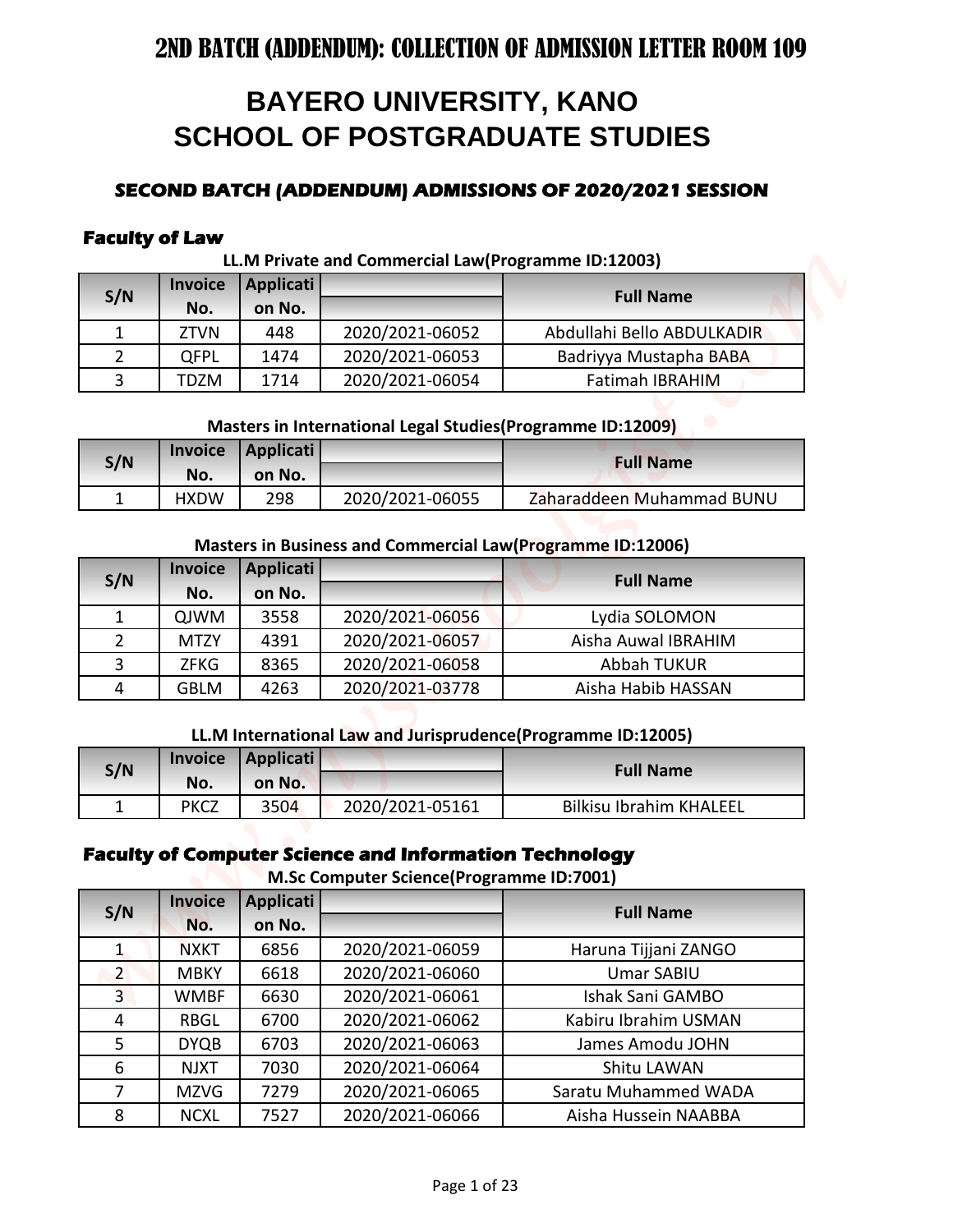| 9  | <b>TQMH</b> | 7516 | 2020/2021-06067 | Muhammad Basheer IBRAHIM      |
|----|-------------|------|-----------------|-------------------------------|
| 10 | XWJZ        | 7561 | 2020/2021-06068 | Mukhtar AMINU                 |
| 11 | <b>JHMT</b> | 607  | 2020/2021-06069 | Fatima Musa ADO               |
| 12 | <b>CKDZ</b> | 1883 | 2020/2021-06070 | Aisha Suleiman ABUBAKAR       |
| 13 | <b>KJBM</b> | 4170 | 2020/2021-06071 | Abdurrahman Sulaiman MUHAMMAD |
| 14 | <b>XGKP</b> | 8451 | 2020/2021-06072 | Muhammad Salisu NAGODA        |

# **Masters in Computer Applications(Programme ID:7004)**

| 9                                | <b>TQMH</b>                | 7516             | 2020/2021-06067                                             | Muhammad Basheer IBRAHIM                                                |
|----------------------------------|----------------------------|------------------|-------------------------------------------------------------|-------------------------------------------------------------------------|
| 10                               | XWJZ                       | 7561             | 2020/2021-06068                                             | Mukhtar AMINU                                                           |
| 11                               | <b>JHMT</b>                | 607              | 2020/2021-06069                                             | Fatima Musa ADO                                                         |
| 12                               | <b>CKDZ</b>                | 1883             | 2020/2021-06070                                             | Aisha Suleiman ABUBAKAR                                                 |
|                                  |                            |                  |                                                             |                                                                         |
| 13                               | <b>KJBM</b>                | 4170             | 2020/2021-06071                                             | Abdurrahman Sulaiman MUHAMMAD                                           |
| 14                               | <b>XGKP</b>                | 8451             | 2020/2021-06072                                             | Muhammad Salisu NAGODA                                                  |
|                                  |                            |                  | <b>Masters in Computer Applications (Programme ID:7004)</b> |                                                                         |
|                                  | Invoice                    | <b>Applicati</b> |                                                             |                                                                         |
| S/N                              | No.                        | on No.           |                                                             | <b>Full Name</b>                                                        |
| $\mathbf{1}$                     | <b>PVGJ</b>                | 8230             | 2020/2021-06073                                             | Adamu MUHAMMAD                                                          |
| $\overline{2}$                   | <b>CHNV</b>                | 7190             | 2020/2021-06074                                             | Muhsin Idris ALIYU                                                      |
| $\overline{3}$                   | <b>RHGY</b>                | 8112             | 2020/2021-06075                                             | Abubakar AMINU                                                          |
| 4                                | <b>CTJL</b>                | 6646             | 2020/2021-06076                                             | Aliyu Tula AMINU                                                        |
| 5                                | <b>DGRC</b>                | 6874             | 2020/2021-06077                                             | Aredia Omosohwofa FELIX                                                 |
| 6                                | <b>GCLK</b>                | 6989             | 2020/2021-06078                                             | Ramatu MUHAMMAD                                                         |
| $\overline{7}$                   | <b>BTPR</b>                | 7283             | 2020/2021-06079                                             | Habib ABDULRASHEED                                                      |
| 8                                | <b>MTZP</b>                | 7502             | 2020/2021-06080                                             | Fauziya Muhammad IBRAHIM                                                |
| 9                                | <b>PQDZ</b>                | 7505             | 2020/2021-06081                                             | Zainab Babale SHUAIBU                                                   |
| 10                               | <b>LNCV</b>                | 7648             | 2020/2021-06082                                             | Vincent Onochie UDECHUKWU                                               |
| 11                               | <b>FVTK</b>                | 8085             | 2020/2021-06083                                             | <b>Bilyaminu AMINU</b>                                                  |
| 12                               | <b>QPBV</b>                | 8395             | 2020/2021-06084                                             | Firdausi Tijjani IBRAHIM                                                |
|                                  |                            |                  |                                                             | Postgraduate Diploma in Computer Science (Programme ID:7002)            |
|                                  | <b>Invoice</b>             | <b>Applicati</b> |                                                             |                                                                         |
| S/N                              | No.                        | on No.           |                                                             | <b>Full Name</b>                                                        |
|                                  | <b>HCQJ</b>                | 7740             | 2020/2021-06336                                             | Sani SHEHU                                                              |
|                                  | <b>BRTM</b>                | 7889             | 2020/2021-06337                                             | Abdullahi Abdullahi FALGORE                                             |
| $\mathbf{1}$                     |                            | 6809             | 2020/2021-06338                                             | Aminu Abdullahi KURAWA                                                  |
| $\overline{2}$<br>$\overline{3}$ | <b>XVWJ</b>                |                  | 2020/2021-06339                                             | Muhammad Baba KOKI                                                      |
| 4                                | <b>KVRD</b>                | 7003             |                                                             |                                                                         |
| 5                                | <b>BKVL</b>                | 7321             | 2020/2021-06340                                             | Abubakar Mahmoud MOHAMMED                                               |
| 6                                | <b>ZBCN</b>                | 7904             | 2020/2021-06341                                             | Musa SULEIMAN                                                           |
| $\overline{7}$                   | <b>FXRB</b>                | 8066             | 2020/2021-06342                                             | Abbas Shehu ABDULLAHI                                                   |
| 8                                | <b>JBCZ</b>                | 8253             | 2020/2021-06343                                             | Saadatu Bello SHEHU                                                     |
| 9                                | <b>ZJPL</b>                | 8272             | 2020/2021-06344                                             | Usman Wadai KOLO                                                        |
|                                  |                            |                  |                                                             |                                                                         |
|                                  |                            |                  |                                                             | Masters in Information and Communication Technology (Programme ID:7101) |
|                                  | <b>Invoice</b>             | <b>Applicati</b> |                                                             |                                                                         |
| S/N                              | No.                        | on No.           |                                                             | <b>Full Name</b>                                                        |
| $\mathbf{1}$                     | <b>RVHP</b>                | 6603             | 2020/2021-06085                                             | Shuaibu Kpautagi ADAMU                                                  |
| $\overline{2}$                   | <b>NWHG</b>                | 5480             | 2020/2021-06086                                             | Enakhe Andrew SHAIBU                                                    |
| 3<br>4                           | <b>PMNQ</b><br><b>MTPX</b> | 6845<br>6535     | 2020/2021-06087<br>2020/2021-06088                          | Umar Bizi MUHAMMAD<br>Lawan Kollere ABDULLAHI                           |

# **Postgraduate Diploma in Computer Science (Programme ID:7002)**

| S/N | <b>Invoice</b> | <b>Applicati</b> |                 | <b>Full Name</b>            |
|-----|----------------|------------------|-----------------|-----------------------------|
|     | No.            | on No.           |                 |                             |
| 1   | <b>HCQJ</b>    | 7740             | 2020/2021-06336 | Sani SHEHU                  |
| 2   | <b>BRTM</b>    | 7889             | 2020/2021-06337 | Abdullahi Abdullahi FALGORE |
| 3   | <b>XVWJ</b>    | 6809             | 2020/2021-06338 | Aminu Abdullahi KURAWA      |
| 4   | <b>KVRD</b>    | 7003             | 2020/2021-06339 | Muhammad Baba KOKI          |
| 5   | <b>BKVL</b>    | 7321             | 2020/2021-06340 | Abubakar Mahmoud MOHAMMED   |
| 6   | <b>ZBCN</b>    | 7904             | 2020/2021-06341 | Musa SULEIMAN               |
|     | <b>FXRB</b>    | 8066             | 2020/2021-06342 | Abbas Shehu ABDULLAHI       |
| 8   | <b>JBCZ</b>    | 8253             | 2020/2021-06343 | Saadatu Bello SHEHU         |
| 9   | <b>ZJPL</b>    | 8272             | 2020/2021-06344 | Usman Wadai KOLO            |

# **Masters in Information and Communication Technology (Programme ID:7101)**

| S/N | <b>Invoice</b> | <b>Applicati</b> |                 | <b>Full Name</b>        |
|-----|----------------|------------------|-----------------|-------------------------|
|     | No.            | on No.           |                 |                         |
|     | <b>RVHP</b>    | 6603             | 2020/2021-06085 | Shuaibu Kpautagi ADAMU  |
|     | <b>NWHG</b>    | 5480             | 2020/2021-06086 | Enakhe Andrew SHAIBU    |
| 3   | <b>PMNQ</b>    | 6845             | 2020/2021-06087 | Umar Bizi MUHAMMAD      |
| 4   | <b>MTPX</b>    | 6535             | 2020/2021-06088 | Lawan Kollere ABDULLAHI |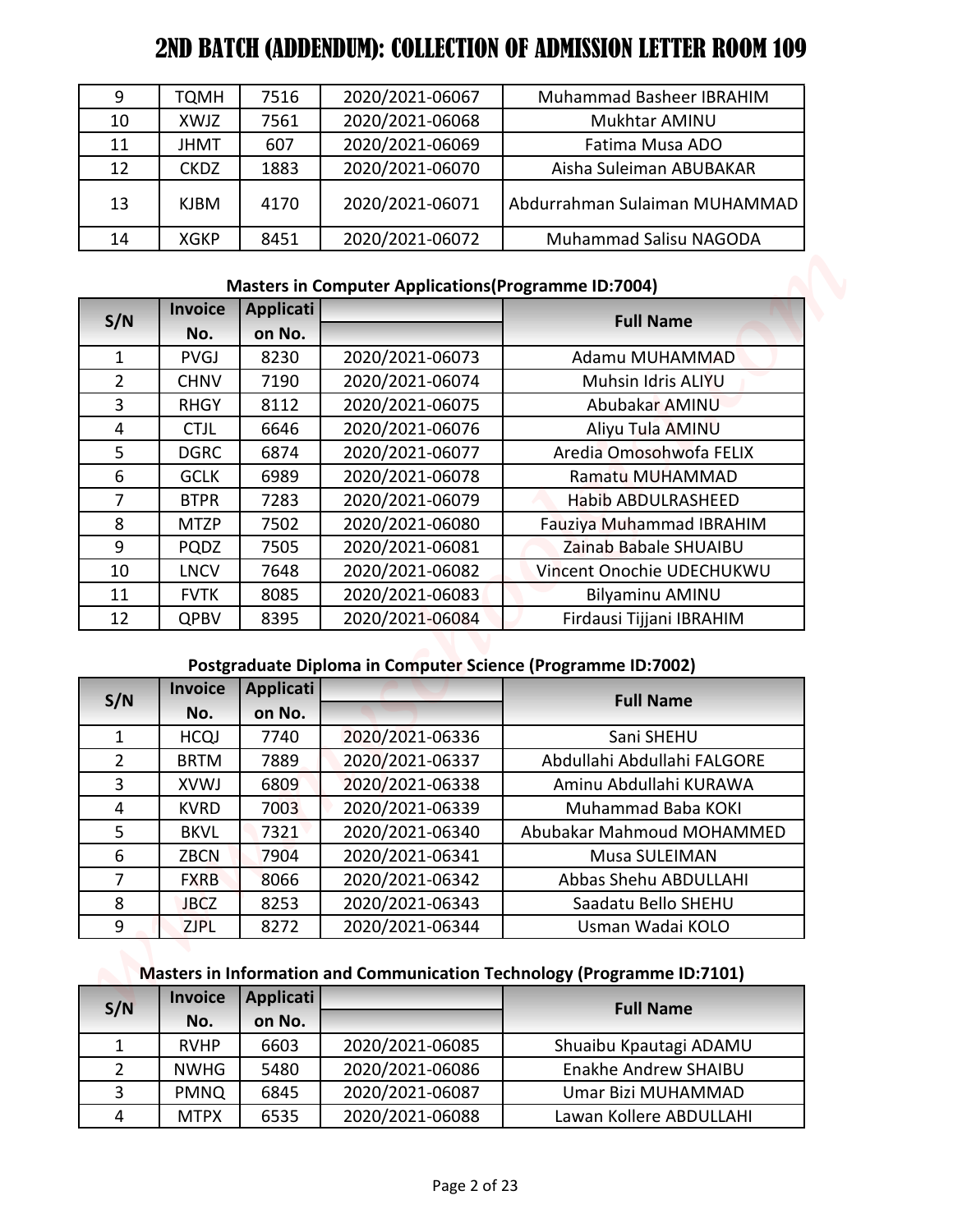| 5              | <b>JKVX</b> | 6557 | 2020/2021-06089 | Muhammad Sammani SANI             |
|----------------|-------------|------|-----------------|-----------------------------------|
| 6              | <b>BKGQ</b> | 6546 | 2020/2021-06090 | Umar Yahuza ABDULLAHI             |
| $\overline{7}$ | <b>LCKM</b> | 6724 | 2020/2021-06091 | Aisha Adamu MOHAMMED              |
| 8              | <b>FGPD</b> | 6652 | 2020/2021-06092 | Ibrahim Ahmad ADO                 |
| 9              | QTJD        | 6688 | 2020/2021-06093 | Muhammad Abdullahi MUSA           |
| 10             | <b>BMNW</b> | 8069 | 2020/2021-06094 | Abdulmajid Alhaji ALI             |
| 11             | <b>NXBF</b> | 6791 | 2020/2021-06095 | Maryam ATTAH                      |
| 12             | <b>QHWZ</b> | 6723 | 2020/2021-06096 | Anas MUHAMMAD                     |
| 13             | <b>HFGQ</b> | 6758 | 2020/2021-06097 | Hassan MUSA                       |
| 14             | ZHVP        | 8080 | 2020/2021-06098 | Yahaya Isa IBRAHIM                |
| 15             | <b>MFDY</b> | 6912 | 2020/2021-06099 | <b>Bilyaminu Mohamed RABIU</b>    |
| 16             | <b>BFWY</b> | 7024 | 2020/2021-06100 | Khadija Haruna DAWAKI             |
| 17             | <b>HKNR</b> | 7434 | 2020/2021-06101 | Mustapha Maikifi YAHAYA           |
| 18             | <b>PJBQ</b> | 6973 | 2020/2021-06102 | Sulaiman RABIU                    |
| 19             | <b>KWDT</b> | 7010 | 2020/2021-06103 | <b>Ahmad Ali BATURE</b>           |
| 20             | <b>LBCP</b> | 7262 | 2020/2021-06104 | <b>Usman Muhammed ZAHARADDEEN</b> |
| 21             | <b>XJYW</b> | 7098 | 2020/2021-06105 | Abubakar Zubairu BELLO            |
| 22             | <b>WGNM</b> | 7267 | 2020/2021-06106 | <b>Ibrahim LAWAL</b>              |
| 23             | <b>BWLN</b> | 7320 | 2020/2021-06107 | Hassan ISHAYA                     |
| 24             | <b>BHLM</b> | 7768 | 2020/2021-06108 | Olalekan Adesunkanmi IDOWU        |
| 25             | <b>LRVB</b> | 7638 | 2020/2021-06109 | Aliyu Umar USMAN                  |
| 26             | <b>NPJY</b> | 7399 | 2020/2021-06110 | <b>Usman AMINUUSMAN</b>           |
| 27             | <b>PJBX</b> | 7611 | 2020/2021-06111 | Muhammad Abdullahi ALIYU          |
| 28             | <b>QHDM</b> | 7503 | 2020/2021-06112 | Mustapha Abdullahi ZAHRADEEN      |
| 29             | <b>WYTX</b> | 7699 | 2020/2021-06113 | Faisal Aliyu MOHAMMED             |
| 30             | <b>WGBK</b> | 7675 | 2020/2021-06114 | <b>Buhari Umar KADEMI</b>         |
| 31             | <b>TZCF</b> | 7674 | 2020/2021-06115 | Salim Ado SULAIMAN                |
| 32             | <b>KCXF</b> | 7774 | 2020/2021-06116 | Abubakar Muhammad ADAMU           |
| 33             | <b>VCJW</b> | 7756 | 2020/2021-06117 | Sadeeq MUSA                       |
| 34             | <b>QLPB</b> | 7757 | 2020/2021-06118 | Aliyu Abubakar DANGYATIN          |
| 35             | <b>CLWY</b> | 7815 | 2020/2021-06119 | Samuel Oluwafemi OYIGBO           |
| 36             | <b>PMXQ</b> | 7862 | 2020/2021-06120 | Khalid Musa IBRAHIM               |
| 37             | <b>YPRF</b> | 7877 | 2020/2021-06121 | Muhammad Ahmad TIJJANI            |
| 38             | <b>YPBM</b> | 7882 | 2020/2021-06122 | Ibrahi Muhammad SALAUDEEN         |
| 39             | <b>JTBN</b> | 7894 | 2020/2021-06123 | Muhammad Zangina ADAMU            |
| 40             | <b>WMQP</b> | 8002 | 2020/2021-06124 | Abubakar Lawal MUSA               |
| 41             | <b>CJVK</b> | 8014 | 2020/2021-06125 | <b>Muhammad Bukar ALI</b>         |
| 42             | <b>WXVJ</b> | 8053 | 2020/2021-06126 | Abduljalal Ibrahim BAKO           |
| 43             | <b>TWBD</b> | 8319 | 2020/2021-06127 | Muawiya Abdullahi ABUBAKAR        |
| 44             | <b>VDFN</b> | 8055 | 2020/2021-06128 | Rabo Muhammad MUSA                |
| 45             | <b>GWJD</b> | 8135 | 2020/2021-06129 | Isah Musa BALA                    |
| 46             | <b>XFWC</b> | 8210 | 2020/2021-06130 | Joseph Wilson OGBAN               |
| 47             | <b>VYNX</b> | 8333 | 2020/2021-06131 | Sadiq Ahmad ABUBAKAR              |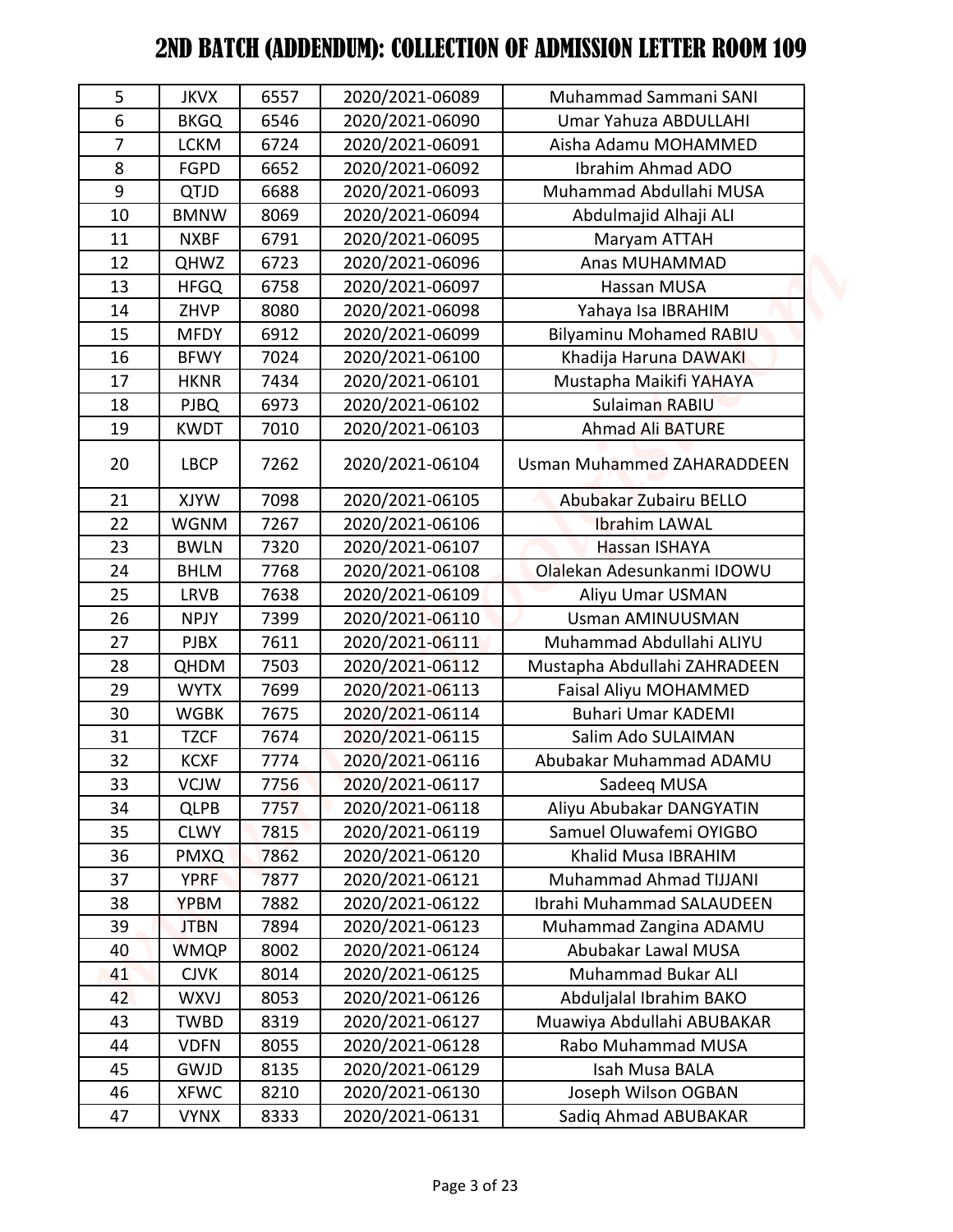| 48 | ZPBX        | 6561 | 2020/2021-06132 | &Saad Elzabi ABDULLAHI |
|----|-------------|------|-----------------|------------------------|
| 49 | <b>KRJD</b> | 7730 | 2020/2021-06017 | Sanusi GARBA           |
| 50 | <b>WHVR</b> | 8796 | 2020/2021-06133 | Musa Ahmad ABDULLAHI   |

# **Faculty of Engineering**

### **M.Eng Agricultural Engineering(Programme ID:10005)**

| 48               | <b>ZPBX</b>                   | 6561                       | 2020/2021-06132                                    | &Saad Elzabi ABDULLAHI                                                                  |
|------------------|-------------------------------|----------------------------|----------------------------------------------------|-----------------------------------------------------------------------------------------|
| 49               | <b>KRJD</b>                   | 7730                       | 2020/2021-06017                                    | Sanusi GARBA                                                                            |
| 50               | WHVR                          | 8796                       | 2020/2021-06133                                    | Musa Ahmad ABDULLAHI                                                                    |
|                  | <b>Faculty of Engineering</b> |                            | M.Eng Agricultural Engineering(Programme ID:10005) |                                                                                         |
|                  | <b>Invoice</b>                | <b>Applicati</b>           |                                                    |                                                                                         |
| S/N              | No.                           | on No.                     |                                                    | <b>Full Name</b>                                                                        |
| 1                | <b>YVXB</b>                   | 7785                       | 2020/2021-06134                                    | Mohammed SANI                                                                           |
| 2                | <b>HVXB</b>                   | 7294                       | 2020/2021-06135                                    | <b>Bashir Usman YUNUSA</b>                                                              |
| 3                | <b>BYQH</b>                   | 7831                       | 2020/2021-06136                                    | Abubakar Kolo ABBA                                                                      |
|                  | <b>Invoice</b>                | <b>Applicati</b>           | M.Eng Agricultural Engineering(Programme ID:10006) |                                                                                         |
| S/N              | No.                           | on No.                     |                                                    | <b>Full Name</b>                                                                        |
| $\mathbf{1}$     | <b>VNHX</b>                   | 7072                       | 2020/2021-06137                                    | Abbah ABDULKADIR                                                                        |
|                  | <b>Invoice</b>                | <b>Applicati</b>           | M.Sc Agricultural Technology (Programme ID:10010)  | <b>Full Name</b>                                                                        |
| S/N              | No.                           | on No.                     |                                                    |                                                                                         |
| $\mathbf{1}$     | <b>DQYB</b>                   | 7833                       | 2020/2021-06138                                    | Sirajo Salisu JIBIA                                                                     |
| S/N              | <b>Invoice</b><br>No.         | <b>Applicati</b><br>on No. |                                                    | Postgraduate Diploma in Mechanical Engineering (Programme ID:10307)<br><b>Full Name</b> |
| $\mathbf{1}$     | <b>QJPM</b>                   | 8722                       | 2020/2021-06345                                    | Kabir SAMAILA                                                                           |
|                  | <b>Invoice</b>                | <b>Applicati</b>           | M.Eng. Electrical Engineering (Programme ID:10205) |                                                                                         |
| S/N              | No.                           | on No.                     |                                                    | <b>Full Name</b>                                                                        |
| 1                | <b>LHQP</b>                   | 7529                       | 2020/2021-06139                                    | Sulaiman Muhammad BASHIR                                                                |
| $\overline{2}$   | <b>JDML</b>                   | 4115                       | 2020/2021-06140                                    | Aliyu Abubakar YAHAYA                                                                   |
|                  |                               |                            | M.Eng. Electrical Engineering (Programme ID:10203) |                                                                                         |
|                  |                               |                            |                                                    |                                                                                         |
| S/N              | <b>Invoice</b><br>No.         | <b>Applicati</b><br>on No. |                                                    | <b>Full Name</b>                                                                        |
| $\mathbf{1}$     | <b>DHLN</b>                   | 7634                       | 2020/2021-06141                                    | <b>Buhari Muhammad ABDULLAHI</b>                                                        |
| $2 \overline{ }$ | <b>DNCJ</b>                   | 7394                       | 2020/2021-06142                                    | Usman Kabir TURAJO                                                                      |
|                  |                               |                            | M.Eng. Electrical Engineering (Programme ID:10204) |                                                                                         |
| S/N              | <b>Invoice</b><br>No.         | <b>Applicati</b><br>on No. |                                                    | <b>Full Name</b>                                                                        |
| 1                | <b>XVDM</b>                   | 7728                       | 2020/2021-06143                                    | Umar Idris MIGA                                                                         |

# **M.Eng Agricultural Engineering(Programme ID:10006)**

| S/N |      | Invoice   Applicati |                 | <b>Full Name</b> |
|-----|------|---------------------|-----------------|------------------|
|     | No.  | on No.              |                 |                  |
|     | VNHX | 7072                | 2020/2021-06137 | Abbah ABDULKADIR |

#### **M.Sc Agricultural Technology(Programme ID:10010)**

| S/N |             | Invoice   Applicati |                 | <b>Full Name</b>    |
|-----|-------------|---------------------|-----------------|---------------------|
|     | No.         | on No.              |                 |                     |
|     | <b>DQYB</b> | 7833                | 2020/2021-06138 | Sirajo Salisu JIBIA |

# **Postgraduate Diploma in Mechanical Engineering (Programme ID:10307)**

| S/N      |      | Invoice Applicati |                 | <b>Full Name</b> |
|----------|------|-------------------|-----------------|------------------|
|          | No.  | on No.            |                 |                  |
| <b>+</b> | QJPM |                   | 2020/2021-06345 | Kabir SAMAILA    |

# **M.Eng. Electrical Engineering (Programme ID:10205)**

| S/N | <b>Invoice</b> | Applicati |                 | <b>Full Name</b>         |  |
|-----|----------------|-----------|-----------------|--------------------------|--|
|     | No.            | on No.    |                 |                          |  |
|     | LHQP           | 7529      | 2020/2021-06139 | Sulaiman Muhammad BASHIR |  |
|     | JDML           | 4115      | 2020/2021-06140 | Aliyu Abubakar YAHAYA    |  |

# **M.Eng. Electrical Engineering (Programme ID:10203)**

| S/N | <b>Invoice</b> | Applicati |                 | <b>Full Name</b>                 |  |
|-----|----------------|-----------|-----------------|----------------------------------|--|
|     | No.            | on No.    |                 |                                  |  |
|     | <b>DHLN</b>    | 7634      | 2020/2021-06141 | <b>Buhari Muhammad ABDULLAHI</b> |  |
|     | <b>DNCJ</b>    | 7394      | 2020/2021-06142 | Usman Kabir TURAJO               |  |

### **M.Eng. Electrical Engineering (Programme ID:10204)**

| S/N | <b>Invoice</b> | Applicati |                 | <b>Full Name</b>       |
|-----|----------------|-----------|-----------------|------------------------|
|     | No.            | on No.    |                 |                        |
|     | <b>XVDM</b>    | 7728      | 2020/2021-06143 | Umar Idris MIGA        |
|     | <b>GMRF</b>    | 8189      | 2020/2021-06144 | Ibrahim Ibrahim YAHAYA |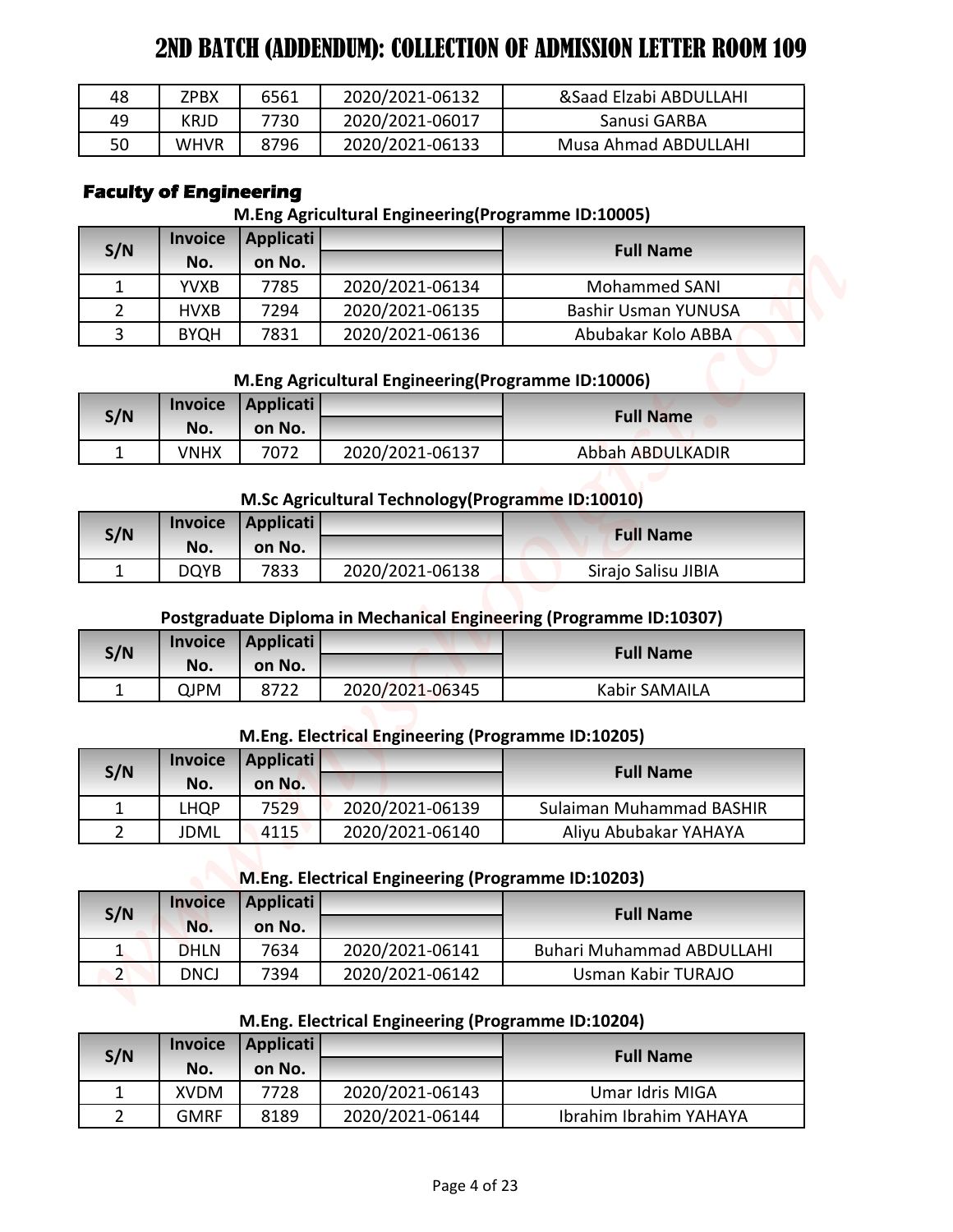| S/N | <b>Invoice</b> | Applicati |                 | <b>Full Name</b>         |  |  |
|-----|----------------|-----------|-----------------|--------------------------|--|--|
|     | No.            | on No.    |                 |                          |  |  |
|     | <b>WZJQ</b>    | 6981      | 2020/2021-06145 | Aliyu Sani YAHAYA        |  |  |
|     | TNKW           | 7364      | 2020/2021-06146 | Ibrahim Abubakar KACALLU |  |  |

## **M.Eng. Electrical Engineering (Programme ID:10205)**

#### **Postgraduate Diploma in Electrical Engineering (Programme ID:10206)**

| S/N<br>1<br>$\overline{2}$ | <b>Invoice</b><br>No. |                                     |                                                                | M.Eng. Electrical Engineering (Programme ID:10205)                  |
|----------------------------|-----------------------|-------------------------------------|----------------------------------------------------------------|---------------------------------------------------------------------|
|                            |                       | <b>Applicati</b>                    |                                                                | <b>Full Name</b>                                                    |
|                            |                       | on No.                              |                                                                |                                                                     |
|                            | <b>WZJQ</b>           | 6981                                | 2020/2021-06145                                                | Aliyu Sani YAHAYA                                                   |
|                            | <b>TNKW</b>           | 7364                                | 2020/2021-06146                                                | Ibrahim Abubakar KACALLU                                            |
|                            |                       |                                     |                                                                | Postgraduate Diploma in Electrical Engineering (Programme ID:10206) |
|                            | <b>Invoice</b>        | <b>Applicati</b>                    |                                                                |                                                                     |
| S/N                        | No.                   | on No.                              |                                                                | <b>Full Name</b>                                                    |
| $\mathbf{1}$               | <b>BDZH</b>           | 7044                                | 2020/2021-06346                                                | Aliyu Aliyu ABDULLAHI                                               |
| $\overline{2}$             | <b>FTRY</b>           | 7640                                | 2020/2021-06347                                                | Rukayya Adam JIBIA                                                  |
| 3                          | <b>XCDB</b>           | 7893                                | 2020/2021-06348                                                | <b>Usman Yusuf ABUBAKAR</b>                                         |
| 4                          | <b>QDLY</b>           | 7964                                | 2020/2021-06349                                                | Musa Murtala MUSA                                                   |
| 5                          | <b>KZMX</b>           | 8662                                | 2020/2021-06350                                                | Aisha Atiku MAHMOUD                                                 |
| 6                          | <b>MYHQ</b>           | 8795                                | 2020/2021-06351                                                | <b>Bala SULEIMAN</b>                                                |
| $\overline{7}$             | <b>YBLV</b>           | 7647                                | 2020/2021-06352                                                | Muhammad Isah KYAUTA                                                |
| 8                          | <b>WCYB</b>           | 6998                                | 2020/2021-06353                                                | <b>Aliyu UMAR</b>                                                   |
| 9                          | <b>XGWJ</b>           | 6522                                | 2020/2021-06354                                                | <b>Jibrin TASIU</b>                                                 |
| 10                         | <b>RLZB</b>           | 6609                                | 2020/2021-06355                                                | Farouk ILIYASU                                                      |
|                            |                       |                                     | Postgraduate Diploma in Civil Engineering (Programme ID:10111) |                                                                     |
| S/N                        | <b>Invoice</b>        | <b>Applicati</b>                    |                                                                | <b>Full Name</b>                                                    |
|                            | No.                   | on No.                              |                                                                |                                                                     |
| 1                          | <b>XYZB</b>           | 8753                                | Eyis Bamidele PAUL                                             | 2020/2021-06356                                                     |
|                            |                       | <b>Faculty of Communication</b>     |                                                                |                                                                     |
|                            |                       |                                     | <b>Masters in Communication Studies (Programme ID:6004)</b>    |                                                                     |
|                            |                       |                                     |                                                                |                                                                     |
| S/N                        | <b>Invoice</b>        | <b>Applicati</b>                    |                                                                | <b>Full Name</b>                                                    |
|                            | No.                   | on No.                              |                                                                |                                                                     |
| 1                          | <b>JDNM</b>           | 8498                                | 2020/2021-06147                                                | Alhassan Sule MAMADO                                                |
|                            |                       | <b>Faculty of Clinical Sciences</b> |                                                                |                                                                     |
|                            |                       |                                     | Ph.D Medical Microbiology (Programme ID:5111)                  |                                                                     |
|                            | <b>Invoice</b>        | <b>Applicati</b>                    |                                                                |                                                                     |
| S/N                        | No.                   | on No.                              |                                                                | <b>Full Name</b>                                                    |
| $\mathbf{1}$               | <b>TBVL</b>           | 6805                                | 2020/2021-06023                                                | Nafisat Adamu KACHALLA                                              |
|                            |                       |                                     |                                                                |                                                                     |
|                            |                       |                                     | M.Sc Medical Microbiology (Programme ID:5107)                  |                                                                     |
| S/N                        | <b>Invoice</b><br>No. | <b>Applicati</b><br>on No.          |                                                                | <b>Full Name</b>                                                    |

### **Postgraduate Diploma in Civil Engineering (Programme ID:10111)**

| S/N |      | Invoice   Applicati |                    | <b>Full Name</b> |
|-----|------|---------------------|--------------------|------------------|
|     | No.  | on No.              |                    |                  |
|     | XYZB | 8753                | Evis Bamidele PAUL | 2020/2021-06356  |

# **Faculty of Communication**

**Masters in Communication Studies (Programme ID:6004)**

| S/N |      | Invoice Applicati |                 | <b>Full Name</b>     |
|-----|------|-------------------|-----------------|----------------------|
|     | No.  | on No.            |                 |                      |
|     | JDNM | 8498              | 2020/2021-06147 | Alhassan Sule MAMADO |

# **Faculty of Clinical Sciences**

**Ph.D Medical Microbiology (Programme ID:5111)**

| S/N | <b>Invoice</b> | <b>Applicati</b> |                 | <b>Full Name</b>       |
|-----|----------------|------------------|-----------------|------------------------|
|     | No.            | on No.           |                 |                        |
|     | TBVL           | 6805             | 2020/2021-06023 | Nafisat Adamu KACHALLA |

**M.Sc Medical Microbiology(Programme ID:5107)**

| S/N |             | Invoice   Applicati |                 | <b>Full Name</b> |
|-----|-------------|---------------------|-----------------|------------------|
|     | No.         | on No.              |                 |                  |
| -   | <b>DCNG</b> | 224                 | 2020/2021-06148 | Zainab Umar ISAH |

## **Masters in Infection Prevention and Control(Programme ID:5116)**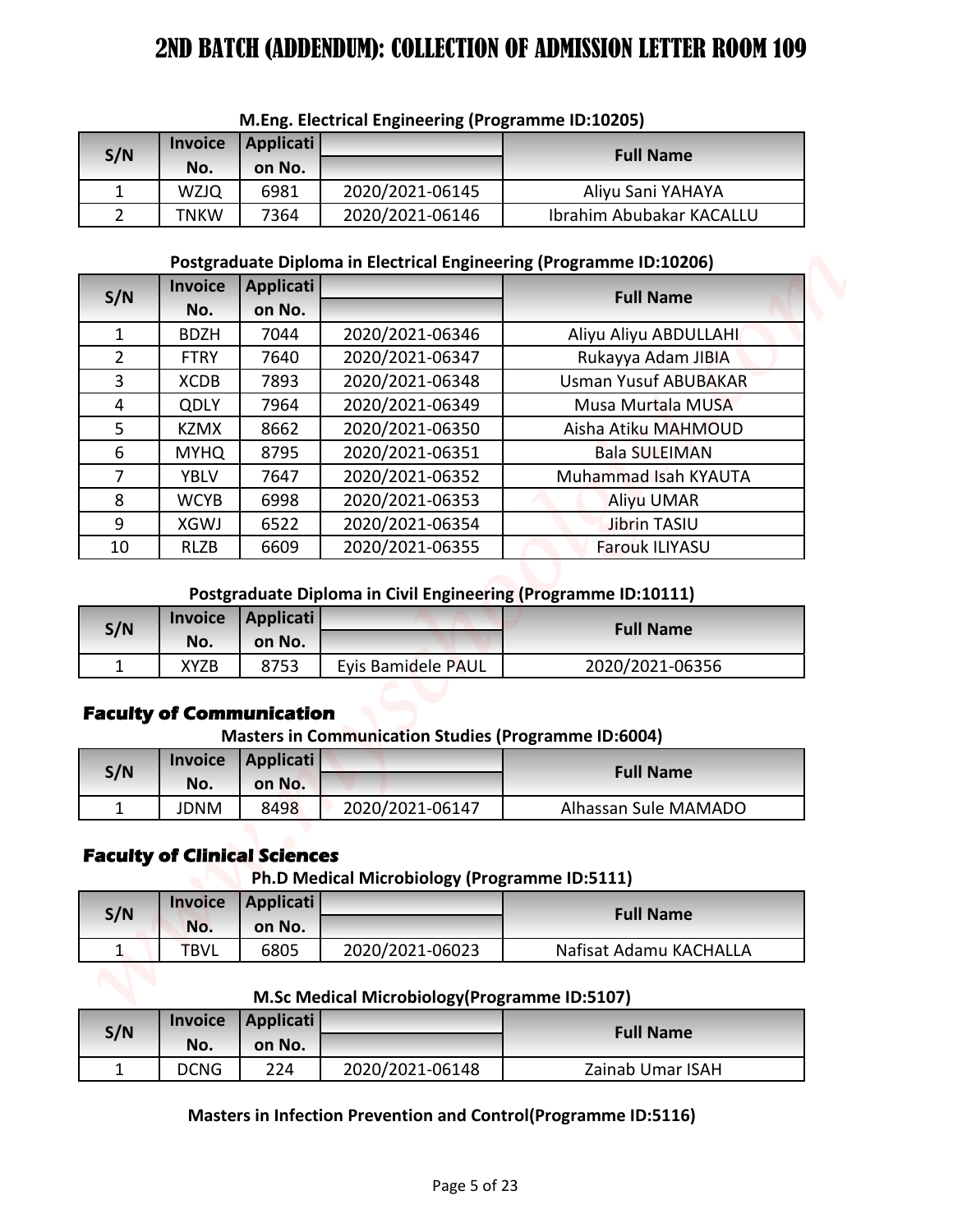|                | <b>Invoice</b>     | Applicati        |                                                           |                                                                       |
|----------------|--------------------|------------------|-----------------------------------------------------------|-----------------------------------------------------------------------|
| S/N            | No.                | on No.           |                                                           | <b>Full Name</b>                                                      |
| 1              | <b>XZLM</b>        | 6870             | 2020/2021-06149                                           | Nuraddeen SHARIF                                                      |
| $\overline{2}$ | <b>XNTM</b>        | 7414             | 2020/2021-06150                                           | Ahmed Habibu BADAWI                                                   |
| 3              | <b>ZTHP</b>        | 8123             | 2020/2021-06151                                           | <b>Bashir Umar SULEIMAN</b>                                           |
| 4              | YPMZ               | 8131             | 2020/2021-06152                                           | Aisha Idris KAZAURE                                                   |
| 5              | <b>VTLQ</b>        | 8212             | 2020/2021-06153                                           | Mustapha Mohammed ASHIRU                                              |
| 6              | <b>TLJP</b>        | 8228             | 2020/2021-06154                                           | Sani Muhammad ABDULLAHI                                               |
| $\overline{7}$ | <b>RGDV</b>        | 8249             | 2020/2021-06155                                           | Abubakar ISYAKU                                                       |
| 8              | <b>NDQC</b>        | 8330             | 2020/2021-06156                                           | Mariya Ibrahim<br>ABDULSEMEEHOMOLEKE                                  |
| 9              | QGWR               | 2168             | 2020/2021-06157                                           | Hassan Umar WAZIRI                                                    |
|                |                    |                  |                                                           |                                                                       |
|                |                    |                  | Ph.D Medical Laboratory Science (Programme ID:2021)       |                                                                       |
| S/N            | <b>Invoice</b>     | <b>Applicati</b> |                                                           | <b>Full Name</b>                                                      |
|                | No.                | on No.           |                                                           |                                                                       |
| $\mathbf{1}$   | <b>KPHF</b>        | 6582             | 2020/2021-06051                                           | Sadiya Khalid ADAMU                                                   |
|                |                    |                  |                                                           |                                                                       |
|                |                    |                  | M.Sc Medical Laboratory Science (Programme ID:2016)       |                                                                       |
| S/N            | <b>Invoice</b>     | <b>Applicati</b> |                                                           | <b>Full Name</b>                                                      |
| 1              | No.<br><b>LNFY</b> | on No.<br>7085   | 2020/2021-06158                                           | Mubarak Abubakar IBRAHIM                                              |
|                |                    |                  |                                                           |                                                                       |
|                |                    |                  | M.Sc Medical Laboratory Science (Programme ID:2009)       |                                                                       |
|                | <b>Invoice</b>     | <b>Applicati</b> |                                                           |                                                                       |
|                |                    | on No.           |                                                           | <b>Full Name</b>                                                      |
| S/N            |                    |                  |                                                           |                                                                       |
|                | No.                |                  |                                                           |                                                                       |
| $\mathbf{1}$   | <b>DRTB</b>        | 7258             | 2020/2021-06159                                           | Celestine Idiata IGHAGBON                                             |
|                |                    |                  |                                                           | Postgraduate Diploma in Medical Laboratory Science(Programme ID:2027) |
|                | <b>Invoice</b>     | <b>Applicati</b> |                                                           |                                                                       |
| S/N            | No.                | on No.           |                                                           | <b>Full Name</b>                                                      |
| $\mathbf{1}$   | <b>MPGX</b>        | 8240             | 2020/2021-06357                                           | Dahiru Alh SULEH                                                      |
| $\overline{2}$ | <b>NYBG</b>        | 8239             | 2020/2021-06358                                           | Babagana Mohammed AJI                                                 |
| 3              | <b>VMHY</b>        | 8336             | 2020/2021-06359                                           | <b>Umar Ibrahim MLS</b>                                               |
|                |                    |                  |                                                           |                                                                       |
|                |                    |                  | M.Sc Public Health (Programme ID:5001)                    |                                                                       |
|                | <b>Invoice</b>     | <b>Applicati</b> |                                                           |                                                                       |
| S/N            | No.                | on No.           |                                                           | <b>Full Name</b>                                                      |
| 1              | <b>MVZK</b>        | 8816             | 2020/2021-06160                                           | <b>Ismail Salma MUKHTAR</b>                                           |
|                |                    |                  |                                                           |                                                                       |
|                |                    |                  | M.Sc Maternal Child Health and Policy (Programme ID:5203) |                                                                       |
|                | <b>Invoice</b>     | <b>Applicati</b> |                                                           |                                                                       |
| S/N            | No.                | on No.           |                                                           | <b>Full Name</b>                                                      |

# **Ph.D Medical Laboratory Science (Programme ID:2021)**

| S/N |             | Invoice   Applicati |                 | <b>Full Name</b>    |
|-----|-------------|---------------------|-----------------|---------------------|
|     | No.         | on No.              |                 |                     |
| ۰   | <b>KPHF</b> | 6582                | 2020/2021-06051 | Sadiya Khalid ADAMU |

### **M.Sc Medical Laboratory Science (Programme ID:2016)**

| S/N |      | Invoice   Applicati |                 | <b>Full Name</b>         |
|-----|------|---------------------|-----------------|--------------------------|
|     | No.  | on No.              |                 |                          |
|     | ∟NFY | 7085                | 2020/2021-06158 | Mubarak Abubakar IBRAHIM |

## **M.Sc Medical Laboratory Science (Programme ID:2009)**

| S/N |      | Invoice   Applicati |                 | <b>Full Name</b>          |
|-----|------|---------------------|-----------------|---------------------------|
|     | No.  | on No.              |                 |                           |
|     | DRTB | 7258                | 2020/2021-06159 | Celestine Idiata IGHAGBON |

## **Postgraduate Diploma in Medical Laboratory Science(Programme ID:2027)**

| S/N           | <b>Invoice</b> | Applicati |                 | <b>Full Name</b>      |
|---------------|----------------|-----------|-----------------|-----------------------|
|               | No.            | on No.    |                 |                       |
|               | <b>MPGX</b>    | 8240      | 2020/2021-06357 | Dahiru Alh SULEH      |
| $\mathcal{P}$ | <b>NYBG</b>    | 8239      | 2020/2021-06358 | Babagana Mohammed AJI |
| 3             | VMHY           | 8336      | 2020/2021-06359 | Umar Ibrahim MLS      |

### **M.Sc Public Health(Programme ID:5001)**

| S/N |      | Invoice   Applicati |                 | <b>Full Name</b>     |  |
|-----|------|---------------------|-----------------|----------------------|--|
|     | No.  | on No.              |                 |                      |  |
| ۰   | MVZK | 8816                | 2020/2021-06160 | Ismail Salma MUKHTAR |  |

# **M.Sc Maternal Child Health and Policy(Programme ID:5203)**

| S/N | <b>Invoice</b> | Applicati |                 | <b>Full Name</b>    |
|-----|----------------|-----------|-----------------|---------------------|
|     | No.            | on No.    |                 |                     |
|     | <b>FPRK</b>    | 6796      | 2020/2021-06161 | Salim Mukhtar BELLO |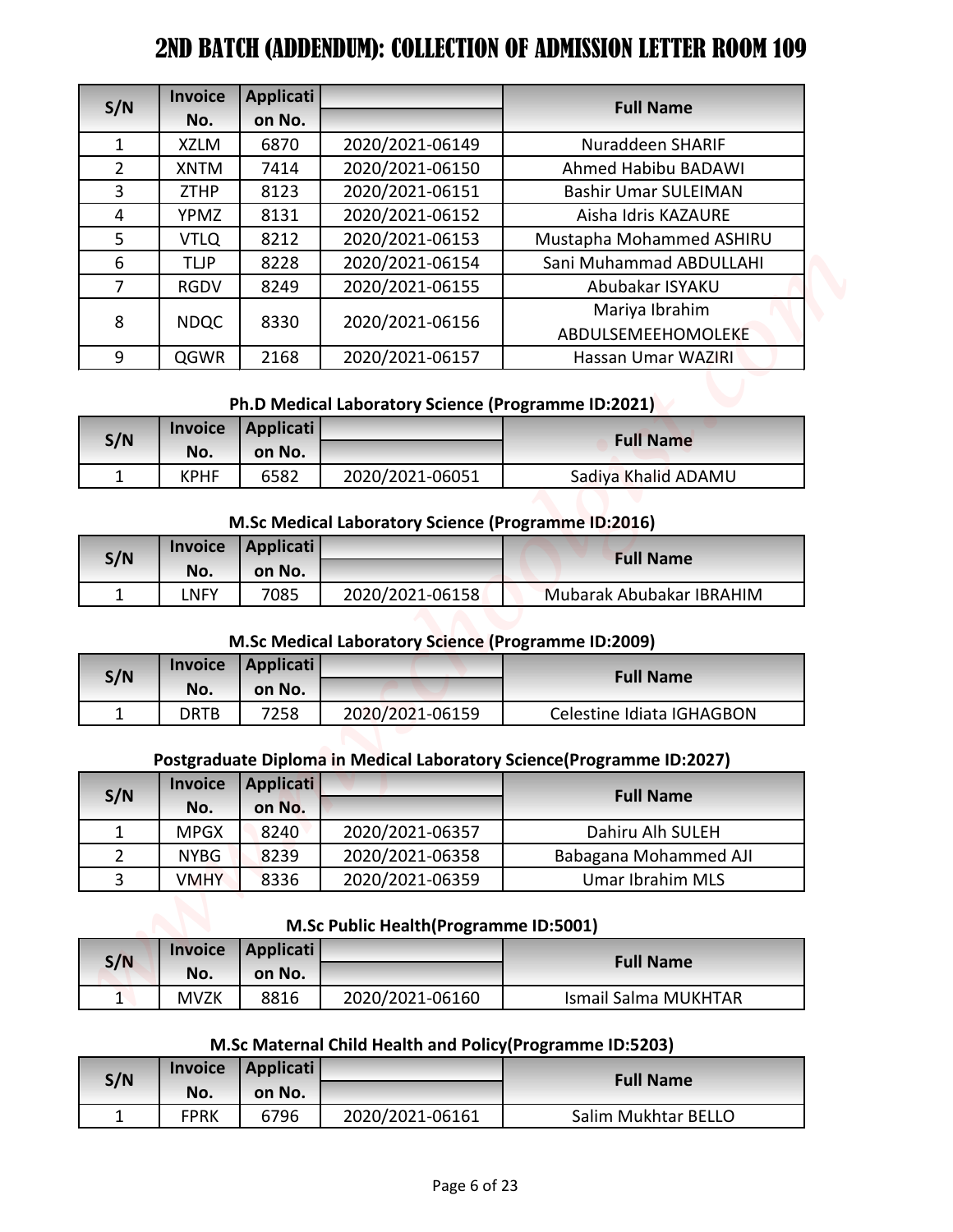| <b>GNPZ</b> | 6951 | 2020/2021-06162 | Munira BELLO             |
|-------------|------|-----------------|--------------------------|
| XVZJ        | 7797 | 2020/2021-06163 | Yagana Magumeri MOHAMMED |
| PXGL        | 7970 | 2020/2021-06164 | Abubakar Saleh SAID      |

# **Faculty of Allied Health Sciences**

### **Ph.D Physiotherapy(Programme ID:2104)**

| S/N          | <b>Invoice</b> | Applicati |                 | <b>Full Name</b>          |
|--------------|----------------|-----------|-----------------|---------------------------|
|              | No.            | on No.    |                 |                           |
| $\mathbf{1}$ | <b>DKCB</b>    | 6514      | 2020/2021-06048 | Muhyiddeen Suleiman BICHI |
|              | <b>DYVF</b>    | 7061      | 2020/2021-06049 | Ibrahim Sharafuddeen ADAM |
| 3            | JBCR           | 7595      | 2020/2021-06050 | <b>Ibrahim MARZUK</b>     |

## **M.Sc Physiotherapy(Programme ID:2111)**

| S/N | <b>Invoice</b> | Applicati |                 | <b>Full Name</b>         |  |
|-----|----------------|-----------|-----------------|--------------------------|--|
|     | No.            | on No.    |                 |                          |  |
|     | <b>PWBJ</b>    | 6568      | 2020/2021-06165 | Abubakar Muhammad BABURA |  |
|     | <b>BOYH</b>    | 6738      | 2020/2021-06166 | Imran Muhammad IMAM      |  |
|     | XJZC           | 7091      | 2020/2021-06167 | Amina Bauchi MUSA        |  |

### **M.Sc Physiotherapy(Programme ID:2112)**

| $\overline{2}$ | <b>GNPZ</b>    | 6951                                     | 2020/2021-06162                                               | Munira BELLO                                                  |
|----------------|----------------|------------------------------------------|---------------------------------------------------------------|---------------------------------------------------------------|
| 3              | <b>XVZJ</b>    | 7797                                     | 2020/2021-06163                                               | Yagana Magumeri MOHAMMED                                      |
| 4              | <b>PXGL</b>    | 7970                                     | 2020/2021-06164                                               | Abubakar Saleh SAID                                           |
|                |                | <b>Faculty of Allied Health Sciences</b> | Ph.D Physiotherapy(Programme ID:2104)                         |                                                               |
|                | <b>Invoice</b> | <b>Applicati</b>                         |                                                               |                                                               |
| S/N            | No.            | on No.                                   |                                                               | <b>Full Name</b>                                              |
| 1              | <b>DKCB</b>    | 6514                                     | 2020/2021-06048                                               | Muhyiddeen Suleiman BICHI                                     |
| 2              | <b>DYVF</b>    | 7061                                     | 2020/2021-06049                                               | Ibrahim Sharafuddeen ADAM                                     |
| 3              | <b>JBCR</b>    | 7595                                     | 2020/2021-06050                                               | <b>Ibrahim MARZUK</b>                                         |
|                |                |                                          |                                                               |                                                               |
|                | <b>Invoice</b> | <b>Applicati</b>                         | M.Sc Physiotherapy(Programme ID:2111)                         |                                                               |
| S/N            | No.            | on No.                                   |                                                               | <b>Full Name</b>                                              |
| 1              | <b>PWBJ</b>    | 6568                                     | 2020/2021-06165                                               | Abubakar Muhammad BABURA                                      |
| $\overline{2}$ | <b>BQYH</b>    | 6738                                     | 2020/2021-06166                                               | Imran Muhammad IMAM                                           |
| 3              | <b>XJZC</b>    | 7091                                     | 2020/2021-06167                                               | Amina Bauchi MUSA                                             |
|                |                |                                          |                                                               |                                                               |
|                |                |                                          | M.Sc Physiotherapy(Programme ID:2112)                         |                                                               |
| S/N            | <b>Invoice</b> | <b>Applicati</b>                         |                                                               | <b>Full Name</b>                                              |
|                | No.            | on No.                                   |                                                               |                                                               |
| 5              | <b>NDWX</b>    | 6906                                     | 2020/2021-06168                                               | Maryam Salihu IBRAHIM                                         |
| 8              | <b>JGCZ</b>    | 7632                                     | 2020/2021-06169                                               | Dahira Bashir ABBA                                            |
| $\overline{2}$ | <b>MJFR</b>    | 7107                                     | 2020/2021-06170                                               | Dauda Muhammad SANI                                           |
|                |                |                                          | M.Sc Physiotherapy(Programme ID:2102)                         |                                                               |
|                | <b>Invoice</b> | <b>Applicati</b>                         |                                                               |                                                               |
| S/N            | No.            | on No.                                   |                                                               | <b>Full Name</b>                                              |
| $\mathbf 1$    | <b>ZGRP</b>    | 6673                                     | 2020/2021-06171                                               | Abdullahi Usman SANI                                          |
| $\overline{2}$ | <b>NKWF</b>    | 6926                                     | 2020/2021-06172                                               | Rayyanu Rabiu ADAMU                                           |
|                |                |                                          |                                                               |                                                               |
|                |                |                                          | Master of Physiotherapy(Orthopedic AND Sports) (Programme ID: |                                                               |
|                | <b>Invoice</b> | <b>Applicati</b>                         |                                                               | <b>Full Name</b>                                              |
|                | No.            | on No.                                   |                                                               |                                                               |
| S/N            |                | 8076                                     | 2020/2021-06173                                               | Ibrahim Naibi MUSA                                            |
| 1              | <b>WKHG</b>    |                                          |                                                               |                                                               |
|                |                |                                          |                                                               |                                                               |
|                |                |                                          | M.Sc Medical Radiography(Programme ID:2301)                   |                                                               |
| S/N            | <b>Invoice</b> | <b>Applicati</b>                         |                                                               | <b>Full Name</b>                                              |
| $\mathbf{1}$   | No.<br>QWCL    | on No.<br>7839                           | 2020/2021-06174                                               | Ibrahim Muhammad IBRAHIM                                      |
|                |                |                                          |                                                               |                                                               |
|                | <b>Invoice</b> | <b>Applicati</b>                         |                                                               | Postgraduate Diploma in Nursing Education (Programme ID:2201) |

## **M.Sc Physiotherapy(Programme ID:2102)**

| S/N |             | Invoice Applicati |                 | <b>Full Name</b>     |
|-----|-------------|-------------------|-----------------|----------------------|
|     | No.         | on No.            |                 |                      |
|     | ZGRP        | 6673              | 2020/2021-06171 | Abdullahi Usman SANI |
|     | <b>NKWF</b> | 6926              | 2020/2021-06172 | Rayyanu Rabiu ADAMU  |

## **Master of Physiotherapy(Orthopedic AND Sports) (Programme ID: )**

| S/N |             | Invoice Applicati |                 | <b>Full Name</b>   |
|-----|-------------|-------------------|-----------------|--------------------|
|     | No.         | on No.            |                 |                    |
| -   | <b>WKHG</b> | 8076              | 2020/2021-06173 | Ibrahim Naibi MUSA |

## **M.Sc Medical Radiography(Programme ID:2301)**

| S/N | <b>Invoice</b> | Applicati |                 | <b>Full Name</b>                |
|-----|----------------|-----------|-----------------|---------------------------------|
|     | No.            | on No.    |                 |                                 |
|     | <b>QWCL</b>    | 7839      | 2020/2021-06174 | <b>Ibrahim Muhammad IBRAHIM</b> |

## **Postgraduate Diploma in Nursing Education (Programme ID:2201)**

| C/N | Invoice   Applicati | <b>Eull Name</b> |
|-----|---------------------|------------------|
|     |                     |                  |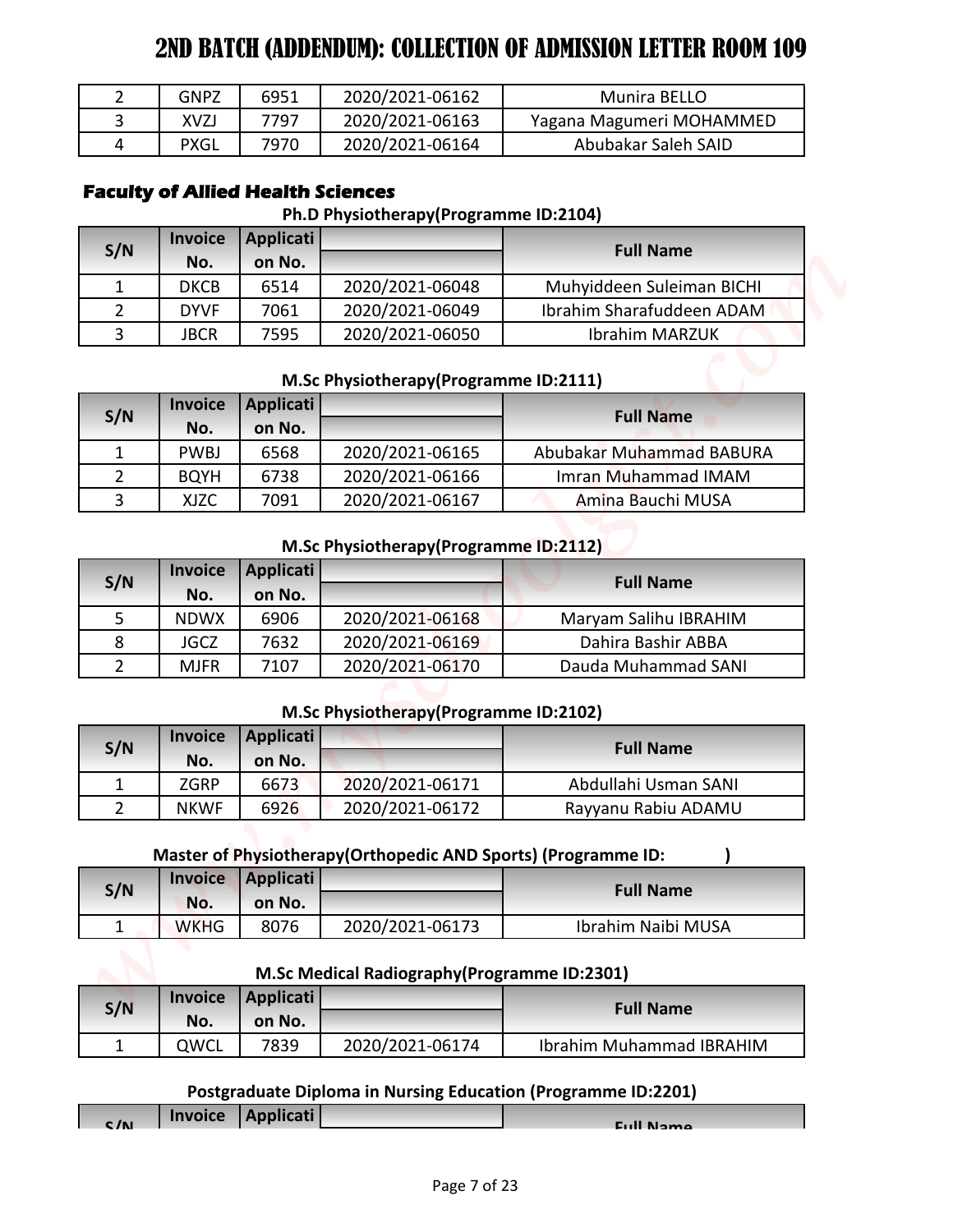|                                | 2ND BATCH (ADDENDUM): COLLECTION OF ADMISSION LETTER ROOM 109 |                  |                                                     |                                                                                |
|--------------------------------|---------------------------------------------------------------|------------------|-----------------------------------------------------|--------------------------------------------------------------------------------|
| J/ IV                          | No.                                                           | on No.           |                                                     | гин танг                                                                       |
| $\mathbf{1}$                   | <b>VZND</b>                                                   | 7075             | 2020/2021-06360                                     | Japhet Haruna JONAH                                                            |
| $\overline{2}$                 | <b>RHYG</b>                                                   | 7175             | 2020/2021-06361                                     | Aishatu Muhammad HARUNA                                                        |
| 3                              | <b>HDPJ</b>                                                   | 7438             | 2020/2021-06362                                     | Amina SALIHU                                                                   |
| 4                              | <b>NCDV</b>                                                   | 7501             | 2020/2021-06363                                     | Abubakar Adamu ABDU                                                            |
| 5                              | <b>CRLQ</b>                                                   | 7543             | 2020/2021-06364                                     | Haruna USMAN                                                                   |
| 6                              | <b>GTBR</b>                                                   | 7643             | 2020/2021-06365                                     | Magaji Usman UMAR                                                              |
| 7                              | <b>PVLH</b>                                                   | 7764             | 2020/2021-06366                                     | Salisu Haladu NADOSAN                                                          |
| 8                              | <b>HWVG</b>                                                   | 7720             | 2020/2021-06367                                     | Hafast IBRAHIM                                                                 |
| 9                              | <b>BYWT</b>                                                   | 7814             | 2020/2021-06368                                     | Nana Hauwa MUHAMMAD                                                            |
| 10                             | <b>VTKL</b>                                                   | 7872             | 2020/2021-06369                                     | Saint Bartholomew YARANJA                                                      |
| 11                             | <b>JKQP</b>                                                   | 7868             | 2020/2021-06370                                     | Ibrahim Y IDRIS                                                                |
| 12                             | <b>LJCR</b>                                                   | 8226             | 2020/2021-06371                                     | Gazali Haruna YELWA                                                            |
| 13                             | <b>HJKG</b>                                                   | 7661             | 2020/2021-06372                                     | Aminu LABARAN                                                                  |
|                                | <b>Invoice</b>                                                | <b>Applicati</b> | Postgraduate Diploma in Nursing (Programme ID:2202) |                                                                                |
| S/N                            | No.                                                           | on No.           |                                                     | <b>Full Name</b>                                                               |
| $\mathbf{1}$                   | <b>YKZX</b>                                                   | 7841             | 2020/2021-06373                                     | Abdullahi MUHAMMAD                                                             |
| $\overline{2}$                 | <b>MGDH</b>                                                   | 8284             | 2020/2021-06374                                     | Sufiyanu MUHAMMAD                                                              |
| $\overline{3}$                 | <b>YJVL</b>                                                   | 8191             | 2020/2021-06375                                     | Hauwau Mustapha YUSUF                                                          |
|                                |                                                               |                  |                                                     |                                                                                |
| S/N                            | <b>Invoice</b>                                                | Applicati        |                                                     | M.Sc Land Resources (Land Development) (Programme ID:8111)<br><b>Full Name</b> |
|                                | No.                                                           | on No.           |                                                     |                                                                                |
| $\mathbf{1}$<br>$\overline{2}$ | <b>QHVN</b><br>YZMJ                                           | 7748<br>222      | 2020/2021-06022<br>2020/2021-06177                  | Saadatu Garba UMAR<br><b>Emmanuel Ngbo AYUBA</b>                               |
|                                | <b>Invoice</b>                                                | <b>Applicati</b> | <b>Faculty of Earth and Environmental Science</b>   | Masters in Geographic Information System (Programme ID:8114)                   |
| S/N                            | No.                                                           | on No.           |                                                     | <b>Full Name</b>                                                               |
| 1                              | <b>LCTZ</b>                                                   | 6479             | 2020/2021-06178                                     | Abdullahi Bala MOHAMMED                                                        |
| $\overline{2}$                 | <b>GJHV</b>                                                   | 6690             | 2020/2021-06179                                     | Dahiru RabiuDanlami MUHAMMAD                                                   |
| 3                              | <b>RQLT</b>                                                   | 7731             | 2020/2021-06180                                     | Anas Muhammad ADAMU                                                            |
| $\overline{4}$                 | <b>NCVK</b>                                                   | 6692             | 2020/2021-06181                                     | Jaafar Ridwan BUHARI                                                           |
| 5                              | <b>RDWP</b>                                                   | 6800             | 2020/2021-06182                                     | Mustapha Usman KHALIL                                                          |
| $6\overline{6}$                | <b>HBQT</b>                                                   | 7058             | 2020/2021-06183                                     | Hauwa Ado UBA                                                                  |
| $\overline{7}$                 | <b>VKYM</b>                                                   | 7285             | 2020/2021-06184                                     | Fatima Muhammad AJI                                                            |
| 8                              | <b>GXTW</b>                                                   | 7721             | 2020/2021-06185                                     | Isa Sule BUBA                                                                  |
| 9                              | QWZP                                                          | 7722             | 2020/2021-06186                                     | Abdullahi ABDULSALAM                                                           |
| 10                             | <b>TLPR</b>                                                   | 8241             | 2020/2021-06187                                     | Aisha Abubakar MUSTAPHA                                                        |

# **Postgraduate Diploma in Nursing (Programme ID:2202)**

| S/N           | <b>Invoice</b> | Applicati |                 | <b>Full Name</b>      |
|---------------|----------------|-----------|-----------------|-----------------------|
|               | No.            | on No.    |                 |                       |
|               | <b>YKZX</b>    | 7841      | 2020/2021-06373 | Abdullahi MUHAMMAD    |
| $\mathcal{P}$ | <b>MGDH</b>    | 8284      | 2020/2021-06374 | Sufiyanu MUHAMMAD     |
| ર             | YJVL           | 8191      | 2020/2021-06375 | Hauwau Mustapha YUSUF |

## **M.Sc Land Resources (Land Development)(Programme ID:8111)**

| S/N | No.         | Invoice   Applicati  <br>on No. |                 | <b>Full Name</b>           |
|-----|-------------|---------------------------------|-----------------|----------------------------|
|     | <b>QHVN</b> | 7748                            | 2020/2021-06022 | Saadatu Garba UMAR         |
|     | YZMJ        | 222                             | 2020/2021-06177 | <b>Emmanuel Ngbo AYUBA</b> |

## **Faculty of Earth and Environmental Science**

## **Masters in Geographic Information System (Programme ID:8114)**

| S/N          | <b>Invoice</b> | Applicati |                 | <b>Full Name</b>             |
|--------------|----------------|-----------|-----------------|------------------------------|
|              | No.            | on No.    |                 |                              |
| $\mathbf{1}$ | <b>LCTZ</b>    | 6479      | 2020/2021-06178 | Abdullahi Bala MOHAMMED      |
| 2            | <b>GJHV</b>    | 6690      | 2020/2021-06179 | Dahiru RabiuDanlami MUHAMMAD |
| 3            | <b>RQLT</b>    | 7731      | 2020/2021-06180 | Anas Muhammad ADAMU          |
| 4            | <b>NCVK</b>    | 6692      | 2020/2021-06181 | Jaafar Ridwan BUHARI         |
| $5^{\circ}$  | <b>RDWP</b>    | 6800      | 2020/2021-06182 | Mustapha Usman KHALIL        |
| 6            | <b>HBQT</b>    | 7058      | 2020/2021-06183 | Hauwa Ado UBA                |
| 7            | <b>VKYM</b>    | 7285      | 2020/2021-06184 | Fatima Muhammad AJI          |
| 8            | <b>GXTW</b>    | 7721      | 2020/2021-06185 | Isa Sule BUBA                |
| 9            | QWZP           | 7722      | 2020/2021-06186 | Abdullahi ABDULSALAM         |
| 10           | <b>TLPR</b>    | 8241      | 2020/2021-06187 | Aisha Abubakar MUSTAPHA      |
| 11           | <b>KZYV</b>    | 8028      | 2020/2021-06188 | Umar Baba UMAR               |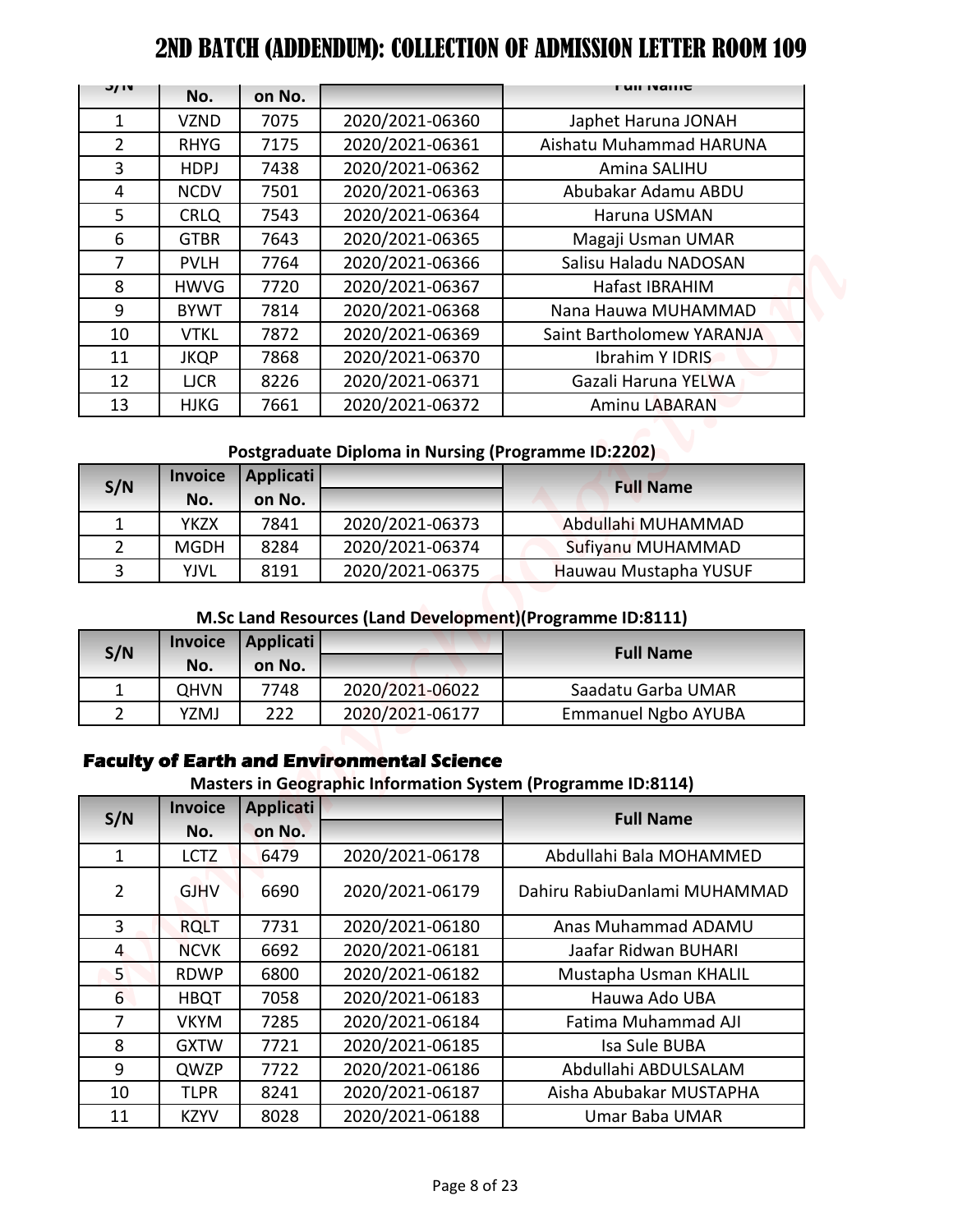| 12 | GJRB        | 8046 | 2020/2021-06189 | Bashir Isah INUWA               |
|----|-------------|------|-----------------|---------------------------------|
| 13 | <b>CYLO</b> | 8296 | 2020/2021-06190 | Abubakar Ibrahim MUHAMMAD       |
| 14 | <b>XCOW</b> | 8534 | 2020/2021-06191 | <b>Ibrahim Mohammed BOBBORI</b> |
| 15 | <b>CTZ</b>  | 6479 | 2020/2021-06192 | Abdullahi Bala MOHAMMED         |

**Postgraduate Diploma in Soil Evaluation [PGDSE] (Programme ID: )**

| S/N |       | Invoice   Applicati |                 | <b>Full Name</b> |
|-----|-------|---------------------|-----------------|------------------|
|     | No.   | on No.              |                 |                  |
| ۰   | 7.FTV | 7631                | 2020/2021-06379 | Usman SADIQ      |

# **Postgraduate Diploma in Land Administration (Programme ID:8113)**

|                |                       |                            |                                                                | 2ND BATCH (ADDENDUM): COLLECTION OF ADMISSION LETTER ROOM 109                 |
|----------------|-----------------------|----------------------------|----------------------------------------------------------------|-------------------------------------------------------------------------------|
| 12             | <b>GJRB</b>           | 8046                       | 2020/2021-06189                                                | Bashir Isah INUWA                                                             |
| 13             | <b>CYLQ</b>           | 8296                       | 2020/2021-06190                                                | Abubakar Ibrahim MUHAMMAD                                                     |
| 14             | <b>XCQW</b>           | 8534                       | 2020/2021-06191                                                | <b>Ibrahim Mohammed BOBBORI</b>                                               |
| 15             | <b>LCTZ</b>           | 6479                       | 2020/2021-06192                                                | Abdullahi Bala MOHAMMED                                                       |
|                |                       |                            |                                                                |                                                                               |
|                |                       |                            | Postgraduate Diploma in Soil Evaluation [PGDSE] (Programme ID: |                                                                               |
| S/N            | <b>Invoice</b>        | <b>Applicati</b>           |                                                                | <b>Full Name</b>                                                              |
| $\mathbf{1}$   | No.<br>ZFTV           | on No.<br>7631             | 2020/2021-06379                                                | <b>Usman SADIQ</b>                                                            |
|                |                       |                            |                                                                |                                                                               |
|                |                       |                            |                                                                | Postgraduate Diploma in Land Administration (Programme ID:8113)               |
| S/N            | <b>Invoice</b><br>No. | <b>Applicati</b><br>on No. |                                                                | <b>Full Name</b>                                                              |
| $\mathbf{1}$   | <b>CJWQ</b>           | 6687                       | 2020/2021-06380                                                | Nasiru ABUBAKAR                                                               |
| $\overline{2}$ | <b>JNRQ</b>           | 6708                       | 2020/2021-06381                                                | <b>Bala Attahiru KASIMU</b>                                                   |
| $\mathbf{1}$   | <b>FQVM</b>           | 6579                       | 2020/2021-06382                                                | <b>Usman Abubakar BELLO</b>                                                   |
| $\overline{2}$ | <b>YZNR</b>           | 6578                       | 2020/2021-06383                                                | Muhammad Kabir ADAM                                                           |
| 3              | <b>NWQF</b>           | 6900                       | 2020/2021-06384                                                | <b>Umaru Mohammed AUWAL</b>                                                   |
| 4              | <b>VJGX</b>           | 7050                       | 2020/2021-06385                                                | Mubarak Sadi IRO                                                              |
| 5              | QZMY                  | 7077                       | 2020/2021-06386                                                | <b>Muhammed ISAH</b>                                                          |
| 6              | <b>VFKD</b>           | 7125                       | 2020/2021-06387                                                | Nazifi Habibu KARAYE                                                          |
| $\overline{7}$ | <b>WHXB</b>           | 7921                       | 2020/2021-06388                                                | Aminu Garba DURUMINIYA                                                        |
| 8              | <b>YDLQ</b>           | 8195                       | 2020/2021-06389                                                | Saleh Sunusi MUHAMMAD                                                         |
| 9              | <b>DVPB</b>           | 8215                       | 2020/2021-06390                                                | Kabiru Suleiman ABUBAKAR                                                      |
|                |                       |                            |                                                                |                                                                               |
|                | <b>Invoice</b>        | <b>Applicati</b>           | Ph.D Geography (Human Geography)(Programme ID:8116)            |                                                                               |
| S/N            | No.                   | on No.                     |                                                                | <b>Full Name</b>                                                              |
| $\mathbf 1$    | <b>FZKQ</b>           | 8500                       | 2020/2021-06045                                                | Kamaluddeen Baba ABUBAKAR                                                     |
|                |                       |                            |                                                                |                                                                               |
|                |                       |                            |                                                                | Ph.D Natural Resource Management and Climate Change(Programme ID:8120)        |
| S/N            | <b>Invoice</b>        | <b>Applicati</b>           |                                                                | <b>Full Name</b>                                                              |
|                | No.                   | on No.                     |                                                                |                                                                               |
| $\mathbf{1}$   | <b>KLHG</b>           | 8483                       | 2020/2021-06046                                                | Korchia Terver PHEBE                                                          |
|                |                       |                            |                                                                | M.Phil/Ph.D Natural Resource Management and Climate Change(Programme ID:8106) |
|                | <b>Invoice</b>        | <b>Applicati</b>           |                                                                |                                                                               |
| S/N            | No.                   | on No.                     |                                                                | <b>Full Name</b>                                                              |
| 1              | <b>YNFJ</b>           | 8574                       | 2020/2021-06047                                                | Aliyu Abubakar SHEHU                                                          |
|                |                       |                            |                                                                |                                                                               |
|                | <b>Invoice</b>        |                            | M.Sc Environmental Management (Programme ID:8002)              |                                                                               |
| S/N            |                       | <b>Applicati</b>           |                                                                | <b>Full Name</b>                                                              |
|                | No.                   | on No.                     |                                                                |                                                                               |

# **Ph.D Geography (Human Geography)(Programme ID:8116)**

| S/N | <b>Invoice</b> | Applicati |                 | <b>Full Name</b>          |
|-----|----------------|-----------|-----------------|---------------------------|
|     | No.            | on No.    |                 |                           |
|     |                | 8500      | 2020/2021-06045 | Kamaluddeen Baba ABUBAKAR |

## **Ph.D Natural Resource Management and Climate Change(Programme ID:8120)**

| S/N |             | Invoice Applicati |                 | <b>Full Name</b>     |
|-----|-------------|-------------------|-----------------|----------------------|
|     | No.         | on No.            |                 |                      |
| -   | <b>KLHG</b> | 8483              | 2020/2021-06046 | Korchia Terver PHEBE |

## **M.Phil/Ph.D Natural Resource Management and Climate Change(Programme ID:8106)**

| S/N | <b>Invoice</b> | Applicati |                 | <b>Full Name</b>     |  |
|-----|----------------|-----------|-----------------|----------------------|--|
|     | No.            | on No.    |                 |                      |  |
| -   | YNFJ           | 8574      | 2020/2021-06047 | Aliyu Abubakar SHEHU |  |

# **M.Sc Environmental Management(Programme ID:8002)**

| S/N |             | Invoice   Applicati |                 | <b>Full Name</b>       |
|-----|-------------|---------------------|-----------------|------------------------|
|     | No.         | on No.              |                 |                        |
|     | <b>PGQK</b> | 6990                | 2020/2021-06193 | Maryam Shafiu MADAWAKI |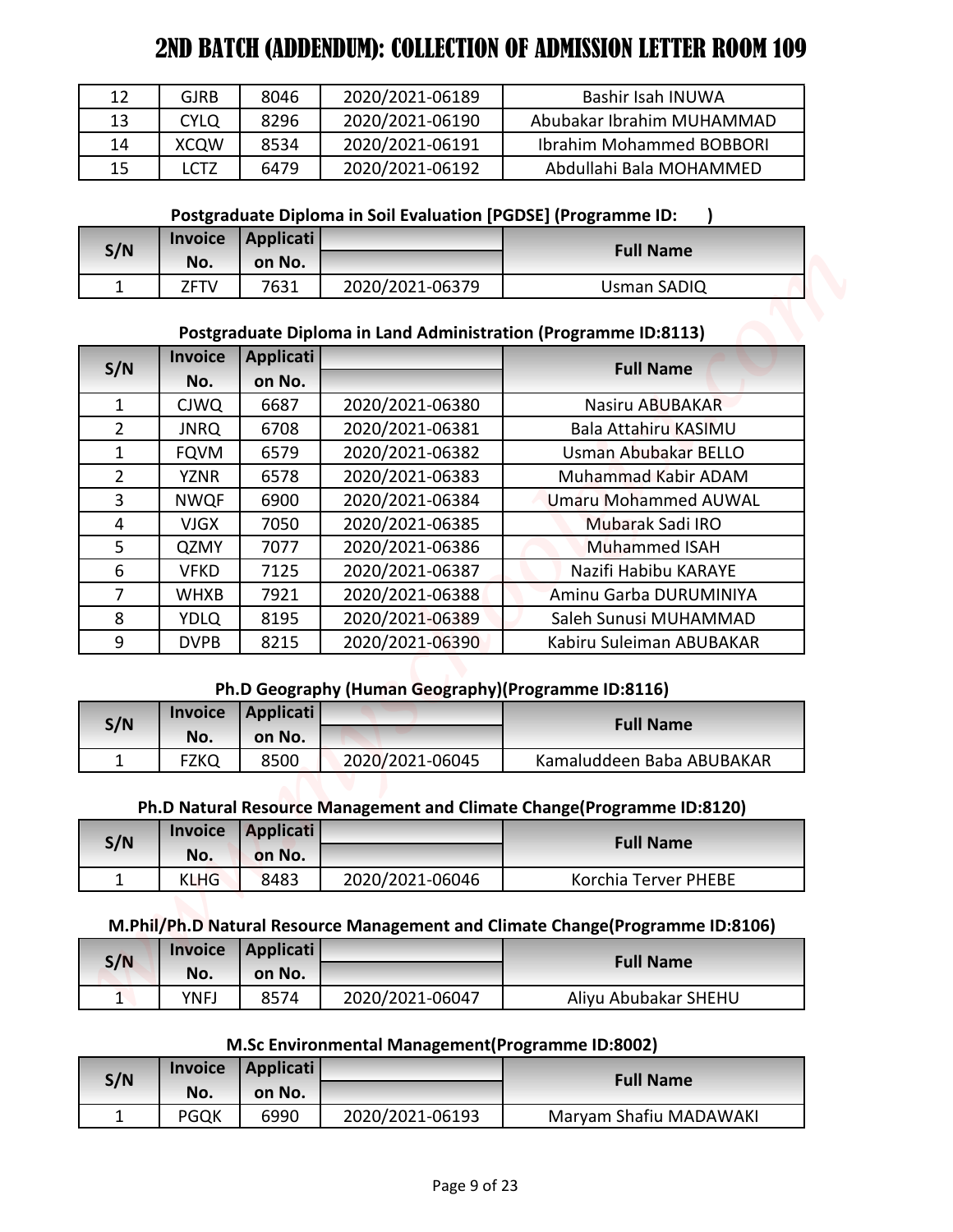|  | 2020/2021-06224<br>7967<br>Abdulrazag GIDADO<br>BZPK |
|--|------------------------------------------------------|
|--|------------------------------------------------------|

|                     | <b>BZPK</b>                | 7967             | 2020/2021-06224                                           | Abdulrazaq GIDADO                                                    |
|---------------------|----------------------------|------------------|-----------------------------------------------------------|----------------------------------------------------------------------|
| $\overline{2}$      |                            |                  |                                                           |                                                                      |
|                     |                            |                  | <b>Masters in Environmental Management (Programme ID:</b> |                                                                      |
| S/N                 | <b>Invoice</b>             | Applicati        |                                                           | <b>Full Name</b>                                                     |
|                     | No.                        | on No.           |                                                           |                                                                      |
| $\mathbf{1}$        | <b>TVGF</b>                | 8631             | 2020/2021-06194                                           | Adamu DANLADI                                                        |
| $\overline{2}$<br>3 | <b>RQJC</b>                | 8505             | 2020/2021-06195                                           | Abubakar SHEHU<br>Hauwa Mukhtar ABUBAKAR                             |
| $\overline{4}$      | <b>DFZN</b>                | 6537             | 2020/2021-06196                                           | Saidu Abdullahi SHUAIBU                                              |
| 5                   | <b>FGML</b><br><b>FTNC</b> | 6641<br>6979     | 2020/2021-06197<br>2020/2021-06198                        | Musa Haruna TIMTA                                                    |
| 6                   | <b>VZKX</b>                | 8259             | 2020/2021-06199                                           | Yahaya UMAR                                                          |
| 7                   | <b>DCPG</b>                | 6753             | 2020/2021-06200                                           | <b>Abdulsamad Muhammad SANI</b>                                      |
| 8                   | <b>RHLN</b>                | 6765             | 2020/2021-06201                                           | <b>Hauwa Muhammad IDRIS</b>                                          |
| 9                   | <b>NCQZ</b>                | 7339             | 2020/2021-06202                                           | Adam Abubakar FIKA                                                   |
| 10                  | <b>WFML</b>                | 7007             | 2020/2021-06203                                           | Khadijat Abdullahi AHMAD                                             |
| 11                  | <b>MBJR</b>                | 7292             | 2020/2021-06204                                           | Mabruka AHMED                                                        |
| 12                  | <b>KYGW</b>                | 7413             | 2020/2021-06205                                           | Ishaq Lawan NASIDI                                                   |
| 13                  | <b>KRCQ</b>                | 7407             | 2020/2021-06206                                           | Ahmed Abubakar ABUBAKAR                                              |
| 14                  | <b>LFQC</b>                | 7604             | 2020/2021-06207                                           | <b>Idris Hamza IDRIS</b>                                             |
| 15                  | <b>QFTM</b>                | 7508             | 2020/2021-06208                                           | Karimat Usman MUHAMMED                                               |
| 16                  | <b>WVKP</b>                | 7689             | 2020/2021-06209                                           | Abdulwahab Nafiu MUHD                                                |
| 17                  | <b>MJFP</b>                | 7690             | 2020/2021-06210                                           | <b>Bello Abubakar MUHD</b>                                           |
| 18                  | <b>HQDL</b>                | 7916             | 2020/2021-06211                                           | Hauwa Muhammad KARMA                                                 |
| 19                  | <b>RLWZ</b>                | 6789             | 2020/2021-06212                                           | Muhammad RABIU                                                       |
| 20                  | <b>KTZH</b>                | 6481             | 2020/2021-06213                                           | Nanbal Luka KUMDEN                                                   |
| 21                  | <b>YDGV</b>                | 6575             | 2020/2021-06214                                           | Muhammad Buhari SABIU                                                |
| 22                  | <b>LQKZ</b>                | 7829             | 2020/2021-06215                                           | Muhammad Mubarak ADAMU                                               |
| 23                  | <b>GXTJ</b>                | 7422             | 2020/2021-06216                                           | Misbahu Faruk ELYAKUB                                                |
| 24                  | <b>VZLM</b>                | 7196             | 2020/2021-06217                                           | Abubakar Saminu BALA                                                 |
| 25                  | <b>YHRW</b>                | 7423             | 2020/2021-06218                                           | Philip Jiki ANDOKARI                                                 |
| 26                  | <b>CJKL</b>                | 7519             | 2020/2021-06219                                           | <b>Usman Muhammed RABIU</b>                                          |
| 27                  | <b>PKJY</b>                | 7678             | 2020/2021-06220                                           | <b>Naziru Muhammad LAWAL</b>                                         |
| 28                  | <b>MDYR</b>                | 7706             | 2020/2021-06221                                           | Nankpark David VONKUR                                                |
| 29                  | <b>XBYW</b>                | 7920             | 2020/2021-06222                                           | Amatiga Yila NABOTH                                                  |
| 30                  | <b>ZTKH</b>                | 8031             | 2020/2021-06223                                           | Tavershima DZEVER                                                    |
| 31                  | QTDL                       | 8033             | 2020/2021-06225                                           | Rabia Ibrahim ELYAKUB                                                |
| 32                  | <b>JWRY</b>                | 8205             | 2020/2021-06226                                           | Salim Sulaiman UMAR                                                  |
| 33                  | <b>GRNP</b>                | 712              | 2020/2021-06227                                           | Maisaratu Umar AHMED                                                 |
| 34                  | <b>MLRH</b>                | 7282             | 2020/2021-06228                                           | Kamal Baba MUHAMMAD                                                  |
|                     |                            |                  |                                                           | Postgraduate Diploma in Environmental Management (Programme ID:8004) |
|                     | <b>Invoice</b>             | <b>Applicati</b> |                                                           |                                                                      |
| S/N                 | No.                        | on No.           |                                                           | <b>Full Name</b>                                                     |
| $\mathbf 1$         | <b>TPYL</b>                | 6639             | 2020/2021-06391                                           | Aliyu IBRAHIM                                                        |

# **Masters in Environmental Management (Programme ID: )**

# **Postgraduate Diploma in Environmental Management (Programme ID:8004)**

| S/N |             | Invoice   Applicati |                 | <b>Full Name</b> |
|-----|-------------|---------------------|-----------------|------------------|
|     | No.         | on No.              |                 |                  |
|     | <b>TPYL</b> | 6639                | 2020/2021-06391 | Aliyu IBRAHIM    |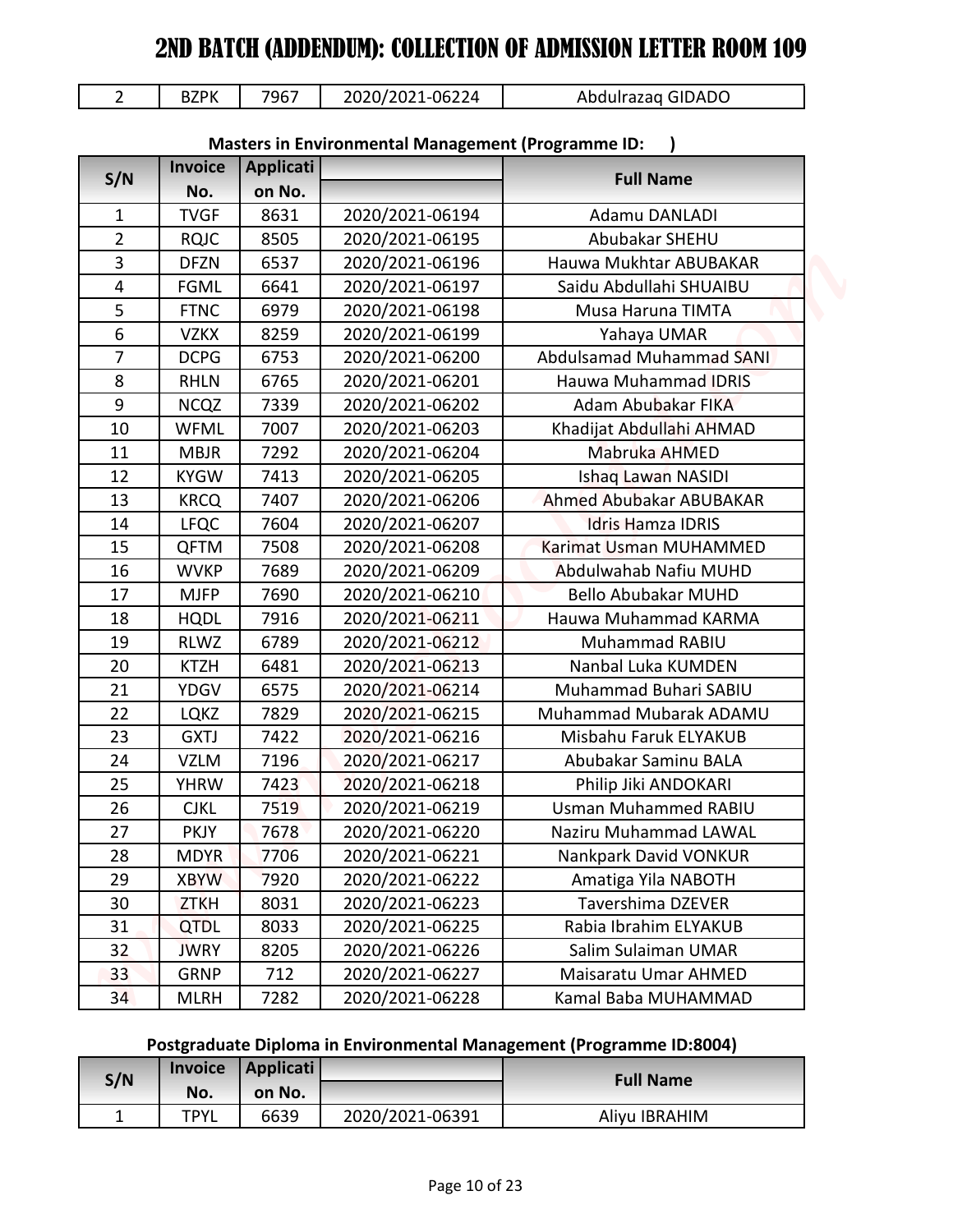| $\overline{2}$<br>3         |                                                   |                  |                                    |                                              |
|-----------------------------|---------------------------------------------------|------------------|------------------------------------|----------------------------------------------|
|                             | <b>JXWT</b>                                       | 6640             | 2020/2021-06392                    | Murtala Sani YUSUF                           |
|                             | <b>JYGP</b>                                       | 6642             | 2020/2021-06393                    | Karimat Omowunmi MOHAMMED                    |
| 4                           | <b>TPKN</b>                                       | 6967             | 2020/2021-06394                    | Agbogun SAMUEL                               |
| 5                           | <b>WZMY</b>                                       | 7386             | 2020/2021-06395                    | <b>Umar MOHAMMED</b>                         |
| 6                           | <b>YBWN</b>                                       | 7676             | 2020/2021-06396                    | <b>Bello Salihu SAIDU</b>                    |
| $\overline{7}$              | ZWPD                                              | 7735             | 2020/2021-06397                    | Mohammed Abdulhameed NDAISAH                 |
| 8                           | <b>DBQT</b>                                       | 8273             | 2020/2021-06398                    | Adamu ABDULLAHI                              |
| 9                           | ZDNY                                              | 7296             | 2020/2021-06399                    | <b>Ismail KHALID</b>                         |
| 10                          | <b>CPTV</b>                                       | 8858             | 2020/2021-06400                    | Ishaq Hayatuddeen ABUBAKAR                   |
| 11                          | <b>JMKH</b>                                       | 5845             | 2020/2021-06401                    | Martha Joseph ATABAT                         |
| S/N                         | <b>Faculty of Life Sciences</b><br><b>Invoice</b> | <b>Applicati</b> | Ph.D Zoology(Programme ID:14014)   | <b>Full Name</b>                             |
|                             | No.                                               | on No.           |                                    |                                              |
| $\mathbf{1}$                | <b>BFMZ</b>                                       | 8504             | 2020/2021-06014                    | Bashir Danladi YAKASAI                       |
|                             |                                                   |                  | Ph.D Biology (Programme ID:14015)  |                                              |
|                             | <b>Invoice</b>                                    | <b>Applicati</b> |                                    |                                              |
| S/N                         | No.                                               | on No.           |                                    | <b>Full Name</b>                             |
| $\mathbf{1}$                | <b>ZCBL</b>                                       | 937              | 2020/2021-06043                    | Nabila Tijjani ISMAIL                        |
| $\overline{2}$              | <b>LBYW</b>                                       | 4598             | 2020/2021-06044                    | Nuraddeen Bello AHMAD                        |
|                             |                                                   |                  |                                    |                                              |
|                             | <b>Invoice</b>                                    |                  | M.Sc Biology(Programme ID:14021)   |                                              |
| S/N                         |                                                   | <b>Applicati</b> |                                    | <b>Full Name</b>                             |
| $\mathbf{1}$                | No.<br><b>ZRQN</b>                                | on No.<br>6720   | 2020/2021-06232                    |                                              |
| $\overline{2}$              | <b>FHJG</b>                                       | 79               | 2020/2021-06021                    | Habibu Magaji TUKUR<br>Fatima Ibrahim RIDWAN |
| 3                           | <b>CNJL</b>                                       | 780              | 2020/2021-06233                    | Jawahir Ali MUAZU                            |
|                             |                                                   |                  |                                    |                                              |
|                             |                                                   |                  | M.Sc Biology (Programme ID:14009)  |                                              |
|                             |                                                   | <b>Applicati</b> |                                    | <b>Full Name</b>                             |
| S/N                         | <b>Invoice</b>                                    |                  |                                    |                                              |
|                             | No.                                               | on No.           |                                    |                                              |
| $\mathbf{1}$                | <b>PHRK</b>                                       | 1414             | 2020/2021-06234                    | Ismail Badamasi IBRAHIM                      |
| $\overline{2}$              | <b>BZHC</b>                                       | 1427             | 2020/2021-06235                    | Maryam Muhammad KABIR                        |
| $\overline{\mathbf{3}}$     | <b>HTBW</b>                                       | 2263             | 2020/2021-06236                    | Mahmoud Ahmad ADO                            |
| $\overline{4}$              | <b>VNFQ</b>                                       | 7658             | 2020/2021-06237                    | Fatima Aliyu TUKUR                           |
|                             |                                                   |                  | M.Sc Zoology(Programme ID:14005)   |                                              |
|                             | <b>Invoice</b>                                    | <b>Applicati</b> |                                    | <b>Full Name</b>                             |
| S/N                         | No.                                               | on No.           |                                    |                                              |
| $\mathbf{1}$<br>$2^{\circ}$ | <b>BNJP</b><br><b>QRNY</b>                        | 4166<br>72       | 2020/2021-06238<br>2020/2021-06239 | Yasir Ali DANABBA<br>Maryam Ikhlas SHEHU     |

# **Faculty of Life Sciences**

**Ph.D Zoology(Programme ID:14014)**

| S/N |             | Invoice   Applicati |                 | <b>Full Name</b>       |
|-----|-------------|---------------------|-----------------|------------------------|
|     | No.         | on No.              |                 |                        |
|     | <b>BFMZ</b> | 8504                | 2020/2021-06014 | Bashir Danladi YAKASAI |

# **Ph.D Biology(Programme ID:14015)**

| S/N |            | Invoice   Applicati |                 | <b>Full Name</b>      |
|-----|------------|---------------------|-----------------|-----------------------|
|     | No.        | on No.              |                 |                       |
|     | ZCBL       | 937                 | 2020/2021-06043 | Nabila Tijjani ISMAIL |
|     | <b>BYW</b> | 4598                | 2020/2021-06044 | Nuraddeen Bello AHMAD |

## **M.Sc Biology(Programme ID:14021)**

| S/N | <b>Invoice</b> | Applicati |                 | <b>Full Name</b>      |  |
|-----|----------------|-----------|-----------------|-----------------------|--|
|     | No.            | on No.    |                 |                       |  |
|     | <b>ZRQN</b>    | 6720      | 2020/2021-06232 | Habibu Magaji TUKUR   |  |
|     | <b>FHJG</b>    | 79        | 2020/2021-06021 | Fatima Ibrahim RIDWAN |  |
|     | CNJL           | 780       | 2020/2021-06233 | Jawahir Ali MUAZU     |  |

# **M.Sc Biology(Programme ID:14009)**

| S/N | <b>Invoice</b> | <b>Applicati</b> | <b>Full Name</b> |                         |
|-----|----------------|------------------|------------------|-------------------------|
|     | No.            | on No.           |                  |                         |
|     | <b>PHRK</b>    | 1414             | 2020/2021-06234  | Ismail Badamasi IBRAHIM |
|     | <b>BZHC</b>    | 1427             | 2020/2021-06235  | Maryam Muhammad KABIR   |
| 3   | <b>HTBW</b>    | 2263             | 2020/2021-06236  | Mahmoud Ahmad ADO       |
| 4   | <b>VNFQ</b>    | 7658             | 2020/2021-06237  | Fatima Aliyu TUKUR      |

## **M.Sc Zoology(Programme ID:14005)**

| S/N | <b>Invoice</b> | Applicati |                 | <b>Full Name</b>    |
|-----|----------------|-----------|-----------------|---------------------|
|     | No.            | on No.    |                 |                     |
|     | <b>BNJP</b>    | 4166      | 2020/2021-06238 | Yasir Ali DANABBA   |
|     | QRNY           | רד        | 2020/2021-06239 | Maryam Ikhlas SHEHU |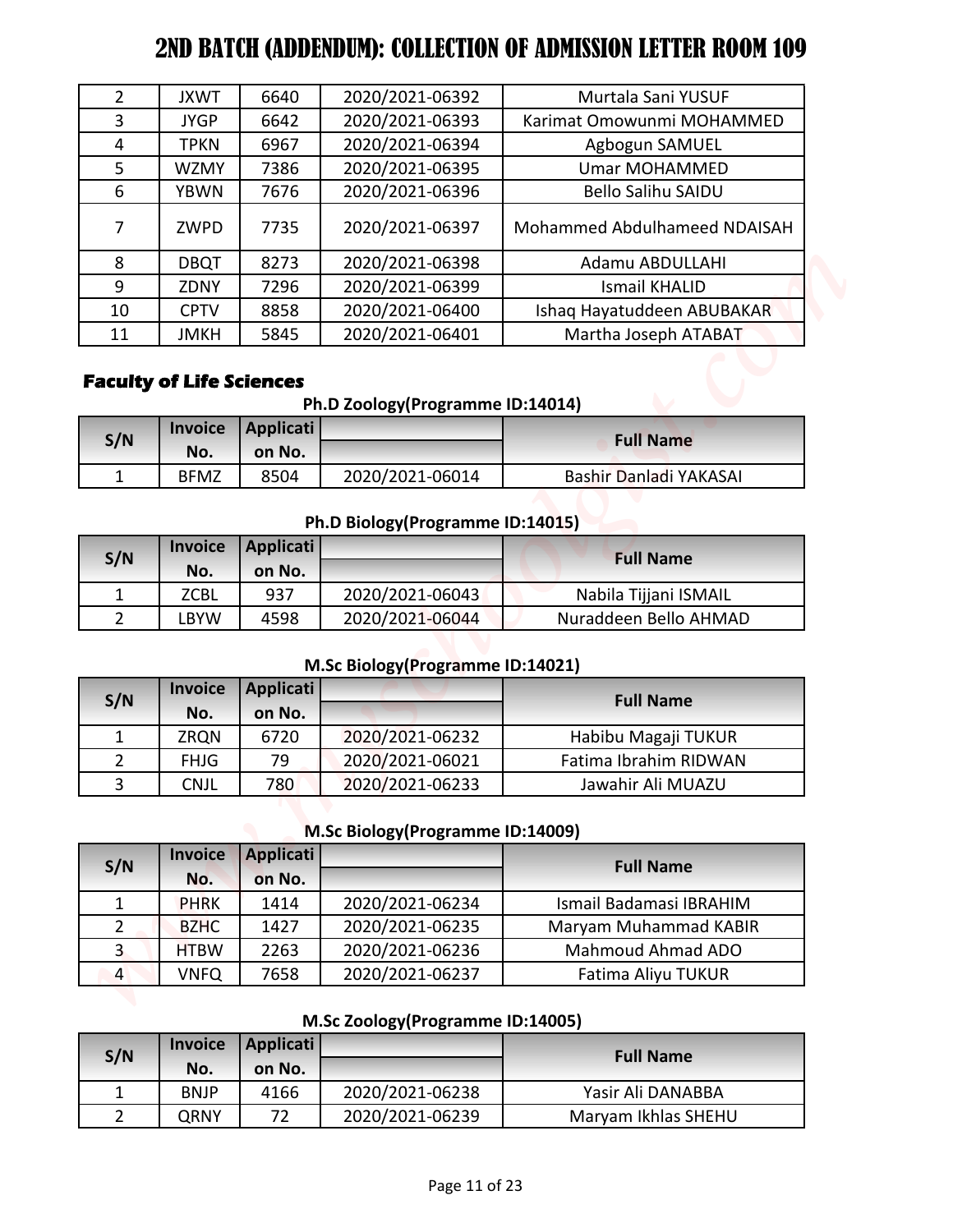| M.Sc Zoology (Programme ID:14004) |  |
|-----------------------------------|--|
|-----------------------------------|--|

| S/N |      | Invoice   Applicati |                 | <b>Full Name</b>   |
|-----|------|---------------------|-----------------|--------------------|
|     | No.  | on No.              |                 |                    |
|     | XTVF | 2351                | 2020/2021-06240 | <b>Kamal SAIDU</b> |

#### **M.Sc Plant Biology(Programme ID:14412)**

| S/N      | <b>Invoice</b> | Applicati |                 | <b>Full Name</b>      |
|----------|----------------|-----------|-----------------|-----------------------|
|          | No.            | on No.    |                 |                       |
| <b>+</b> | CHBD           | 8685      | 2020/2021-06241 | Ibrahim Danazumi UMAR |

# **Postgraduate Diploma in Environmental and Public Health(Programme ID:14212)**

|                |                       |                                     |                                         | <b>2ND BATCH (ADDENDUM): COLLECTION OF ADMISSION LETTER ROOM 109</b>         |
|----------------|-----------------------|-------------------------------------|-----------------------------------------|------------------------------------------------------------------------------|
|                |                       |                                     |                                         |                                                                              |
|                |                       |                                     | M.Sc Zoology(Programme ID:14004)        |                                                                              |
| S/N            | <b>Invoice</b>        | <b>Applicati</b>                    |                                         | <b>Full Name</b>                                                             |
|                | No.                   | on No.                              |                                         |                                                                              |
| 1              | <b>XTVF</b>           | 2351                                | 2020/2021-06240                         | Kamal SAIDU                                                                  |
|                |                       |                                     |                                         |                                                                              |
|                |                       |                                     | M.Sc Plant Biology (Programme ID:14412) |                                                                              |
| S/N            | <b>Invoice</b>        | <b>Applicati</b>                    |                                         | <b>Full Name</b>                                                             |
|                | No.                   | on No.                              |                                         |                                                                              |
| $\mathbf{1}$   | <b>CHBD</b>           | 8685                                | 2020/2021-06241                         | Ibrahim Danazumi UMAR                                                        |
|                |                       |                                     |                                         | Postgraduate Diploma in Environmental and Public Health (Programme ID:14212) |
|                | <b>Invoice</b>        | <b>Applicati</b>                    |                                         |                                                                              |
| S/N            | No.                   | on No.                              |                                         | <b>Full Name</b>                                                             |
| $\mathbf{1}$   | <b>YVKJ</b>           | 6473                                | 2020/2021-06404                         | Salma Umar MUKHTAR                                                           |
| $\overline{2}$ | <b>PWVT</b>           | 7760                                | 2020/2021-06405                         | Farida Ibrahim SHITU                                                         |
| 3              | <b>KNBM</b>           | 7512                                | 2020/2021-06406                         | Halima Hussaini MUSTAPHA                                                     |
| 4              | <b>YLCV</b>           | 6644                                | 2020/2021-06407                         | Hajara YAHAYA                                                                |
| 5              | <b>JHWX</b>           | 6752                                | 2020/2021-06408                         | Ibrahim Adeola LATIFAT                                                       |
| 6              | <b>YTQB</b>           | 6971                                | 2020/2021-06409                         | <b>Yusuf SAMAILA</b>                                                         |
| $\overline{7}$ | <b>MVLP</b>           | 6918                                | 2020/2021-06410                         | <b>Adam NAFISA</b>                                                           |
| 8              | <b>JCWX</b>           | 7335                                | 2020/2021-06411                         | Fadeelah LAWAL                                                               |
| 9              | <b>YMNP</b>           | 7947                                | 2020/2021-06412                         | Zainab Shehu MUHAMMAD                                                        |
| 10             | <b>WBZV</b>           | 7911                                | 2020/2021-06413                         | Jaafar Shuaibu YUSHAU                                                        |
| 11             | <b>XWCV</b>           | 8054                                | 2020/2021-06414                         | Halima ALIYU                                                                 |
| 12             | <b>CXVB</b>           | 8144                                | 2020/2021-06415                         | Maryam Adamu BAPPAH                                                          |
| 13             | <b>YWQF</b>           | 8243                                | 2020/2021-06416                         | Christiana Agbonmere AKELE                                                   |
|                |                       |                                     |                                         |                                                                              |
|                |                       |                                     |                                         | Postgraduate Diploma in Epidemiology (Programme ID:14211)                    |
| S/N            | Invoice               | <b>Applicati</b>                    |                                         | <b>Full Name</b>                                                             |
|                | No.                   | on No.                              |                                         |                                                                              |
| $\mathbf{1}$   | <b>NRZG</b>           | 6935                                | 2020/2021-06417                         | Nafisa Aliyu AHMED                                                           |
| $\overline{2}$ | <b>YZMH</b>           | 7861                                | 2020/2021-06418                         | Ugochi Clementinalrene OBASIOHIA                                             |
| $\overline{3}$ | <b>GRDM</b>           | 8071                                | 2020/2021-06419                         | <b>Yusuf NASIR</b>                                                           |
| 4              | <b>ZMNF</b>           | 8082                                | 2020/2021-06420                         | Saidu UMAR                                                                   |
| 5 <sub>1</sub> | <b>BMNV</b>           | 8109                                | 2020/2021-06421                         | Safiyya Aliyu JIBIA                                                          |
| 6              | <b>VDJY</b>           | 4446                                | 2020/2021-06422                         | Nazifi MUHAMMAD                                                              |
|                |                       |                                     |                                         |                                                                              |
|                |                       | <b>Faculty of Physical Sciences</b> |                                         |                                                                              |
|                |                       |                                     |                                         | Postgraduate Diploma in Mathematics (Programme ID:14105)                     |
| S/N            | <b>Invoice</b><br>No. | <b>Applicati</b><br>on No.          |                                         | <b>Full Name</b>                                                             |
|                | <b>PDCY</b>           | 7266                                | 2020/2021-06402                         | Christiana Enogbu OCHEME                                                     |

#### **Postgraduate Diploma in Epidemiology (Programme ID:14211)**

| S/N | <b>Invoice</b> | <b>Applicati</b> |                 | <b>Full Name</b>                 |
|-----|----------------|------------------|-----------------|----------------------------------|
|     | No.            | on No.           |                 |                                  |
| 1   | <b>NRZG</b>    | 6935             | 2020/2021-06417 | Nafisa Aliyu AHMED               |
| 2   | <b>YZMH</b>    | 7861             | 2020/2021-06418 | Ugochi Clementinalrene OBASIOHIA |
| 3   | <b>GRDM</b>    | 8071             | 2020/2021-06419 | <b>Yusuf NASIR</b>               |
| 4   | <b>ZMNF</b>    | 8082             | 2020/2021-06420 | Saidu UMAR                       |
| 5   | <b>BMNV</b>    | 8109             | 2020/2021-06421 | Safiyya Aliyu JIBIA              |
| 6   | <b>VDJY</b>    | 4446             | 2020/2021-06422 | Nazifi MUHAMMAD                  |

# **Faculty of Physical Sciences**

# **Postgraduate Diploma in Mathematics (Programme ID:14105)**

| S/N | <b>Invoice</b> | Applicati |                 | <b>Full Name</b>         |
|-----|----------------|-----------|-----------------|--------------------------|
|     | No.            | on No.    |                 |                          |
|     | <b>PDCY</b>    | 7266      | 2020/2021-06402 | Christiana Enogbu OCHEME |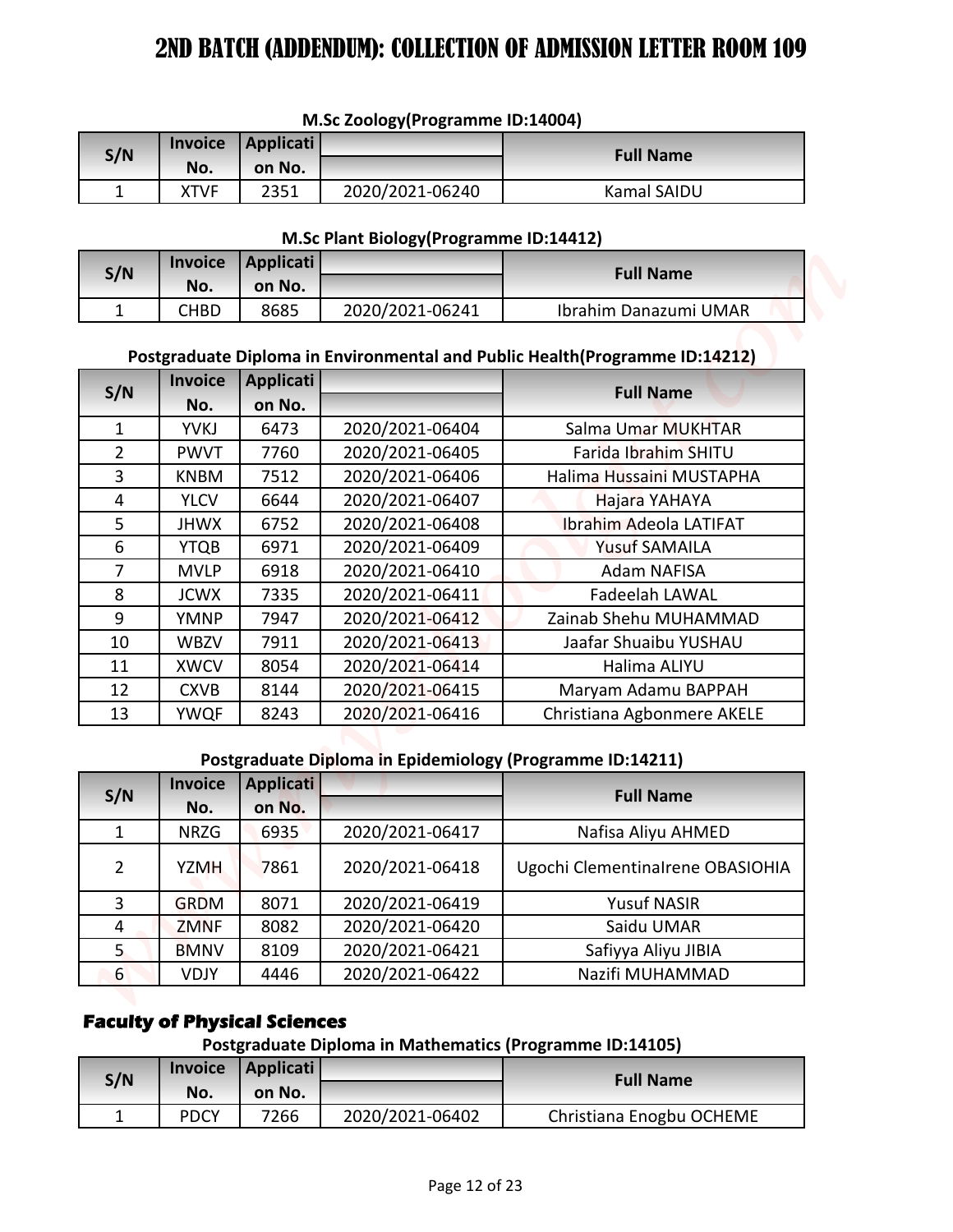| S/N | <b>Invoice</b><br>No. | Applicati<br>on No. |                 | <b>Full Name</b>           |
|-----|-----------------------|---------------------|-----------------|----------------------------|
|     | QRNZ                  | 6616                | 2020/2021-04768 | Abdullahi ABUBAKAR         |
|     | <b>GMXH</b>           | 7670                | 2020/2021-06037 | <b>Suleiman Yusif SULE</b> |
| 3   | <b>MWCQ</b>           | 7961                | 2020/2021-06038 | <b>Umar Bello SULEIMAN</b> |

#### **Ph.D Chemistry (Programme ID:14515)**

### **Ph.D Chemistry (Programme ID:14516)**

| S/N |      | Invoice Applicati |                 | <b>Full Name</b> |
|-----|------|-------------------|-----------------|------------------|
|     | No.  | on No.            |                 |                  |
|     | YKFN | 6707              | 2020/2021-06039 | Ibrahim JIMOH    |

# **Ph.D Chemistry (Programme ID:14519)**

| S/N |             | Invoice   Applicati |                 | <b>Full Name</b>       |
|-----|-------------|---------------------|-----------------|------------------------|
|     | No.         | on No.              |                 |                        |
|     | <b>PFKG</b> | 7401                | 2020/2021-06040 | Ibrahim Umar GWANGWAZO |

#### **Ph.D Chemistry (Programme ID:14518)**

| S/N |      | Invoice   Applicati |                 | <b>Full Name</b>        |
|-----|------|---------------------|-----------------|-------------------------|
|     | No.  | on No.              |                 |                         |
|     | VMKN | 192                 | 2020/2021-06015 | Torkuma Igbalagh AZUAGA |

## **M.Phil/Ph.D Chemistry (Programme ID:14504)**

| S/N |      | Invoice Applicati |                 | <b>Full Name</b>   |
|-----|------|-------------------|-----------------|--------------------|
|     | No.  | on No.            |                 |                    |
|     | XDJR | 6472              | 2020/2021-06041 | Ashiru Musa MAHMUD |

#### **M.Phil/Ph.D Chemistry (Programme ID:14503)**

| S/N |      | Invoice   Applicati |                 | <b>Full Name</b>  |
|-----|------|---------------------|-----------------|-------------------|
|     | No.  | on No.              |                 |                   |
| -   | WZFH | 8116                | 2020/2021-06042 | Najib Usman SHEHU |

# **Postgraduate Diploma in Chemistry (Programme ID:14513)**

| 1<br>$\overline{2}$<br>3 | <b>Invoice</b><br>No.<br>QRNZ | <b>Applicati</b><br>on No. | Ph.D Chemistry (Programme ID:14515)        |                                                        |
|--------------------------|-------------------------------|----------------------------|--------------------------------------------|--------------------------------------------------------|
| S/N                      |                               |                            |                                            |                                                        |
|                          |                               |                            |                                            | <b>Full Name</b>                                       |
|                          |                               | 6616                       | 2020/2021-04768                            | Abdullahi ABUBAKAR                                     |
|                          | <b>GMXH</b>                   | 7670                       | 2020/2021-06037                            | <b>Suleiman Yusif SULE</b>                             |
|                          | <b>MWCQ</b>                   | 7961                       | 2020/2021-06038                            | <b>Umar Bello SULEIMAN</b>                             |
|                          |                               |                            |                                            |                                                        |
|                          | <b>Invoice</b>                | <b>Applicati</b>           | Ph.D Chemistry (Programme ID:14516)        |                                                        |
| S/N                      | No.                           | on No.                     |                                            | <b>Full Name</b>                                       |
| $\mathbf{1}$             | <b>YKFN</b>                   | 6707                       | 2020/2021-06039                            | Ibrahim JIMOH                                          |
|                          |                               |                            |                                            |                                                        |
|                          | <b>Invoice</b>                | <b>Applicati</b>           | Ph.D Chemistry (Programme ID:14519)        |                                                        |
| S/N                      | No.                           | on No.                     |                                            | <b>Full Name</b>                                       |
| $\mathbf{1}$             | <b>PFKG</b>                   | 7401                       | 2020/2021-06040                            | Ibrahim Umar GWANGWAZO                                 |
|                          |                               |                            |                                            |                                                        |
|                          |                               |                            | Ph.D Chemistry (Programme ID:14518)        |                                                        |
| S/N                      | <b>Invoice</b>                | <b>Applicati</b>           |                                            | <b>Full Name</b>                                       |
|                          | No.                           | on No.                     |                                            |                                                        |
| 1                        | <b>VMKN</b>                   | 192                        | 2020/2021-06015                            | Torkuma Igbalagh AZUAGA                                |
|                          |                               |                            | M.Phil/Ph.D Chemistry (Programme ID:14504) |                                                        |
|                          | <b>Invoice</b>                | <b>Applicati</b>           |                                            |                                                        |
| S/N                      | No.                           | on No.                     |                                            | <b>Full Name</b>                                       |
| $\mathbf{1}$             | <b>XDJR</b>                   | 6472                       | 2020/2021-06041                            | Ashiru Musa MAHMUD                                     |
|                          |                               |                            |                                            |                                                        |
|                          |                               |                            | M.Phil/Ph.D Chemistry (Programme ID:14503) |                                                        |
| S/N                      | <b>Invoice</b>                | <b>Applicati</b>           |                                            | <b>Full Name</b>                                       |
| $\mathbf{1}$             | No.<br><b>WZFH</b>            | on No.<br>8116             | 2020/2021-06042                            | Najib Usman SHEHU                                      |
|                          |                               |                            |                                            |                                                        |
|                          |                               |                            |                                            | Postgraduate Diploma in Chemistry (Programme ID:14513) |
|                          | <b>Invoice</b>                | <b>Applicati</b>           |                                            |                                                        |
| S/N                      | No.                           | on No.                     |                                            | <b>Full Name</b>                                       |
|                          |                               | 6759                       | 2020/2021-06423                            | Aisha BILYAMINU                                        |
| $\mathbf{1}$             | <b>GVBD</b>                   |                            |                                            |                                                        |
| 2                        | <b>WYRL</b>                   | 7517                       | 2020/2021-06424                            | Fatima Abdulkadir LABARAN                              |
| 3                        | <b>PMLB</b>                   | 7554                       | 2020/2021-06425                            | Muhammad Abdulrashid MUSTAPHA                          |
| 4                        | <b>LQTN</b>                   | 8209                       | 2020/2021-06426                            | Munkaila ABDULLAHI                                     |
| 5                        | ZWFK                          | 8352                       | 2020/2021-06427                            | Shehu SHUAIBU                                          |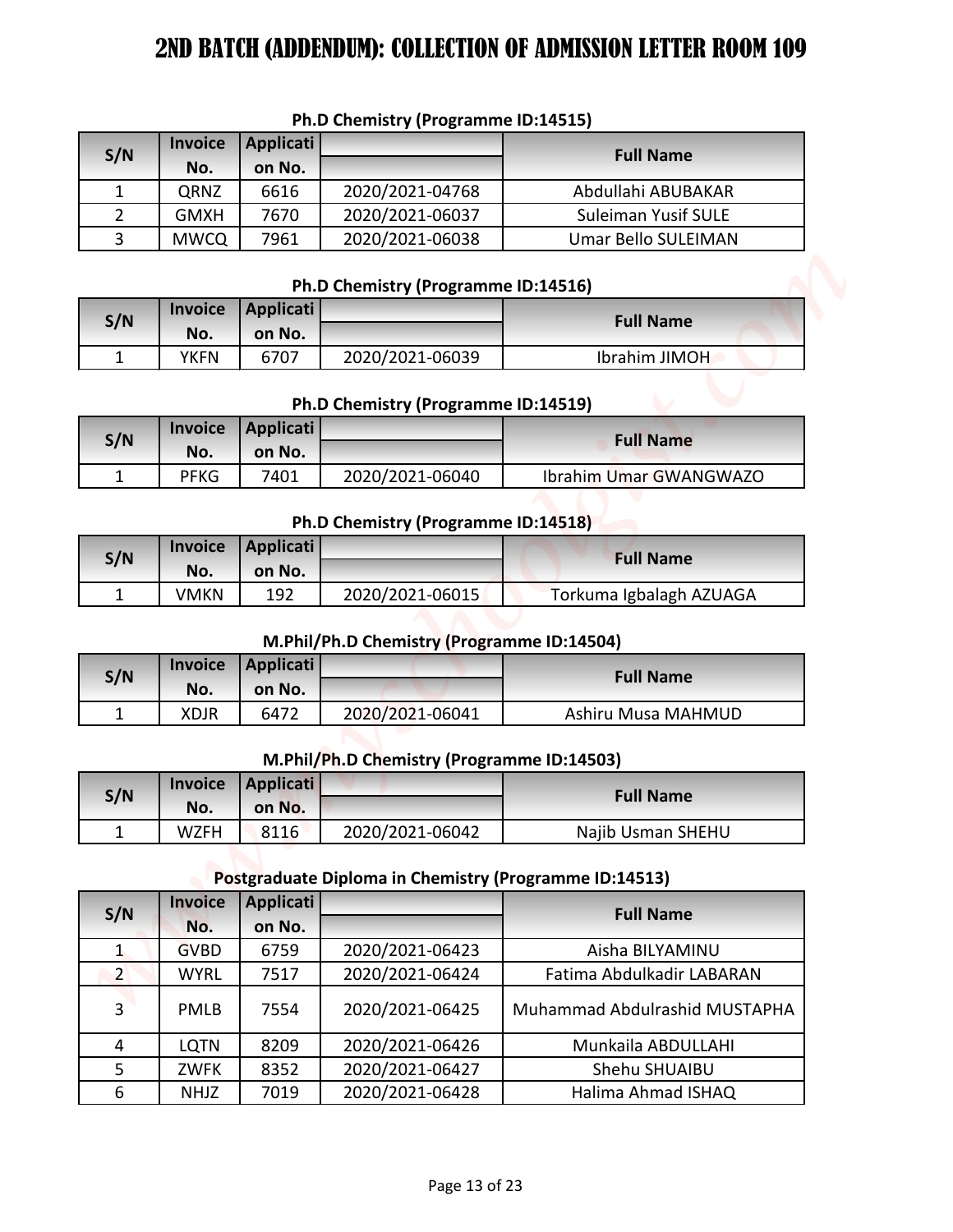| S/N | <b>Invoice</b> | Applicati |                 | <b>Full Name</b>    |
|-----|----------------|-----------|-----------------|---------------------|
|     | No.            | on No.    |                 |                     |
|     | <b>GJTR</b>    | 6574      | 2020/2021-06242 | Hauwau USMAN        |
|     | CYQX           | 6889      | 2020/2021-06243 | Kabiru Ahmad YAHAYA |

#### **M.Sc Chemistry(Programme ID:14508)**

#### **M.Sc Chemistry(Programme ID:14507)**

| S/N | <b>Invoice</b> | Applicati |                 | <b>Full Name</b>       |  |
|-----|----------------|-----------|-----------------|------------------------|--|
|     | No.            | on No.    |                 |                        |  |
|     | QFRL           | 7545      | 2020/2021-06244 | Maijidda Saleh ADAM    |  |
|     | <b>KTJB</b>    | 8327      | 2020/2021-06245 | Khadija FAROUK         |  |
|     | <b>HGYR</b>    | 8346      | 2020/2021-06246 | Zakiyya Ibrahim BATURE |  |

#### **M.Sc Chemistry(Programme ID:14509)**

| S/N                            | <b>Invoice</b><br>No.<br><b>GJTR</b><br><b>CYQX</b> | <b>Applicati</b><br>on No.<br>6574<br>6889 | 2020/2021-06242<br>2020/2021-06243                           | <b>Full Name</b><br>Hauwau USMAN<br>Kabiru Ahmad YAHAYA |
|--------------------------------|-----------------------------------------------------|--------------------------------------------|--------------------------------------------------------------|---------------------------------------------------------|
| $\mathbf{1}$<br>$\overline{2}$ |                                                     |                                            |                                                              |                                                         |
|                                |                                                     |                                            |                                                              |                                                         |
|                                |                                                     |                                            |                                                              |                                                         |
|                                |                                                     |                                            |                                                              |                                                         |
|                                |                                                     |                                            | M.Sc Chemistry(Programme ID:14507)                           |                                                         |
| S/N                            | <b>Invoice</b>                                      | <b>Applicati</b><br>on No.                 |                                                              | <b>Full Name</b>                                        |
| $\mathbf{1}$                   | No.<br>QFRL                                         | 7545                                       | 2020/2021-06244                                              | Maijidda Saleh ADAM                                     |
| $\overline{2}$                 | <b>KTJB</b>                                         | 8327                                       | 2020/2021-06245                                              | Khadija FAROUK                                          |
| 3                              | <b>HGYR</b>                                         | 8346                                       | 2020/2021-06246                                              | Zakiyya Ibrahim BATURE                                  |
|                                |                                                     |                                            |                                                              |                                                         |
|                                | <b>Invoice</b>                                      | <b>Applicati</b>                           | M.Sc Chemistry(Programme ID:14509)                           |                                                         |
| S/N                            | No.                                                 | on No.                                     |                                                              | <b>Full Name</b>                                        |
| $\mathbf{1}$                   | <b>NYPZ</b>                                         | 6865                                       | 2020/2021-06247                                              | <b>Anas HASSAN</b>                                      |
| $\overline{2}$                 | <b>NLPM</b>                                         | 7275                                       | 2020/2021-06248                                              | Simon Ipemida SULE                                      |
| 3                              | <b>QTBZ</b>                                         | 7367                                       | 2020/2021-06249                                              | Almustapha AHMED                                        |
| 4                              | <b>WLPG</b>                                         | 8000                                       | 2020/2021-06250                                              | <b>Muhammad Umar GIADE</b>                              |
| 5                              | <b>DKMH</b>                                         | 8044                                       | 2020/2021-06251                                              | Kingsley Chibueze LINUS                                 |
|                                |                                                     |                                            |                                                              |                                                         |
|                                |                                                     | <b>Faculty of Basic Medical Sciences</b>   | M.Sc Human Physiology (Programme ID:4202)                    |                                                         |
|                                | <b>Invoice</b>                                      | <b>Applicati</b>                           |                                                              | <b>Full Name</b>                                        |
|                                | No.                                                 | on No.                                     |                                                              |                                                         |
| S/N<br>$\mathbf{1}$            | <b>BWNC</b>                                         | 8868                                       | 2020/2021-06229                                              | Musa Amodu MURANA                                       |
| $\overline{2}$                 | <b>NRLK</b>                                         | 8751                                       | 2020/2021-06230                                              | Hafsa Aminu ISMAIL                                      |
| 3                              | <b>HNTJ</b>                                         | 8856                                       | 2020/2021-06231                                              | Zainab Ibrahim INUSA                                    |
|                                |                                                     |                                            | Postgraduate Diploma in Human Physiology (Programme ID:4204) |                                                         |
|                                | Invoice                                             | <b>Applicati</b>                           |                                                              |                                                         |
|                                | No.                                                 | on No.                                     |                                                              | <b>Full Name</b>                                        |
| $\mathbf{1}$                   | <b>VZPD</b>                                         | 8667                                       | 2020/2021-06403                                              | Hafsat Isa INUWA                                        |
| S/N                            |                                                     |                                            | Ph.D Biochemistry(Programme ID:4110)                         |                                                         |
|                                | <b>Invoice</b>                                      |                                            |                                                              |                                                         |
| S/N                            | No.                                                 | <b>Applicati</b><br>on No.                 |                                                              | <b>Full Name</b>                                        |
| $\mathbf{1}$                   | <b>MJZN</b>                                         | 8608                                       | 2020/2021-06033                                              | Abubakar Bilyamini MUAZU                                |
| $\overline{2}$                 | <b>GRXH</b>                                         | 6696                                       | 2020/2021-06034                                              | Titilade Misitura ADEWUMI                               |
| 3                              | ZMLG                                                | 7191                                       | 2020/2021-06035                                              | Idris Yahaya MOHAMMED                                   |

## **Faculty of Basic Medical Sciences**

## **M.Sc Human Physiology(Programme ID:4202)**

| S/N          | <b>Invoice</b> | Applicati |                 | <b>Full Name</b>     |
|--------------|----------------|-----------|-----------------|----------------------|
|              | No.            | on No.    |                 |                      |
|              | <b>BWNC</b>    | 8868      | 2020/2021-06229 | Musa Amodu MURANA    |
|              | <b>NRLK</b>    | 8751      | 2020/2021-06230 | Hafsa Aminu ISMAIL   |
| $\mathbf{R}$ | <b>HNTJ</b>    | 8856      | 2020/2021-06231 | Zainab Ibrahim INUSA |

#### **Postgraduate Diploma in Human Physiology(Programme ID:4204)**

| S/N | <b>Invoice</b> | <b>Applicati</b> |                 | <b>Full Name</b> |
|-----|----------------|------------------|-----------------|------------------|
|     | No.            | on No.           |                 |                  |
|     | VZPD           | 8667             | 2020/2021-06403 | Hafsat Isa INUWA |

# **Ph.D Biochemistry(Programme ID:4110)**

| S/N           | <b>Invoice</b> | <b>Applicati</b> |                 | <b>Full Name</b>          |
|---------------|----------------|------------------|-----------------|---------------------------|
|               | No.            | on No.           |                 |                           |
| 1.            | <b>MJZN</b>    | 8608             | 2020/2021-06033 | Abubakar Bilyamini MUAZU  |
| $\mathcal{P}$ | <b>GRXH</b>    | 6696             | 2020/2021-06034 | Titilade Misitura ADEWUMI |
| 3             | <b>ZMLG</b>    | 7191             | 2020/2021-06035 | Idris Yahaya MOHAMMED     |
| 4             | <b>BXGZ</b>    | 7777             | 2020/2021-06036 | Ikenna Stephen ONYEKA     |

### **Postgraduate Diploma in Biotechnology(Programme ID:4111)**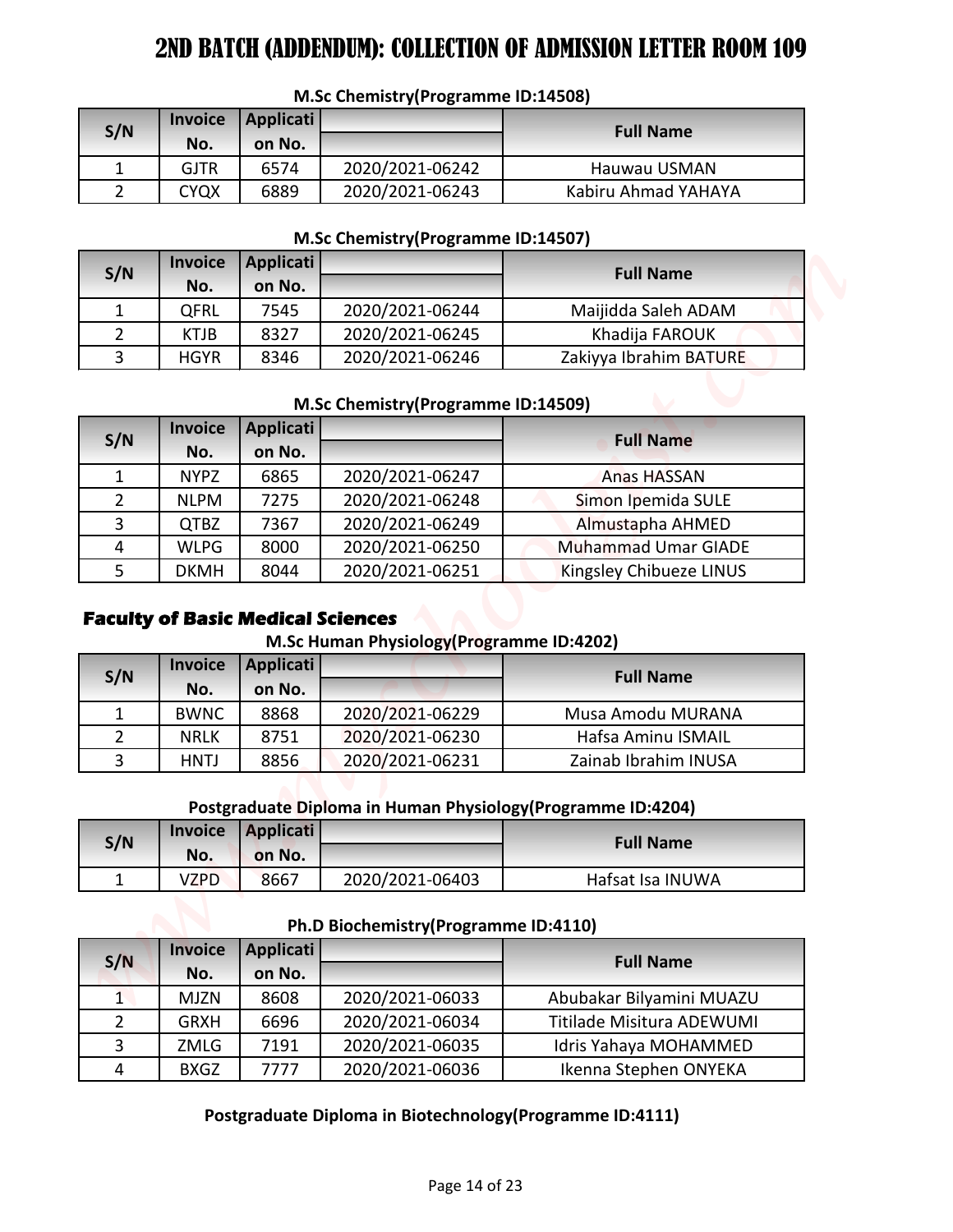| S/N            | <b>Invoice</b> | Applicati |                 | <b>Full Name</b>        |
|----------------|----------------|-----------|-----------------|-------------------------|
|                | No.            | on No.    |                 |                         |
|                | <b>ZKQD</b>    | 7856      | 2020/2021-06429 | Latifat Olabisi AREOYE  |
| $\overline{2}$ | <b>GWHT</b>    | 7389      | 2020/2021-06430 | Henry Chinonso OGBONNA  |
| 3              | LZVT           | 7824      | 2020/2021-06431 | Yakubu Yusuf DANMARI    |
| 4              | <b>GFQB</b>    | 8060      | 2020/2021-06432 | Omeh Okwudili CHRISTIAN |
|                | <b>NHTZ</b>    | 8204      | 2020/2021-06433 | Umar Ardo YAHYA         |
| 6              | <b>TRYZ</b>    | 8192      | 2020/2021-06434 | Abdullahi Abbas USMAN   |

### **Postgraduate Diploma in Nutrition and Dietetics (Programme ID:4109)**

| S/N            | <b>Invoice</b>        | <b>Applicati</b>                               |                 | <b>Full Name</b>                                                                     |
|----------------|-----------------------|------------------------------------------------|-----------------|--------------------------------------------------------------------------------------|
|                | No.                   | on No.                                         |                 |                                                                                      |
| 1              | <b>ZKQD</b>           | 7856                                           | 2020/2021-06429 | Latifat Olabisi AREOYE                                                               |
| $\overline{2}$ | <b>GWHT</b>           | 7389                                           | 2020/2021-06430 | Henry Chinonso OGBONNA                                                               |
| 3              | <b>LZVT</b>           | 7824                                           | 2020/2021-06431 | Yakubu Yusuf DANMARI                                                                 |
| 4              | <b>GFQB</b>           | 8060                                           | 2020/2021-06432 | Omeh Okwudili CHRISTIAN                                                              |
| 5              | <b>NHTZ</b>           | 8204                                           | 2020/2021-06433 | Umar Ardo YAHYA                                                                      |
| 6              | <b>TRYZ</b>           | 8192                                           | 2020/2021-06434 | Abdullahi Abbas USMAN                                                                |
|                |                       |                                                |                 | Postgraduate Diploma in Nutrition and Dietetics (Programme ID:4109)                  |
|                | <b>Invoice</b>        | <b>Applicati</b>                               |                 |                                                                                      |
| S/N            | No.                   | on No.                                         |                 | <b>Full Name</b>                                                                     |
| $\mathbf{1}$   | <b>YZKM</b>           | 7179                                           | 2020/2021-06435 | Aisha Ummi SADIQ                                                                     |
| $\overline{2}$ | <b>HBCT</b>           | 6903                                           | 2020/2021-06436 | Zainab BASHIR                                                                        |
| $\overline{3}$ | <b>WBVJ</b>           | 7995                                           | 2020/2021-06437 | <b>Bello MUHAMMED</b>                                                                |
| 4              | <b>XHGN</b>           | 8115                                           | 2020/2021-06438 | Fatima Umar DARMA                                                                    |
| 5              | <b>BFWD</b>           | 8121                                           | 2020/2021-06439 | Fadila Maamun NUUMAN                                                                 |
| 6              | <b>BPNT</b>           | 8223                                           | 2020/2021-06440 | Mohammed Isah LAKUZA                                                                 |
| $\overline{7}$ | <b>WMXT</b>           | 8268                                           | 2020/2021-06441 | Saidu Umar ADAMU                                                                     |
| S/N            | <b>Invoice</b><br>No. | <b>Applicati</b><br>on No.                     |                 | Postgraduate Diploma in Medical Biochemistry (Programme ID:4108)<br><b>Full Name</b> |
| $\mathbf{1}$   | <b>WHFR</b>           | 8170                                           | 2020/2021-06442 | Solomon Ojodemi OGUCHE                                                               |
|                |                       |                                                |                 |                                                                                      |
|                | <b>Invoice</b>        | <b>Faculty of Social Sciences</b><br>Applicati |                 | Masters in International Studies and Diplomacy (Programme ID:15317)                  |
| S/N            | No.                   | on No.                                         |                 | <b>Full Name</b>                                                                     |
| $\mathbf{1}$   | <b>FRNH</b>           | 8897                                           | 2020/2021-06252 | Aliyu Abdu TSAKUWA                                                                   |
| $\overline{2}$ | <b>CPWB</b>           | 8499                                           | 2020/2021-06253 | Rajab Mohammed ISMAIL                                                                |
| 3              | <b>NZRG</b>           | 7557                                           | 2020/2021-06254 | Musa Buba GWIO                                                                       |
| 4              | <b>DPYX</b>           | 8864                                           | 2020/2021-06255 | Nazaradden IBRAHIM                                                                   |
| 5              | <b>XJNB</b>           | 8939                                           | 2020/2021-06256 | Salihu Aminu MUSTAPHA                                                                |
| 6              | <b>RWPZ</b>           | 467                                            | 2020/2021-03776 | Christiana Eshiemha OSIKHUEMHE                                                       |
| 7              | <b>XYDG</b>           | 1060                                           | 2020/2021-03777 | Abubakar Muhammed YARO                                                               |
|                |                       |                                                |                 |                                                                                      |
|                |                       |                                                |                 | Masters in Conflict and Security Studies (Programme ID:15326)                        |
| S/N            | <b>Invoice</b><br>No. | <b>Applicati</b><br>on No.                     |                 | <b>Full Name</b>                                                                     |
| $\mathbf{1}$   | <b>CNRZ</b>           | 8519                                           | 2020/2021-06257 | Muhammad Radhi AMINU                                                                 |

# **Postgraduate Diploma in Medical Biochemistry (Programme ID:4108)**

| S/N | <b>Invoice</b> | Applicati |                 | <b>Full Name</b>       |  |
|-----|----------------|-----------|-----------------|------------------------|--|
|     | No.            | on No.    |                 |                        |  |
|     | WHFR           | 8170      | 2020/2021-06442 | Solomon Ojodemi OGUCHE |  |

# **Faculty of Social Sciences**

## **Masters in International Studies and Diplomacy (Programme ID:15317)**

| S/N            | <b>Invoice</b> | Applicati |                 | <b>Full Name</b>               |
|----------------|----------------|-----------|-----------------|--------------------------------|
|                | No.            | on No.    |                 |                                |
|                | <b>FRNH</b>    | 8897      | 2020/2021-06252 | Aliyu Abdu TSAKUWA             |
| $\overline{2}$ | <b>CPWB</b>    | 8499      | 2020/2021-06253 | Rajab Mohammed ISMAIL          |
| 3              | <b>NZRG</b>    | 7557      | 2020/2021-06254 | Musa Buba GWIO                 |
| 4              | <b>DPYX</b>    | 8864      | 2020/2021-06255 | Nazaradden IBRAHIM             |
| 5              | <b>XJNB</b>    | 8939      | 2020/2021-06256 | Salihu Aminu MUSTAPHA          |
| 6              | <b>RWPZ</b>    | 467       | 2020/2021-03776 | Christiana Eshiemha OSIKHUEMHE |
|                | <b>XYDG</b>    | 1060      | 2020/2021-03777 | Abubakar Muhammed YARO         |

#### **Masters in Conflict and Security Studies(Programme ID:15326)**

| S/N | <b>Invoice</b><br>No. | Applicati<br>on No. |                 | <b>Full Name</b>          |
|-----|-----------------------|---------------------|-----------------|---------------------------|
|     | CNRZ                  | 8519                | 2020/2021-06257 | Muhammad Radhi AMINU      |
|     | <b>RVKN</b>           | 471                 | 2020/2021-03779 | Maryam Abdullahi MUHAMMAD |

# **Postgraduate Diploma in International Relations(Programme ID:15327)**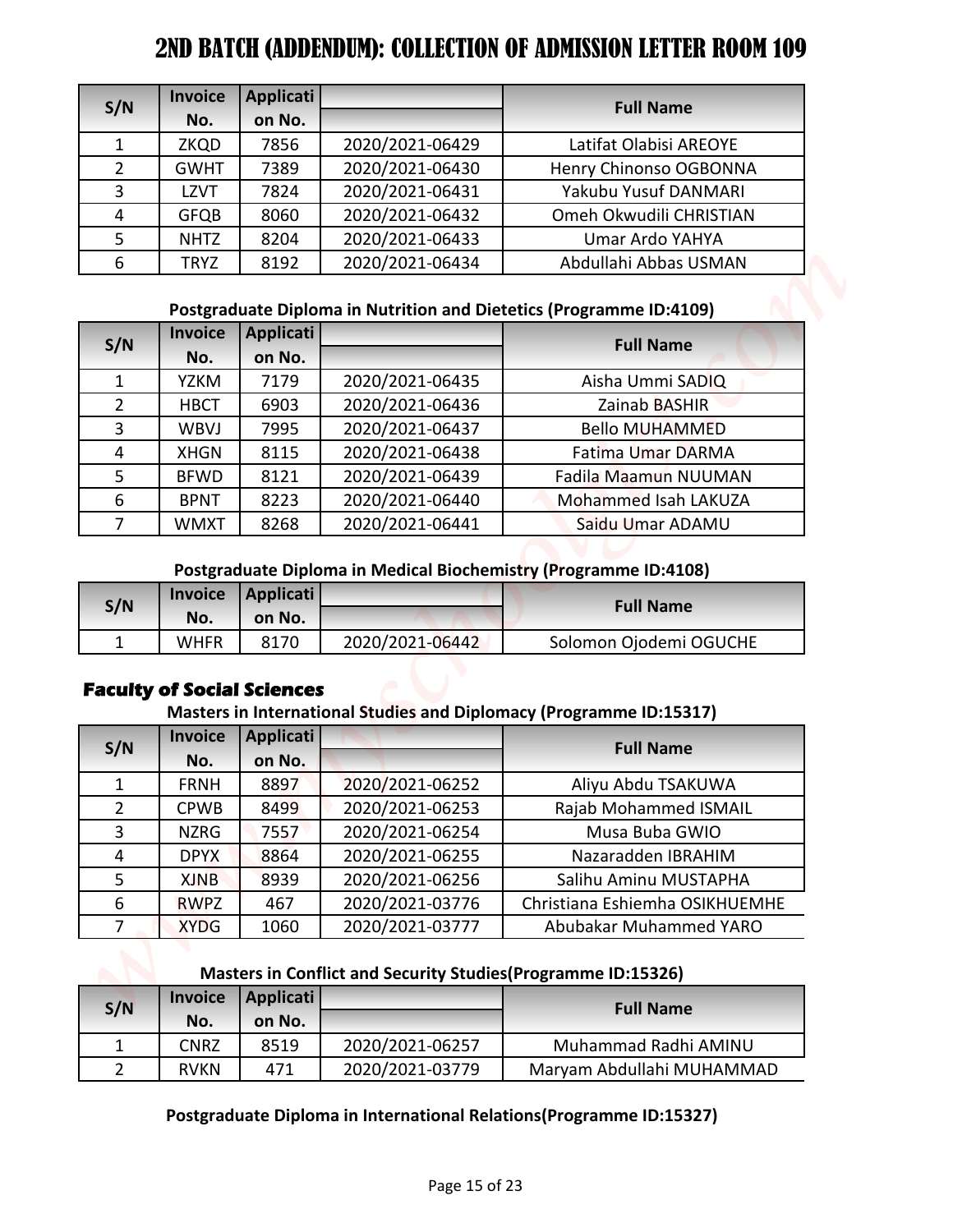| S/N | <b>Invoice</b> | Applicati |                 | <b>Full Name</b>        |
|-----|----------------|-----------|-----------------|-------------------------|
|     | No.            | on No.    |                 |                         |
|     | <b>CGDX</b>    | 7747      | 2020/2021-06467 | Fatimah Ishaq YAHAYA    |
|     | <b>NLFD</b>    | 8798      | 2020/2021-06468 | Nasir Suleiman MUHAMMED |

### **Masters in Crime Management Prevention and Control (Programme ID:15411)**

| S/N           | <b>Invoice</b> | <b>Applicati</b> |                 | <b>Full Name</b>      |  |
|---------------|----------------|------------------|-----------------|-----------------------|--|
|               | No.            | on No.           |                 |                       |  |
|               | <b>PWQB</b>    | 6718             | 2020/2021-06258 | Maryam Abubakar BALA  |  |
| 2             | <b>TVXP</b>    | 8728             | 2020/2021-06259 | Yusuf Aminu MAITAMA   |  |
| 3             | <b>RMGK</b>    | 8727             | 2020/2021-06260 | Mohammed USMAN        |  |
|               | <b>WJMX</b>    | 5727             | 2020/2021-03772 | Abdullahi Usman KASIM |  |
| $\mathcal{P}$ | <b>YRCP</b>    | 4105             | 2020/2021-03773 | Ashiru BADAMASI       |  |
| 3             | <b>YLRX</b>    | 3366             | 2020/2021-03774 | Felix Adejo ONOJA     |  |

## **Masters in Health Economics (Programme ID:15205)**

|                | <b>Invoice</b>     | <b>Applicati</b>                              |                                                |                                                                                           |
|----------------|--------------------|-----------------------------------------------|------------------------------------------------|-------------------------------------------------------------------------------------------|
| S/N            | No.                | on No.                                        |                                                | <b>Full Name</b>                                                                          |
| 1              | <b>CGDX</b>        | 7747                                          | 2020/2021-06467                                | Fatimah Ishaq YAHAYA                                                                      |
| $\overline{2}$ | <b>NLFD</b>        | 8798                                          | 2020/2021-06468                                | Nasir Suleiman MUHAMMED                                                                   |
|                |                    |                                               |                                                | Masters in Crime Management Prevention and Control (Programme ID:15411)                   |
|                | <b>Invoice</b>     | <b>Applicati</b>                              |                                                |                                                                                           |
| S/N            | No.                | on No.                                        |                                                | <b>Full Name</b>                                                                          |
| $\mathbf{1}$   | PWQB               | 6718                                          | 2020/2021-06258                                | Maryam Abubakar BALA                                                                      |
| $\overline{2}$ | <b>TVXP</b>        | 8728                                          | 2020/2021-06259                                | Yusuf Aminu MAITAMA                                                                       |
| 3              | <b>RMGK</b>        | 8727                                          | 2020/2021-06260                                | Mohammed USMAN                                                                            |
| $\mathbf{1}$   | <b>WJMX</b>        | 5727                                          | 2020/2021-03772                                | Abdullahi Usman KASIM                                                                     |
| $\overline{2}$ | <b>YRCP</b>        | 4105                                          | 2020/2021-03773                                | Ashiru BADAMASI                                                                           |
| 3              | <b>YLRX</b>        | 3366                                          | 2020/2021-03774                                | Felix Adejo ONOJA                                                                         |
|                |                    |                                               |                                                |                                                                                           |
| S/N            | No.                | on No.                                        |                                                | <b>Full Name</b>                                                                          |
| 1              | <b>CMXL</b>        | 1919                                          | 2020/2021-06261                                | Dalhatu Uwaisu MUSA                                                                       |
| $\overline{2}$ | <b>JQBT</b>        | 2024                                          | 2020/2021-06262                                | Mohammed RILWAN                                                                           |
| $\overline{3}$ | <b>PKJT</b>        | 8389                                          | 2020/2021-06263                                | Abubakar Sadiq ABDULQADEER                                                                |
| 4              | <b>GVMY</b>        | 8468                                          | 2020/2021-06264                                | Aliyu Abdulkadir SHINKAFI                                                                 |
| 5              | <b>BVYG</b>        | 8771                                          | 2020/2021-06265                                | Abdulkadir HASSAN                                                                         |
|                | <b>JZLB</b>        | 8513                                          | 2020/2021-06266                                | Abubakar Abubakar IBRAHIM                                                                 |
| 6              |                    | 8487                                          | 2020/2021-06267                                | Umar Bala MAGAJI<br><b>Fatima Mohammed MAINA</b>                                          |
| $\overline{7}$ | <b>CPTD</b>        |                                               |                                                |                                                                                           |
| 8              | <b>DFCX</b>        | 8431                                          | 2020/2021-06268                                |                                                                                           |
| 9              | <b>HMTX</b>        | 8388                                          | 2020/2021-06269                                | Saratu SUFYAN                                                                             |
|                |                    |                                               |                                                | Postgraduate Diploma in Health Economics (Programme ID:15207)                             |
|                | <b>Invoice</b>     | <b>Applicati</b>                              |                                                | <b>Full Name</b>                                                                          |
| S/N<br>1       | No.<br><b>FJDV</b> | on No.                                        |                                                | Jamilu RABE                                                                               |
|                |                    | 8368                                          | 2020/2021-06019                                |                                                                                           |
| $2^{\circ}$    | <b>ZHFQ</b>        | 8514                                          | 2020/2021-06443                                | Ibrahim Usman YAHAYA<br>Masters in Governance and Development Policy (Programme ID:15325) |
| S/N            | <b>Invoice</b>     | Applicati                                     |                                                | <b>Full Name</b>                                                                          |
|                | No.                | on No.                                        |                                                |                                                                                           |
| 1              | <b>GJZF</b>        | 8695<br><b>Faculty of Management Sciences</b> | 2020/2021-06270                                | Zayyanu DANKANE                                                                           |
| S/N            | <b>Invoice</b>     | Applicati                                     | Ph.D Public Administration(Programme ID:17202) | <b>Full Name</b>                                                                          |

## **Postgraduate Diploma in Health Economics (Programme ID:15207)**

| S/N | <b>Invoice</b> | Applicati |                 | <b>Full Name</b>     |
|-----|----------------|-----------|-----------------|----------------------|
|     | No.            | on No.    |                 |                      |
|     | <b>FJDV</b>    | 8368      | 2020/2021-06019 | Jamilu RABE          |
|     | <b>ZHFQ</b>    | 8514      | 2020/2021-06443 | Ibrahim Usman YAHAYA |

#### **Masters in Governance and Development Policy(Programme ID:15325)**

| S/N     | <b>Invoice</b> | Applicati |                 | <b>Full Name</b> |
|---------|----------------|-----------|-----------------|------------------|
|         | No.            | on No.    |                 |                  |
| л<br>÷. | GJZF           | 8695      | 2020/2021-06270 | Zayyanu DANKANE  |

# **Faculty of Management Sciences**

**Ph.D Public Administration(Programme ID:17202)**

|     | <b>Invoice</b> | Applicati | <b>Full Name</b> |
|-----|----------------|-----------|------------------|
| S/N | No.            | on No.    |                  |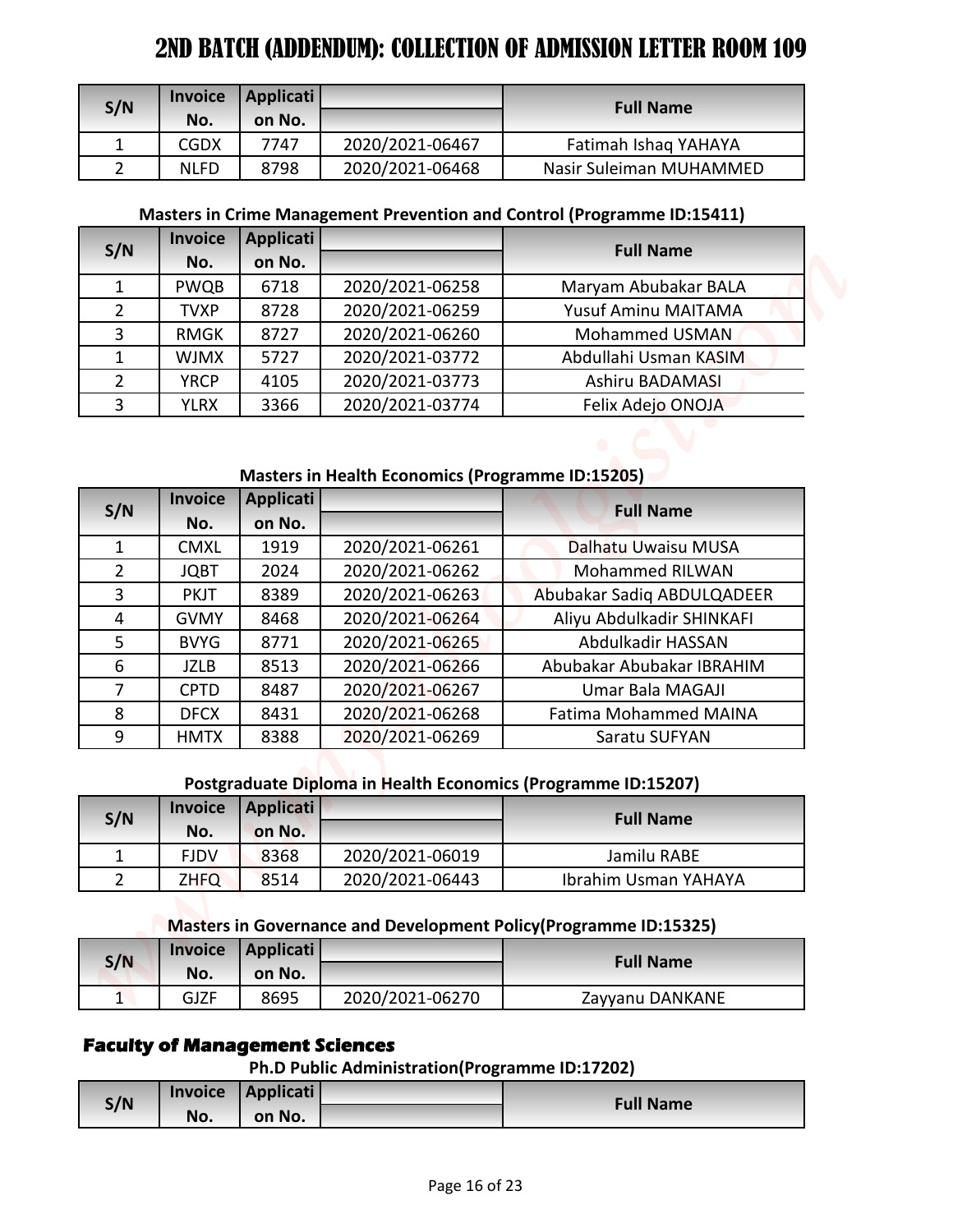|  | <b>JKNM</b> | 8416 | 2020/2021-06032 | Saadatu Babuba MUHAMMAD |  |
|--|-------------|------|-----------------|-------------------------|--|
|--|-------------|------|-----------------|-------------------------|--|

| $\mathbf{1}$                   | <b>JKNM</b>                | 8416             | 2020/2021-06032                              | Saadatu Babuba MUHAMMAD                                                                 |
|--------------------------------|----------------------------|------------------|----------------------------------------------|-----------------------------------------------------------------------------------------|
|                                |                            |                  |                                              |                                                                                         |
|                                |                            |                  |                                              | <b>Masters in Public Policy and Administration (Programme ID:15315)</b>                 |
| S/N                            | <b>Invoice</b>             | <b>Applicati</b> |                                              | <b>Full Name</b>                                                                        |
|                                | No.                        | on No.           |                                              |                                                                                         |
| $\mathbf{1}$<br>$\overline{2}$ | <b>TWZM</b><br><b>MWRP</b> | 1214             | 2020/2021-06271<br>2020/2021-06272           | Muhammad Sani GARBA                                                                     |
| 3                              | ZBVH                       | 8538<br>8768     | 2020/2021-06273                              | Aliyu Yahaya SAID<br>Imran ABBAS                                                        |
| $\overline{4}$                 | <b>TWPC</b>                | 8738             | 2020/2021-06274                              | Aminu USMAN                                                                             |
| 5                              | <b>NBHK</b>                | 8870             | 2020/2021-06275                              | <b>Nura YUSUF</b>                                                                       |
| 6                              | <b>FKRC</b>                | 6607             | 2020/2021-06276                              | Mubarak Umar AJINGI                                                                     |
| 7                              | <b>FQGW</b>                | 7800             | 2020/2021-06277                              | Isyaku Ahmad SHUAIBU                                                                    |
| 8                              | <b>GBYP</b>                | 7492             | 2020/2021-06278                              | <b>Ibrahim Abubakar SADAUKI</b>                                                         |
| 9                              | <b>KFBR</b>                | 8952             | 2020/2021-06279                              | <b>Bashir Muhammad TANKO</b>                                                            |
| 10                             | <b>MHYG</b>                | 8664             | 2020/2021-06280                              | Favour Chinomso CHUKWUOCHA                                                              |
| 11                             | <b>PNTH</b>                | 8374             | 2020/2021-06281                              | <b>Muhammed YUSUF</b>                                                                   |
|                                |                            |                  |                                              |                                                                                         |
|                                |                            |                  |                                              | Postgraduate Diploma in Public Policy and Administration (Programme ID:15316)           |
| S/N                            | <b>Invoice</b>             | Applicati        |                                              | <b>Full Name</b>                                                                        |
|                                | No.                        | on No.           |                                              |                                                                                         |
| $\mathbf{1}$                   | <b>WDXJ</b>                | 8627             | 2020/2021-06444                              | Habibu Abdullahi TOFA                                                                   |
| $\overline{2}$                 | <b>NLCB</b>                | 8960             | 2020/2021-06445                              | Hardo Abubakar ISAH                                                                     |
|                                |                            | 2063             | 2020/2021-06446                              | Dauda Jonathan NIDIN                                                                    |
| 3                              | <b>VGRL</b>                |                  |                                              |                                                                                         |
| 4                              | <b>BFQV</b>                | 8693             | 2020/2021-06447                              | Gambo A ISMAIL                                                                          |
|                                |                            |                  |                                              |                                                                                         |
|                                |                            |                  |                                              | Postgraduate Diploma in Banking and Finance(Programme ID:17305)                         |
| S/N                            | <b>Invoice</b>             | <b>Applicati</b> |                                              | <b>Full Name</b>                                                                        |
|                                | No.                        | on No.           |                                              |                                                                                         |
| $\mathbf 1$                    | <b>GQNX</b>                | 1749             | 2020/2021-06448                              | Victor Hassan BAWA                                                                      |
|                                |                            |                  |                                              |                                                                                         |
|                                | <b>Invoice</b>             | <b>Applicati</b> | M.Sc Banking and Finance(Programme ID:17302) |                                                                                         |
| S/N                            | No.                        | on No.           |                                              | <b>Full Name</b>                                                                        |
| $\mathbf{1}$                   | <b>WJRM</b>                | 7496             | 2020/2021-06282                              | Abduljalil UMAR                                                                         |
| $2^{\circ}$                    | <b>CFZG</b>                | 7887             | 2020/2021-06469                              | Hadi USMAN                                                                              |
|                                |                            |                  |                                              |                                                                                         |
|                                |                            |                  | M.Sc Accounting(Programme ID:15002)          |                                                                                         |
|                                | <b>Invoice</b>             | <b>Applicati</b> |                                              |                                                                                         |
| S/N                            | No.                        | on No.           |                                              | <b>Full Name</b>                                                                        |
| $\mathbf{1}$                   | <b>FPKD</b>                | 316              | 2020/2021-06283                              | Auwalu Abubakar IDRIS                                                                   |
|                                |                            |                  |                                              |                                                                                         |
| S/N                            | <b>Invoice</b>             | Applicati        |                                              | Masters in Accounting and Financial Management (Programme ID:15005)<br><b>Full Name</b> |

# **Masters in Public Policy and Administration(Programme ID:15315)**

## **Postgraduate Diploma in Public Policy and Administration (Programme ID:15316)**

| S/N | <b>Invoice</b> | Applicati |                 | <b>Full Name</b>      |
|-----|----------------|-----------|-----------------|-----------------------|
|     | No.            | on No.    |                 |                       |
|     | <b>WDXJ</b>    | 8627      | 2020/2021-06444 | Habibu Abdullahi TOFA |
|     | <b>NLCB</b>    | 8960      | 2020/2021-06445 | Hardo Abubakar ISAH   |
| 3   | VGRL           | 2063      | 2020/2021-06446 | Dauda Jonathan NIDIN  |
| 4   | <b>BFQV</b>    | 8693      | 2020/2021-06447 | <b>Gambo A ISMAIL</b> |

## **Postgraduate Diploma in Banking and Finance(Programme ID:17305)**

| S/N      |             | Invoice Applicati |                 | <b>Full Name</b>          |
|----------|-------------|-------------------|-----------------|---------------------------|
|          | No.         | on No.            |                 |                           |
| <b>+</b> | <b>GQNX</b> | 1749              | 2020/2021-06448 | <b>Victor Hassan BAWA</b> |

#### **M.Sc Banking and Finance(Programme ID:17302)**

| S/N | <b>Invoice</b> | <b>Applicati</b> |                 | <b>Full Name</b> |
|-----|----------------|------------------|-----------------|------------------|
|     | No.            | on No.           |                 |                  |
|     | <b>WJRM</b>    | 7496             | 2020/2021-06282 | Abduljalil UMAR  |
|     | <b>CFZG</b>    | 7887             | 2020/2021-06469 | Hadi USMAN       |

#### **M.Sc Accounting(Programme ID:15002)**

| S/N | <b>Invoice</b> | Applicati |                 | <b>Full Name</b>      |  |
|-----|----------------|-----------|-----------------|-----------------------|--|
|     | No.            | on No.    |                 |                       |  |
|     | FPKD           | 316       | 2020/2021-06283 | Auwalu Abubakar IDRIS |  |

#### **Masters in Accounting and Financial Management (Programme ID:15005)**

| S/N | <b>Invoice</b> | <b>Applicati</b> | <b>Full Name</b> |
|-----|----------------|------------------|------------------|
|     | No.            | on No.           |                  |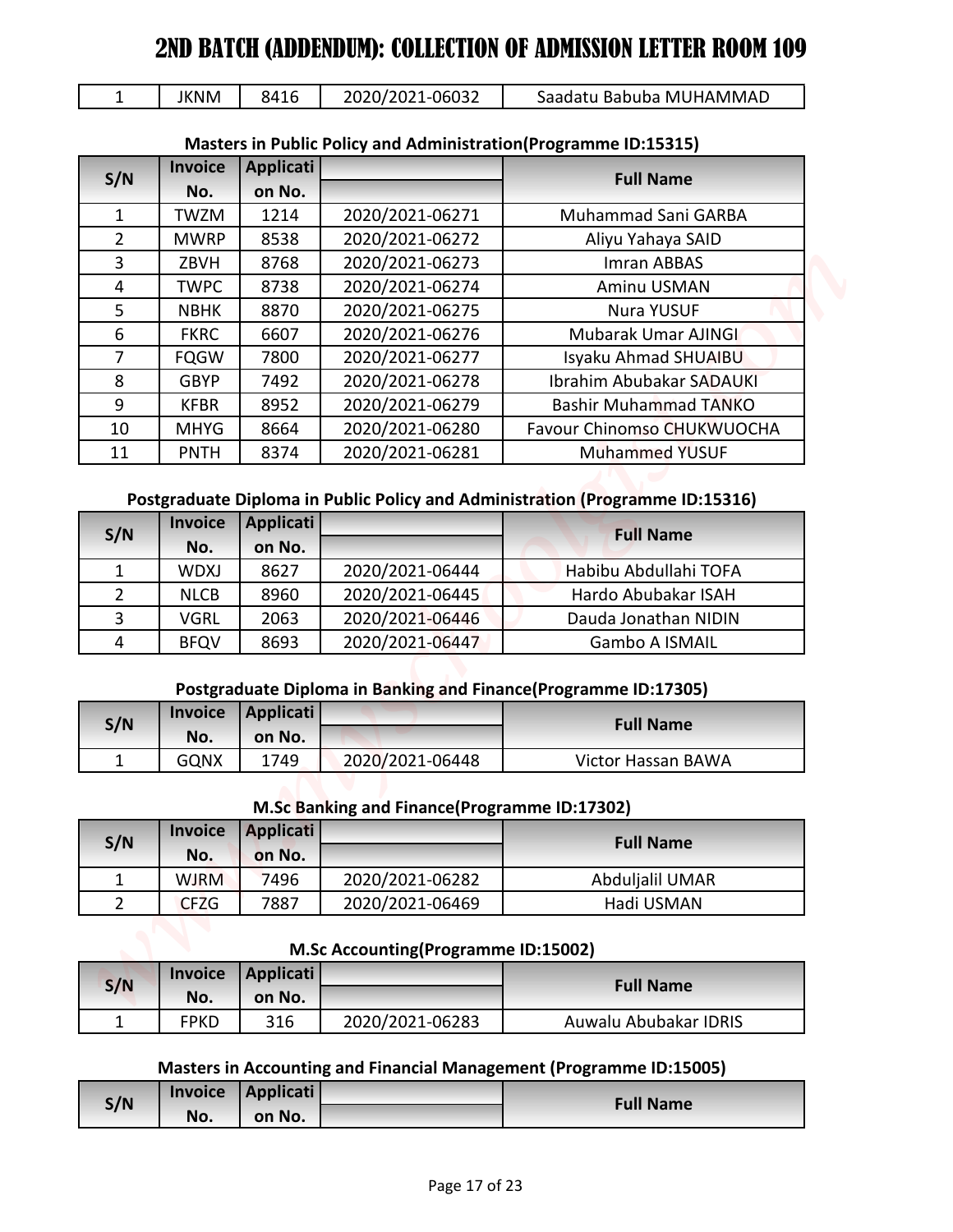|   | <b>QFZK</b> | 4831 | 2020/2021-06284 | Ashfa Mansur USMAN   |
|---|-------------|------|-----------------|----------------------|
|   | <b>FPJD</b> | 8462 | 2020/2021-06285 | Ibrahim Bala IBRAHIM |
|   | <b>MPCL</b> | 6824 | 2020/2021-06286 | Sani Muhammad SANI   |
| 4 | QVCH        | 6252 | 2020/2021-06287 | Hanatu JIBRIL        |

# **Faculty of Education**

### **Ph.D Education (Programme ID:9114)**

| S/N | <b>Invoice</b> | Applicati |                 | <b>Full Name</b> |
|-----|----------------|-----------|-----------------|------------------|
|     | No.<br>on No.  |           |                 |                  |
| -   | <b>PQTM</b>    | 8359      | 2020/2021-06029 | Ismaila MUHAMMAD |

### **Ph.D Education (Programme ID:9116)**

| $\mathbf{1}$                   | <b>QFZK</b>                 | 4831                       | 2020/2021-06284                           | Ashfa Mansur USMAN                                                   |
|--------------------------------|-----------------------------|----------------------------|-------------------------------------------|----------------------------------------------------------------------|
| $\overline{2}$                 | <b>FPJD</b>                 | 8462                       | 2020/2021-06285                           | Ibrahim Bala IBRAHIM                                                 |
| 3                              | <b>MPCL</b>                 | 6824                       | 2020/2021-06286                           | Sani Muhammad SANI                                                   |
| 4                              | <b>QVCH</b>                 | 6252                       | 2020/2021-06287                           | Hanatu JIBRIL                                                        |
|                                | <b>Faculty of Education</b> |                            | Ph.D Education (Programme ID:9114)        |                                                                      |
| S/N                            | <b>Invoice</b>              | <b>Applicati</b>           |                                           | <b>Full Name</b>                                                     |
|                                | No.                         | on No.                     |                                           |                                                                      |
| $\mathbf{1}$                   | <b>PQTM</b>                 | 8359                       | 2020/2021-06029                           | Ismaila MUHAMMAD                                                     |
|                                | <b>Invoice</b>              | <b>Applicati</b>           | Ph.D Education (Programme ID:9116)        | <b>Full Name</b>                                                     |
| S/N                            | No.                         | on No.                     |                                           |                                                                      |
| $\mathbf{1}$                   | <b>YVHM</b>                 | 6780                       | 2020/2021-06030                           | Ummaru YUSHAU                                                        |
| $\overline{2}$                 | <b>MJKF</b>                 | 356                        | 2020/2021-06031                           | Kabiru Mohammad UMAR                                                 |
| S/N                            | <b>Invoice</b>              | <b>Applicati</b>           | M.Ed Education(Programme ID:9119)         | <b>Full Name</b>                                                     |
|                                | No.                         | on No.                     |                                           |                                                                      |
| $\mathbf{1}$                   | <b>WPBQ</b>                 | 4285                       | 2020/2021-06288                           | Kabiru Musa ALWASA                                                   |
| $\overline{2}$                 | <b>MBQZ</b>                 | 6798                       | 2020/2021-06289                           | Dauda YAKUBU                                                         |
|                                |                             |                            | <b>M.Ed Education (Programme ID:9109)</b> |                                                                      |
| S/N                            | <b>Invoice</b>              | <b>Applicati</b>           |                                           | <b>Full Name</b>                                                     |
|                                | No.                         | on No.                     | 2020/2021-06290                           |                                                                      |
| $\mathbf{1}$<br>$\overline{2}$ | <b>QFLC</b><br>GDZJ         | 159                        | 2020/2021-06291                           | Aisha Aminu SANI                                                     |
|                                |                             | 2564                       |                                           | Maryam Musa ISA                                                      |
|                                |                             |                            | <b>M.Ed Education (Programme ID:9109)</b> |                                                                      |
| S/N                            | <b>Invoice</b><br>No.       | <b>Applicati</b><br>on No. |                                           | <b>Full Name</b>                                                     |
| $\mathbf{1}$                   | <b>FPHJ</b>                 | 3296                       | 2020/2021-06292                           | Maureen Inaede BERNARD                                               |
|                                |                             |                            | M.Ed Education(Programme ID:9110)         |                                                                      |
|                                | <b>Invoice</b>              | <b>Applicati</b>           |                                           |                                                                      |
| S/N                            | No.                         | on No.                     |                                           | <b>Full Name</b>                                                     |
| $\vert$ 1                      | <b>WQRP</b>                 | 6876                       | 2020/2021-06293                           | Hafsat Abdulmalik ANIKI                                              |
|                                |                             |                            |                                           | Postgraduate Diploma in Guidance and Counselling (Programme ID:9112) |
|                                | <b>Invoice</b>              | <b>Applicati</b>           |                                           | <b>Full Name</b>                                                     |
| S/N                            |                             |                            |                                           |                                                                      |
| $\mathbf{1}$                   | No.<br><b>GMDW</b>          | on No.<br>5370             | 2020/2021-06449                           | Lubabatu Ahmad MAITAMA                                               |

# **M.Ed Education(Programme ID:9119)**

| S/N | <b>Invoice</b> | Applicati |                 | <b>Full Name</b>   |
|-----|----------------|-----------|-----------------|--------------------|
|     | No.            | on No.    |                 |                    |
|     | <b>WPBQ</b>    | 4285      | 2020/2021-06288 | Kabiru Musa ALWASA |
|     | <b>MBQZ</b>    | 6798      | 2020/2021-06289 | Dauda YAKUBU       |

#### **M.Ed Education(Programme ID:9109)**

| S/N | Applicati<br><b>Invoice</b> |        |                 | <b>Full Name</b> |
|-----|-----------------------------|--------|-----------------|------------------|
|     | No.                         | on No. |                 |                  |
|     | OFLC                        | 159    | 2020/2021-06290 | Aisha Aminu SANI |
|     | GDZJ                        | 2564   | 2020/2021-06291 | Maryam Musa ISA  |

## **M.Ed Education(Programme ID:9109)**

| S/N | <b>Invoice</b> | Applicati |                 | <b>Full Name</b>       |  |
|-----|----------------|-----------|-----------------|------------------------|--|
|     | No.            | on No.    |                 |                        |  |
|     | <b>FPHJ</b>    | 3296      | 2020/2021-06292 | Maureen Inaede BERNARD |  |

# **M.Ed Education(Programme ID:9110)**

| S/N    | <b>Invoice</b> | Applicati |                 | <b>Full Name</b>        |
|--------|----------------|-----------|-----------------|-------------------------|
|        | No.            | on No.    |                 |                         |
| л<br>⊥ | WQRP           | 6876      | 2020/2021-06293 | Hafsat Abdulmalik ANIKI |

# **Postgraduate Diploma in Guidance and Counselling (Programme ID:9112)**

| S/N | <b>Invoice</b> | Applicati |                 | <b>Full Name</b>       |  |
|-----|----------------|-----------|-----------------|------------------------|--|
|     | No.            | on No.    |                 |                        |  |
|     | <b>GMDW</b>    | 5370      | 2020/2021-06449 | Lubabatu Ahmad MAITAMA |  |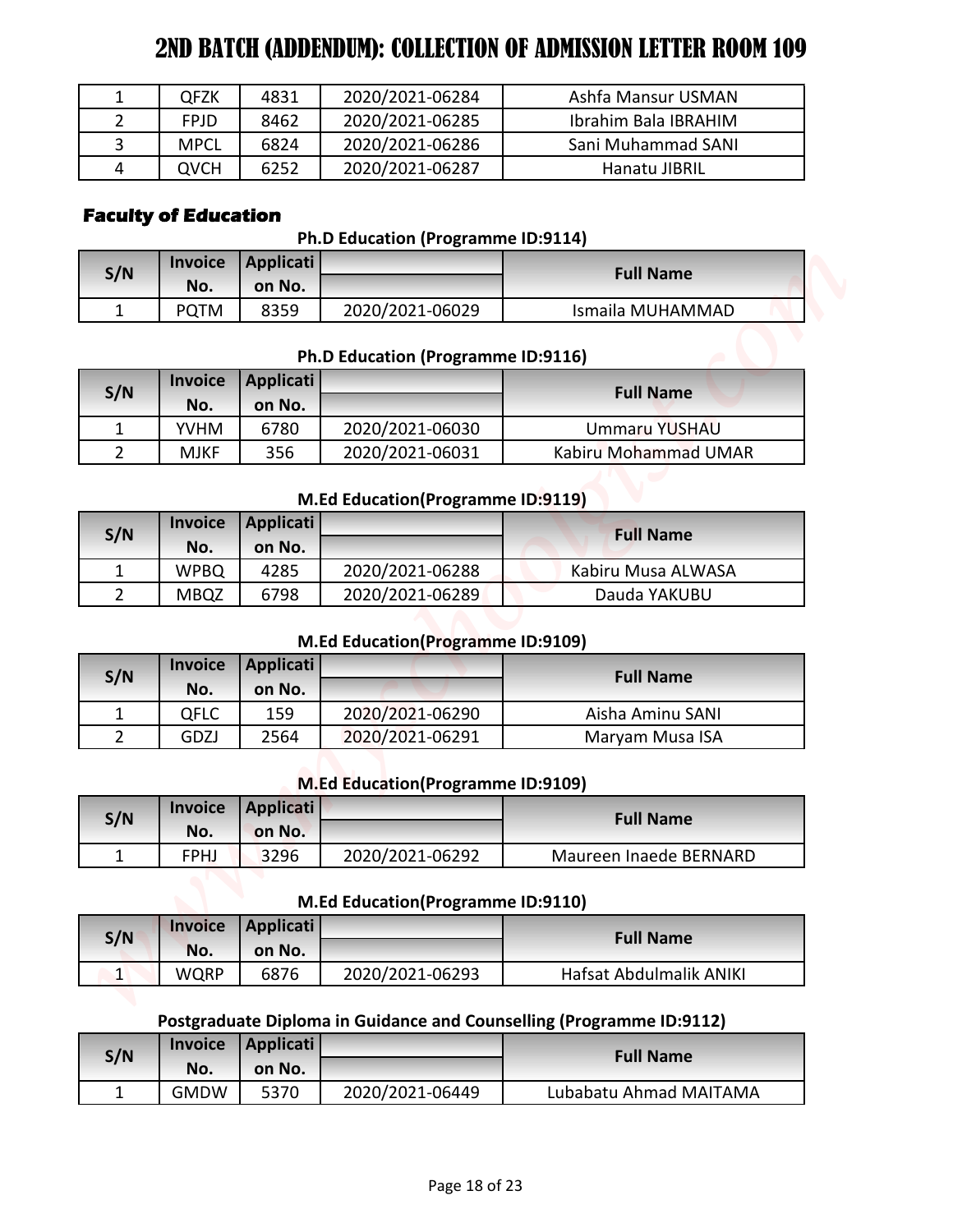| S/N | <b>Invoice</b><br>No. | <b>Applicati</b><br>on No. |                 | <b>Full Name</b>       |
|-----|-----------------------|----------------------------|-----------------|------------------------|
|     | <b>FWMV</b>           | 8799                       | 2020/2021-06016 | Maryam Niima BABAAHMED |
|     | <b>GMWL</b>           | 2005                       | 2020/2021-06450 | Ibrahim Musa ALIYU     |
|     | LQKH                  | 1184                       | 2020/2021-06451 | Firdausi Shehu WANZAM  |

### **Postgraduate Diploma in Education (Programme ID:9111)**

### **Ph.D Adult Education(Community Development) (Programme ID:9015)**

| S/N |             | Invoice   Applicati |                 | <b>Full Name</b> |
|-----|-------------|---------------------|-----------------|------------------|
|     | No.         | on No.              |                 |                  |
|     | <b>KGXJ</b> | 8784                | 2020/2021-06013 | Abdulkadir ADAMU |

#### **M.Ed Adult Education (Programme ID:9009)**

|                                |                    |                  | <b>Postgraduate Diploma in Education (Programme ID:9111)</b> |                                                                                       |
|--------------------------------|--------------------|------------------|--------------------------------------------------------------|---------------------------------------------------------------------------------------|
| S/N                            | <b>Invoice</b>     | <b>Applicati</b> |                                                              | <b>Full Name</b>                                                                      |
|                                | No.                | on No.           |                                                              |                                                                                       |
| 1                              | <b>FWMV</b>        | 8799             | 2020/2021-06016                                              | Maryam Niima BABAAHMED                                                                |
| $\overline{2}$                 | <b>GMWL</b>        | 2005             | 2020/2021-06450                                              | Ibrahim Musa ALIYU                                                                    |
| 3                              | <b>LQKH</b>        | 1184             | 2020/2021-06451                                              | Firdausi Shehu WANZAM                                                                 |
|                                |                    |                  |                                                              | Ph.D Adult Education(Community Development) (Programme ID:9015)                       |
| S/N                            | <b>Invoice</b>     | <b>Applicati</b> |                                                              | <b>Full Name</b>                                                                      |
|                                | No.                | on No.           |                                                              |                                                                                       |
| $\mathbf{1}$                   | <b>KGXJ</b>        | 8784             | 2020/2021-06013                                              | Abdulkadir ADAMU                                                                      |
|                                |                    |                  | M.Ed Adult Education (Programme ID:9009)                     |                                                                                       |
|                                | <b>Invoice</b>     | <b>Applicati</b> |                                                              |                                                                                       |
| S/N                            | No.                | on No.           |                                                              | <b>Full Name</b>                                                                      |
| 1                              | TBMJ               | 738              | 2020/2021-06294                                              | Aisha Shehu ABDULLAHI                                                                 |
| $\overline{2}$                 | <b>DXJC</b>        | 5030             | 2020/2021-06295                                              | Zakariya Halabi KABARA                                                                |
| 3                              | <b>YMRH</b>        | 1100             | 2020/2021-06296                                              | Rabiu MUSA                                                                            |
| 4                              | <b>LBHZ</b>        | 8895             | 2020/2021-06297                                              | <b>Mairo IDRIS</b>                                                                    |
| 5                              | QDLJ               | 8791             | 2020/2021-06298                                              | Abubakar Sadiq ABDULLAHI                                                              |
| 6                              | <b>RLVW</b>        | 8354             | 2020/2021-06299                                              | Fatima Shehu MUHAMMAD                                                                 |
| $\overline{7}$                 | <b>YVXW</b>        | 8452             | 2020/2021-06300                                              | Shamsiyya Rabiu NAIYA                                                                 |
| 8                              | QGVX               | 4185             | 2020/2021-06301                                              | Najaatu Ahmad MUHAMMAD                                                                |
| 9                              | <b>GHBN</b>        | 8773             | 2020/2021-06302                                              | Halima Muhammad AMINU                                                                 |
| 10                             | <b>DYKZ</b>        | 8366             | 2020/2021-06303                                              | Nazifa Alhassan ISMAIL                                                                |
|                                |                    |                  | <b>Masters in Community Development (Programme ID:9017)</b>  |                                                                                       |
|                                | <b>Invoice</b>     | <b>Applicati</b> |                                                              |                                                                                       |
| S/N                            | No.                | on No.           |                                                              | <b>Full Name</b>                                                                      |
| $\mathbf{1}$                   | <b>PTMY</b>        | 8461             | 2020/2021-06304                                              | Mubarak Sheikh ABDULAZEEZ                                                             |
|                                |                    |                  |                                                              |                                                                                       |
|                                | <b>Invoice</b>     | <b>Applicati</b> |                                                              | ostgraduate Diploma in Community Development & Extension Education (Programme ID:9011 |
| S/N                            |                    | on No.           |                                                              | <b>Full Name</b>                                                                      |
|                                | No.<br><b>VGRM</b> | 8584             | 2020/2021-06452                                              | Sadiya Ahmad MUHAMMAD                                                                 |
| $\mathbf{1}$<br>$\overline{2}$ | <b>BJYL</b>        | 8548             | 2020/2021-06453                                              | Maryam USMAN                                                                          |
|                                |                    |                  |                                                              |                                                                                       |
|                                |                    |                  |                                                              | Postgraduate Diploma in Science and Technology Education (Programme ID:9406)          |
|                                | <b>Invoice</b>     | <b>Applicati</b> |                                                              | <b>Full Name</b>                                                                      |
|                                | No.                | on No.           |                                                              |                                                                                       |
| S/N                            |                    |                  |                                                              |                                                                                       |
| $\mathbf{1}$                   | <b>THWK</b>        | 8811             | 2020/2021-06454                                              | Fauziyya Ali SAAD                                                                     |
| $\overline{2}$<br>3            | <b>FKZM</b>        | 8792             | 2020/2021-06455<br>2020/2021-06456                           | Ahmed ABUBAKAR                                                                        |

#### **Masters in Community Development(Programme ID:9017)**

| S/N           |             | Invoice   Applicati |                 | <b>Full Name</b>                 |
|---------------|-------------|---------------------|-----------------|----------------------------------|
|               | No.         | on No.              |                 |                                  |
| <u>. на с</u> | <b>PTMY</b> | 8461                | 2020/2021-06304 | <b>Mubarak Sheikh ABDULAZEEZ</b> |

## **Postgraduate Diploma in Community Development & Extension Education (Programme ID:9011)**

| S/N |             | Invoice Applicati |                 | <b>Full Name</b>      |
|-----|-------------|-------------------|-----------------|-----------------------|
|     | No.         | on No.            |                 |                       |
|     | <b>VGRM</b> | 8584              | 2020/2021-06452 | Sadiya Ahmad MUHAMMAD |
|     | <b>BJYL</b> | 8548              | 2020/2021-06453 | Maryam USMAN          |

#### **Postgraduate Diploma in Science and Technology Education (Programme ID:9406)**

| S/N | <b>Invoice</b> | <b>Applicati</b> |                 | <b>Full Name</b>      |
|-----|----------------|------------------|-----------------|-----------------------|
|     | No.            | on No.           |                 |                       |
|     | THWK           | 8811             | 2020/2021-06454 | Fauziyya Ali SAAD     |
|     | <b>FKZM</b>    | 8792             | 2020/2021-06455 | <b>Ahmed ABUBAKAR</b> |
|     | <b>VBFH</b>    | 7264             | 2020/2021-06456 | Najib MANSIR          |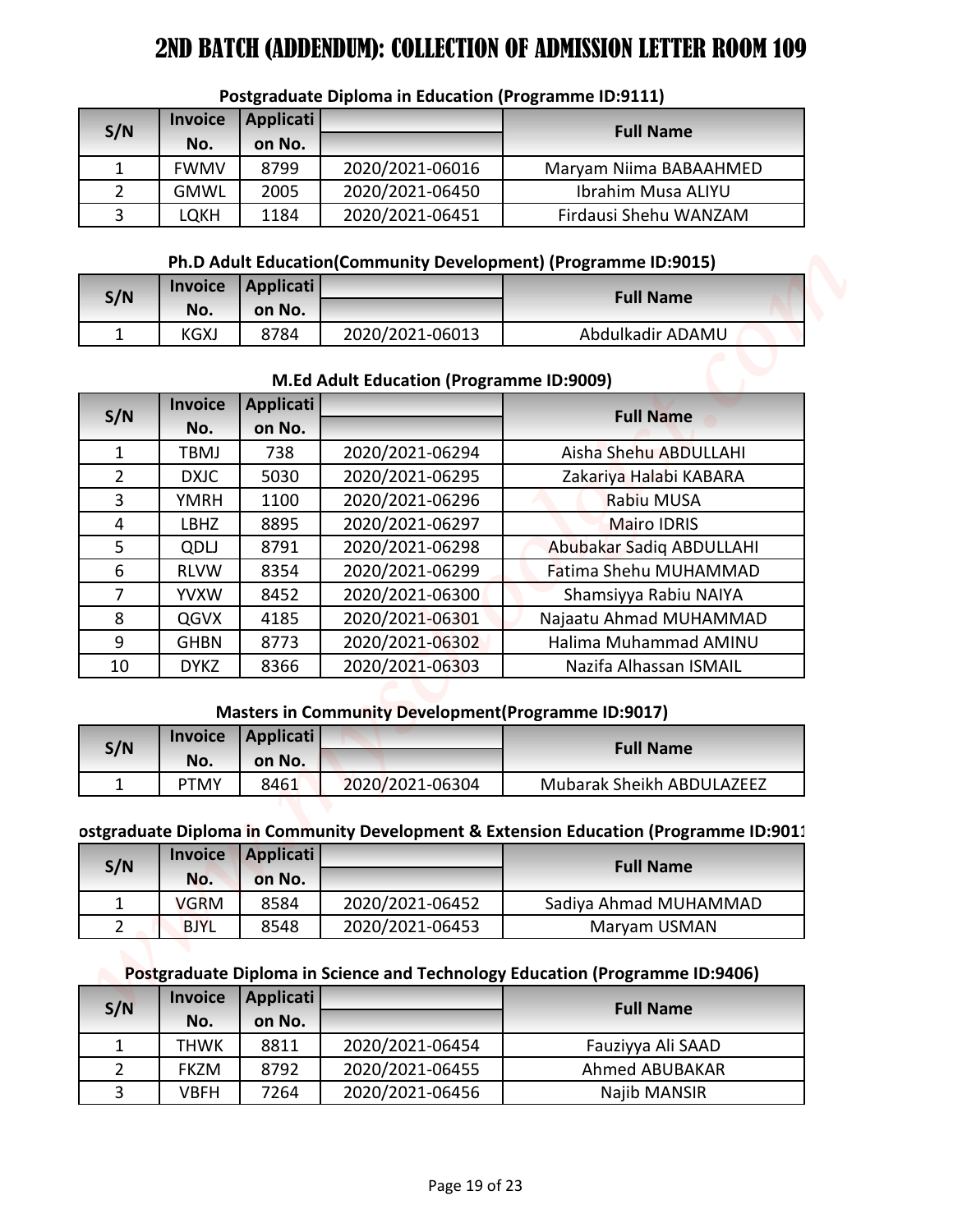|  | M.Sc Recreation and Sports Tourism Management(Programme ID:9308) |
|--|------------------------------------------------------------------|
|--|------------------------------------------------------------------|

| S/N | <b>Invoice</b> | Applicati |                 | <b>Full Name</b>  |
|-----|----------------|-----------|-----------------|-------------------|
|     | No.            | on No.    |                 |                   |
| -   | <b>KBQN</b>    | 4101      | 2020/2021-06306 | Egeolu Mbua MARIA |

## **M.Sc (Ed) Physical and Health Education (Programme ID:9304)**

|                | <b>Invoice</b>     | <b>Applicati</b> |                                                 | M.Sc Recreation and Sports Tourism Management(Programme ID:9308)   |
|----------------|--------------------|------------------|-------------------------------------------------|--------------------------------------------------------------------|
| S/N            | No.                | on No.           |                                                 | <b>Full Name</b>                                                   |
| $\mathbf{1}$   | <b>KBQN</b>        | 4101             | 2020/2021-06306                                 | Egeolu Mbua MARIA                                                  |
|                |                    |                  |                                                 |                                                                    |
|                |                    |                  |                                                 | M.Sc (Ed) Physical and Health Education (Programme ID:9304)        |
| S/N            | <b>Invoice</b>     | <b>Applicati</b> |                                                 | <b>Full Name</b>                                                   |
|                | No.                | on No.           |                                                 |                                                                    |
| $\mathbf{1}$   | <b>WFPX</b>        | 369              | 2020/2021-06307                                 | Muhammad Auwalu IBRAHIM                                            |
| $\overline{2}$ | <b>VMRD</b>        | 91               | 2020/2021-06308                                 | Annas Julde MOHAMMED                                               |
| 3              | <b>CFZB</b>        | 1120             | 2020/2021-06309                                 | Muhammad Bashar HARUNA                                             |
| 4              | ZRLW               | 1121             | 2020/2021-06310                                 | <b>Mohammed Auwal ALI</b>                                          |
| 6              | <b>ZNTG</b>        | 3250             | 2020/2021-06311                                 | Aminu ABDULKADIR                                                   |
|                |                    |                  |                                                 | Masters in Community Health Education(Programme ID:9319)           |
|                | <b>Invoice</b>     | <b>Applicati</b> |                                                 |                                                                    |
| S/N            | No.                | on No.           |                                                 | <b>Full Name</b>                                                   |
| 6              | <b>VBWD</b>        | 8876             | 2020/2021-06312                                 | <b>Isah ABUBAKAR</b>                                               |
|                |                    |                  |                                                 |                                                                    |
|                |                    |                  |                                                 | Postgraduate Diploma in Health Education (Programme ID:9309)       |
| S/N            | <b>Invoice</b>     | <b>Applicati</b> |                                                 | <b>Full Name</b>                                                   |
|                | No.                | on No.           |                                                 |                                                                    |
| 1              | <b>VYWQ</b>        | 2629             | 2020/2021-06457                                 | Niima Haruna ALIYU                                                 |
| $\overline{2}$ | <b>YVQM</b>        | 6275             | 2020/2021-06458                                 | Haseena Yusuf NASIDI                                               |
|                |                    |                  |                                                 | <b>Masters in Information Management (Programme ID:9203)</b>       |
|                |                    |                  |                                                 |                                                                    |
|                |                    |                  |                                                 |                                                                    |
| S/N            | <b>Invoice</b>     | <b>Applicati</b> |                                                 | <b>Full Name</b>                                                   |
|                | No.                | on No.           |                                                 |                                                                    |
| 1              | <b>WNQC</b>        | 8724             | 2020/2021-06327                                 | <b>Ubaliyo MUSA</b>                                                |
| $\overline{2}$ | <b>VJFD</b>        | 8665             | 2020/2021-06328                                 | Kabiru UMAR                                                        |
| 3              | <b>MNHV</b>        | 8648             | 2020/2021-06329                                 | Amina A MUHAMMAD                                                   |
|                |                    |                  |                                                 | Postgraduate Diploma in Information Management (Programme ID:9205) |
|                | <b>Invoice</b>     | <b>Applicati</b> |                                                 |                                                                    |
| S/N            | No.                | on No.           |                                                 | <b>Full Name</b>                                                   |
| $\mathbf{1}$   | <b>LKTC</b>        | 8698             | 2020/2021-06466                                 | Abdulmudallib Muhammad HARUNA                                      |
|                |                    |                  |                                                 |                                                                    |
|                |                    |                  |                                                 |                                                                    |
|                |                    |                  | M.(Ed) in Special Education (Programme ID:9509) |                                                                    |
| S/N            | <b>Invoice</b>     | <b>Applicati</b> |                                                 | <b>Full Name</b>                                                   |
| $\mathbf 1$    | No.<br><b>XZQH</b> | on No.<br>14     | 2020/2021-06305                                 | Jamilu MANSUR                                                      |

# **Masters in Community Health Education(Programme ID:9319)**

| S/N |      | Invoice   Applicati |                 | <b>Full Name</b>     |
|-----|------|---------------------|-----------------|----------------------|
|     | No.  | on No.              |                 |                      |
|     | VBWD | 8876                | 2020/2021-06312 | <b>Isah ABUBAKAR</b> |

# **Postgraduate Diploma in Health Education (Programme ID:9309)**

| S/N | <b>Invoice</b> | Applicati |                 | <b>Full Name</b>     |
|-----|----------------|-----------|-----------------|----------------------|
|     | No.            | on No.    |                 |                      |
|     | <b>VYWQ</b>    | 2629      | 2020/2021-06457 | Niima Haruna ALIYU   |
|     | YVQM           | 6275      | 2020/2021-06458 | Haseena Yusuf NASIDI |

# **Masters in Information Management (Programme ID:9203)**

| S/N           | <b>Invoice</b> | Applicati |                 | <b>Full Name</b>    |
|---------------|----------------|-----------|-----------------|---------------------|
|               | No.            | on No.    |                 |                     |
|               | <b>WNQC</b>    | 8724      | 2020/2021-06327 | <b>Ubaliyo MUSA</b> |
| $\mathcal{P}$ | VJFD           | 8665      | 2020/2021-06328 | Kabiru UMAR         |
| ર             | <b>MNHV</b>    | 8648      | 2020/2021-06329 | Amina A MUHAMMAD    |

# **Postgraduate Diploma in Information Management(Programme ID:9205)**

| S/N | <b>Invoice</b><br>No. | Applicati<br>on No. |                 | <b>Full Name</b>              |
|-----|-----------------------|---------------------|-----------------|-------------------------------|
|     | <b>LKTC</b>           | 8698                | 2020/2021-06466 | Abdulmudallib Muhammad HARUNA |

# **M.(Ed) in Special Education (Programme ID:9509)**

| S/N | <b>Invoice</b> | Applicati |                 |                  |
|-----|----------------|-----------|-----------------|------------------|
|     | No.            | on No.    |                 | <b>Full Name</b> |
| -   | XZQH           | 14        | 2020/2021-06305 | Jamilu MANSUR    |

# **M.(Ed) in Special Education (Programme ID:9508)**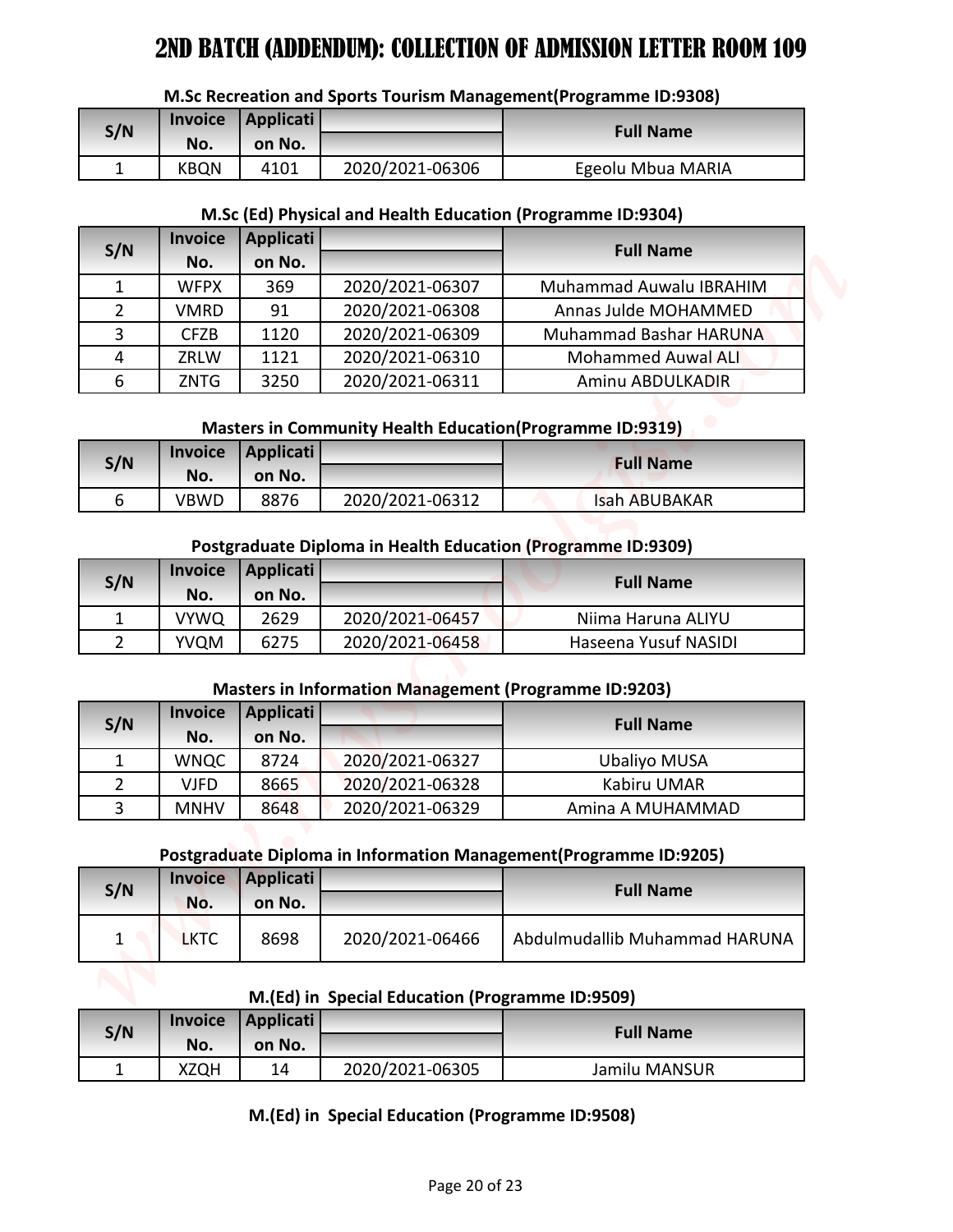| S/N      | <b>Invoice</b><br>No. | Applicati  <br>on No. |                 | <b>Full Name</b> |
|----------|-----------------------|-----------------------|-----------------|------------------|
| <b>.</b> | <b>WZVM</b>           | 8509                  | 2020/2021-06330 | Lawan MUHAMMAD   |

### **M.Ed Adult Education (Programme ID:9008)**

| S/N | <b>Invoice</b> | Applicati |                 | <b>Full Name</b>   |
|-----|----------------|-----------|-----------------|--------------------|
|     | No.            | on No.    |                 |                    |
| -   | TZRV           | 8420      | 2020/2021-06331 | Adamu Malam YAHAYA |

#### **Masters in Public Health Education(Programme ID:9317)**

| S/N |             | Invoice   Applicati |                 | <b>Full Name</b>           |
|-----|-------------|---------------------|-----------------|----------------------------|
|     | No.         | on No.              |                 |                            |
|     | MWXT        | 5422                | 2020/2021-06334 | <b>Esther Godwin OYIBE</b> |
|     | <b>YCNF</b> | 8267                | 2020/2021-06335 | Yemisi Bunmi OKETOKUN      |

# **Faculty of Agriculture**

**M.Sc Soil Science(Programme ID:1402)**

| S/N |      | Invoice   Applicati |                 | <b>Full Name</b>        |
|-----|------|---------------------|-----------------|-------------------------|
|     | No.  | on No.              |                 |                         |
|     | YGPX | 7742                | 2020/2021-06313 | Abubakar Suleiman YUSUF |

### **M.Sc Agronomy(Programme ID:1104)**

| S/N                            | <b>Invoice</b>             | <b>Applicati</b>           |                                                               | <b>Full Name</b>                       |  |
|--------------------------------|----------------------------|----------------------------|---------------------------------------------------------------|----------------------------------------|--|
|                                | No.                        | on No.                     |                                                               |                                        |  |
| $\mathbf{1}$                   | <b>WZVM</b>                | 8509                       | 2020/2021-06330                                               | Lawan MUHAMMAD                         |  |
|                                |                            |                            | M.Ed Adult Education (Programme ID:9008)                      |                                        |  |
|                                | <b>Invoice</b>             | <b>Applicati</b>           |                                                               |                                        |  |
| S/N                            | No.                        | on No.                     |                                                               | <b>Full Name</b>                       |  |
| $\mathbf{1}$                   | <b>TZRV</b>                | 8420                       | 2020/2021-06331                                               | Adamu Malam YAHAYA                     |  |
|                                |                            |                            | <b>Masters in Public Health Education (Programme ID:9317)</b> |                                        |  |
|                                | <b>Invoice</b>             | <b>Applicati</b>           |                                                               |                                        |  |
| S/N                            | No.                        | on No.                     |                                                               | <b>Full Name</b>                       |  |
| $\mathbf{1}$                   | <b>MWXT</b>                | 5422                       | 2020/2021-06334                                               | <b>Esther Godwin OYIBE</b>             |  |
| $\overline{2}$                 | <b>YCNF</b>                | 8267                       | 2020/2021-06335                                               | Yemisi Bunmi OKETOKUN                  |  |
|                                |                            |                            |                                                               |                                        |  |
|                                |                            |                            | M.Sc Agronomy (Programme ID:1104)                             |                                        |  |
| S/N                            | <b>Invoice</b><br>No.      | <b>Applicati</b><br>on No. |                                                               | <b>Full Name</b>                       |  |
| $\mathbf{1}$                   | <b>QMBH</b>                | 8588                       | 2020/2021-06314                                               | Hadiza MUSTAPHA                        |  |
| $\overline{2}$                 | <b>YGWR</b>                | 7428                       | 2020/2021-06315                                               | Ummi Umar MAISALATI                    |  |
| $\overline{3}$                 | <b>NMXQ</b>                | 6608                       | 2020/2021-06316                                               | <b>Maaruf Musa MUHD</b>                |  |
| 4                              | <b>QJFP</b>                | 7145                       | 2020/2021-06317                                               | Hussaina Musa UMAR                     |  |
| 5                              | <b>NWCQ</b>                | 7439                       | 2020/2021-06318                                               | Salisu Yahaya YARO                     |  |
| 6                              | <b>VTNQ</b>                | 7580                       | 2020/2021-06319                                               | Ainan Bala SALISU                      |  |
| $\overline{7}$                 | <b>CKMJ</b>                | 8224                       | 2020/2021-06018                                               | Muhammad Waziri IBRAHIM                |  |
| 8                              | <b>KCVP</b>                | 8232                       | 2020/2021-06320                                               | <b>Musaddig Musa ISMAIL</b>            |  |
| 9                              | <b>CLDQ</b>                | 6111                       | 2020/2021-06012                                               | Garba ABDULLAHI                        |  |
| 10                             | <b>CNKZ</b>                | 6391                       | 2020/2021-06321                                               | Hafiza Maryam YAHAYA                   |  |
| 11                             | <b>LKWY</b>                | 5421                       | 2020/2021-03780                                               | Adetomiwa Israel OLAADEYEMO            |  |
| 12                             | <b>FJVN</b>                | 5009                       | 2020/2021-03781                                               | Nur Adam IMAM                          |  |
|                                |                            |                            | M.Sc Agronomy (Programme ID:1110)                             |                                        |  |
|                                | <b>Invoice</b>             | <b>Applicati</b>           |                                                               |                                        |  |
| S/N                            | No.                        | on No.                     |                                                               | <b>Full Name</b>                       |  |
| $\mathbf{1}$<br>$\overline{2}$ | <b>YQFG</b><br><b>CDPM</b> | 7941<br>6843               | 2020/2021-06322<br>2020/2021-06323                            | Surayya Yayo RABIU<br>Kubrat ABDULLAHI |  |

## **M.Sc Agronomy(Programme ID:1110)**

| S/N | <b>Invoice</b> | Applicati |                 | <b>Full Name</b>   |
|-----|----------------|-----------|-----------------|--------------------|
|     | No.            | on No.    |                 |                    |
|     | YOFG           | 7941      | 2020/2021-06322 | Surayya Yayo RABIU |
|     | <b>CDPM</b>    | 6843      | 2020/2021-06323 | Kubrat ABDULLAHI   |

# **Postgraduate Diploma in Horticulture(Programme ID:1105)**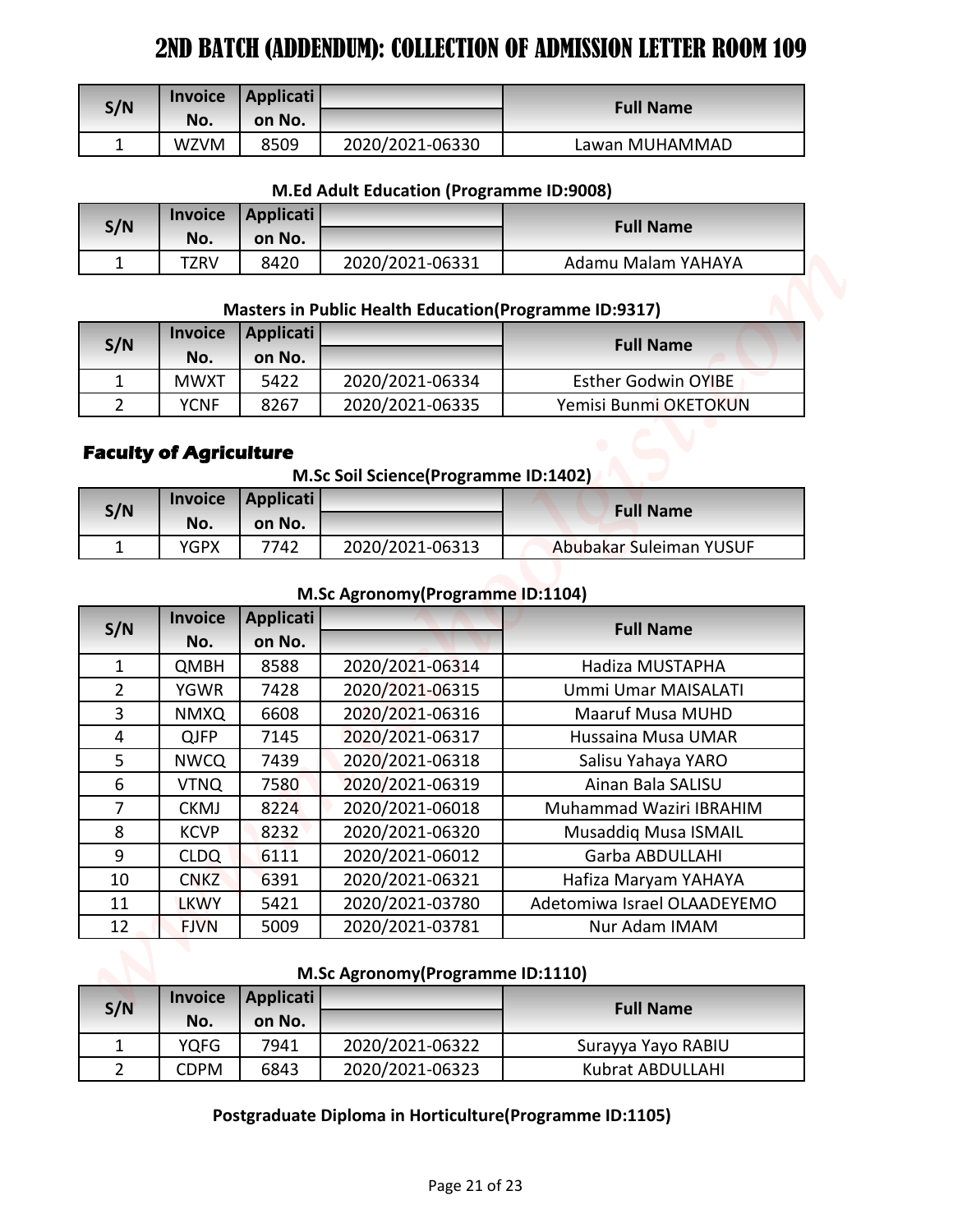| S/N | <b>Invoice</b> | <b>Applicati</b> |                 | <b>Full Name</b>       |
|-----|----------------|------------------|-----------------|------------------------|
|     | No.            | on No.           |                 |                        |
|     | <b>QZCM</b>    | 7906             | 2020/2021-06459 | Nafisat Ismail MUKHTAR |
|     | <b>KWHJ</b>    | 4248             | 2020/2021-06460 | Mohammed Saba MOHAMMED |

# **Postgraduate Diploma in Irrigation Agronomy (Programme ID:1106)**

| S/N | <b>Invoice</b> | Applicati |                 | <b>Full Name</b>         |
|-----|----------------|-----------|-----------------|--------------------------|
|     | No.            | on No.    |                 |                          |
|     | OLFH           | 7754      | 2020/2021-06461 | Ahmad Muhammad DANLADI   |
|     | QFJH           | 8320      | 2020/2021-06462 | Sulaimon Kolajo KOLAWOLE |

### **M.Sc Agronomy (Programme ID:1103)**

| S/N | <b>Invoice</b> | Applicati |                 | <b>Full Name</b>       |
|-----|----------------|-----------|-----------------|------------------------|
|     | No.            | on No.    |                 |                        |
|     | <b>YXGQ</b>    | 7538      | 2020/2021-06324 | Adamu Kamilu           |
|     | GDYP           | 7823      | 2020/2021-06325 | Taofeegat Adesewa RAJI |
|     | <b>WLRG</b>    | 3691      | 2020/2021-06020 | Abubakar Aminu ASHIRU  |

## **Ph.D Agronomy(Programme ID:1108)**

| S/N | <b>Invoice</b> | Applicati |                 | <b>Full Name</b>         |
|-----|----------------|-----------|-----------------|--------------------------|
|     | No.            | on No.    |                 |                          |
|     | ZRLQ           | 8886      | 2020/2021-06028 | Musbahu Jibrin ABDULLAHI |

## **Postgraduate Diploma in Animal Science(Programme ID:1211)**

| S/N | <b>Invoice</b> | Applicati |                 | <b>Full Name</b>   |
|-----|----------------|-----------|-----------------|--------------------|
|     | No.            | on No.    |                 |                    |
|     | <b>KLGZ</b>    | 6525      | 2020/2021-06463 | Saleh GARBA        |
|     | <b>PVZK</b>    | 7633      | 2020/2021-06464 | Yau Muhammad NASIR |
| 3   | <b>KQLV</b>    | 7927      | 2020/2021-06465 | Yahaya MUKHTAR     |

## **M.Sc Agricultural Extension(Programme ID:1003)**

| S/N |               | Invoice Applicati |                 | <b>Full Name</b>    |  |
|-----|---------------|-------------------|-----------------|---------------------|--|
|     | No.<br>on No. |                   |                 |                     |  |
|     | <b>VKPM</b>   | 7215              | 2020/2021-06326 | Usman Maidu IBRAHIM |  |

# **Faculty of Arts and Islamic Studies**

#### **Ph.D Arabic(Programme ID:3007)**

| S/N            | <b>Invoice</b>        | <b>Applicati</b>                           |                                                           | <b>Full Name</b>                                                |
|----------------|-----------------------|--------------------------------------------|-----------------------------------------------------------|-----------------------------------------------------------------|
|                | No.                   | on No.                                     |                                                           |                                                                 |
| $\mathbf 1$    | QZCM                  | 7906                                       | 2020/2021-06459                                           | Nafisat Ismail MUKHTAR                                          |
| $\overline{2}$ | <b>KWHJ</b>           | 4248                                       | 2020/2021-06460                                           | Mohammed Saba MOHAMMED                                          |
|                |                       |                                            |                                                           | Postgraduate Diploma in Irrigation Agronomy (Programme ID:1106) |
| S/N            | <b>Invoice</b>        | <b>Applicati</b><br>on No.                 |                                                           | <b>Full Name</b>                                                |
| $\mathbf 1$    | No.<br><b>QLFH</b>    | 7754                                       | 2020/2021-06461                                           | <b>Ahmad Muhammad DANLADI</b>                                   |
| $\overline{2}$ | <b>QFJH</b>           | 8320                                       | 2020/2021-06462                                           | Sulaimon Kolajo KOLAWOLE                                        |
| S/N            | <b>Invoice</b>        | <b>Applicati</b>                           | M.Sc Agronomy (Programme ID:1103)                         | <b>Full Name</b>                                                |
|                | No.                   | on No.                                     |                                                           |                                                                 |
| $\mathbf{1}$   | <b>YXGQ</b>           | 7538                                       | 2020/2021-06324                                           | Adamu Kamilu                                                    |
| $\overline{2}$ | <b>GDYP</b>           | 7823                                       | 2020/2021-06325                                           | Taofeegat Adesewa RAJI                                          |
| 3              | <b>WLRG</b>           | 3691                                       | 2020/2021-06020                                           | Abubakar Aminu ASHIRU                                           |
|                |                       |                                            | Ph.D Agronomy (Programme ID:1108)                         |                                                                 |
| S/N            | <b>Invoice</b>        | <b>Applicati</b>                           |                                                           | <b>Full Name</b>                                                |
|                | No.                   | on No.                                     |                                                           |                                                                 |
| 1              | <b>ZRLQ</b>           | 8886                                       | 2020/2021-06028                                           | Musbahu Jibrin ABDULLAHI                                        |
|                |                       |                                            | Postgraduate Diploma in Animal Science(Programme ID:1211) |                                                                 |
| S/N            | <b>Invoice</b>        | <b>Applicati</b>                           |                                                           | <b>Full Name</b>                                                |
|                | No.                   | on No.                                     |                                                           |                                                                 |
| $\mathbf{1}$   | <b>KLGZ</b>           | 6525                                       | 2020/2021-06463                                           | Saleh GARBA                                                     |
|                | <b>PVZK</b>           | 7633                                       | 2020/2021-06464                                           | Yau Muhammad NASIR                                              |
| $\overline{2}$ | <b>KQLV</b>           | 7927                                       | 2020/2021-06465                                           | Yahaya MUKHTAR                                                  |
| 3              |                       |                                            |                                                           |                                                                 |
|                |                       |                                            | M.Sc Agricultural Extension(Programme ID:1003)            |                                                                 |
|                | <b>Invoice</b>        | <b>Applicati</b>                           |                                                           |                                                                 |
| S/N            | No.                   | on No.                                     |                                                           | <b>Full Name</b>                                                |
| $\mathbf{1}$   | <b>VKPM</b>           | 7215                                       | 2020/2021-06326                                           | Usman Maidu IBRAHIM                                             |
|                |                       | <b>Faculty of Arts and Islamic Studies</b> | Ph.D Arabic(Programme ID:3007)                            |                                                                 |
| S/N            | <b>Invoice</b><br>No. | <b>Applicati</b><br>on No.                 |                                                           | <b>Full Name</b>                                                |
| 1              | <b>VNTX</b>           | 8714                                       | 2020/2021-06025                                           | Khadija Baffa AMINU                                             |
| $\overline{2}$ | <b>VCMN</b>           | 8438                                       | 2020/2021-06026                                           | Adama Ibrahim ISA                                               |